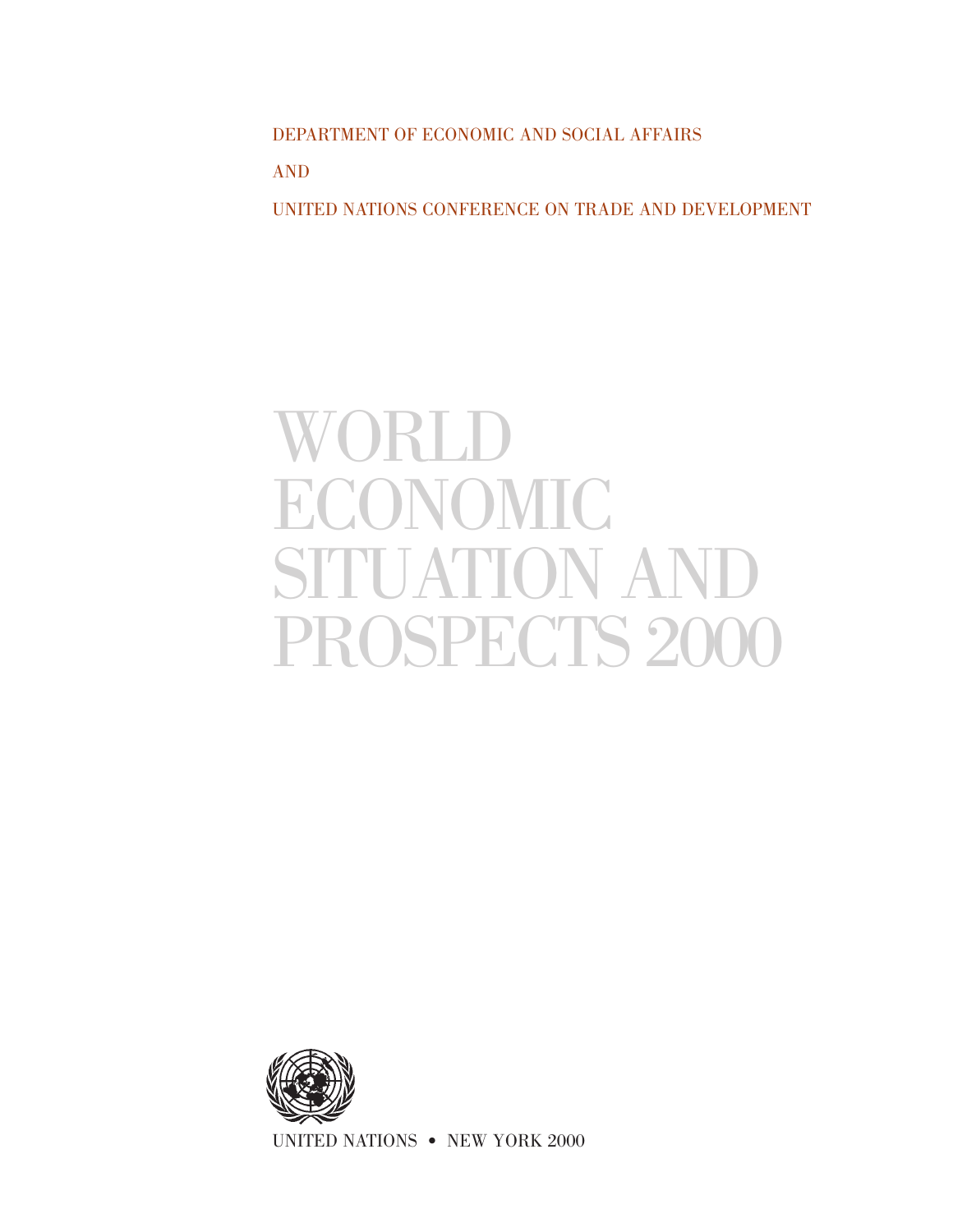As part of the Secretary-General's programme for reform which included proposals to improve the coherence of the work of the United Nations, it was decided that the Department of Economic and Social Affairs (DESA) and United Nations Conference on Trade and Development (UNCTAD) should produce a joint report on the world economic situation and prospects that would examine the performance of the world's economies and developments in the international economy.

This is the second joint report. By providing an overview of current macroeconomic developments and issues, it is intended to serve as a common point of reference for related work on such matters by the different United Nations entities in the economic and social area.

The present report is being issued without formal editing.

## **FOR FURTHER INFORMATION, PLEASE CONTACT:**

**In** *New York* **In** *Geneva*

Phone: (212) 963-4838 Phone: (41)(22) 907-5789 e-mail: kinniburgh@un.org e-mail: fortin@unctad.org

Mr. Ian Kinniburgh Mr. Carlos Fortin Director Deputy Secretary-General<br>Development Policy Analysis Division United Nations Conference on Trade and United Nations Conference on Trade and Development DESA, Room DC2-2170 Palais des Nations, Room E-9052 United Nations, New York 10017 1211 Geneva 10, Switzerland

Fax: (212) 963-1061 Fax: (41)(22) 907-0057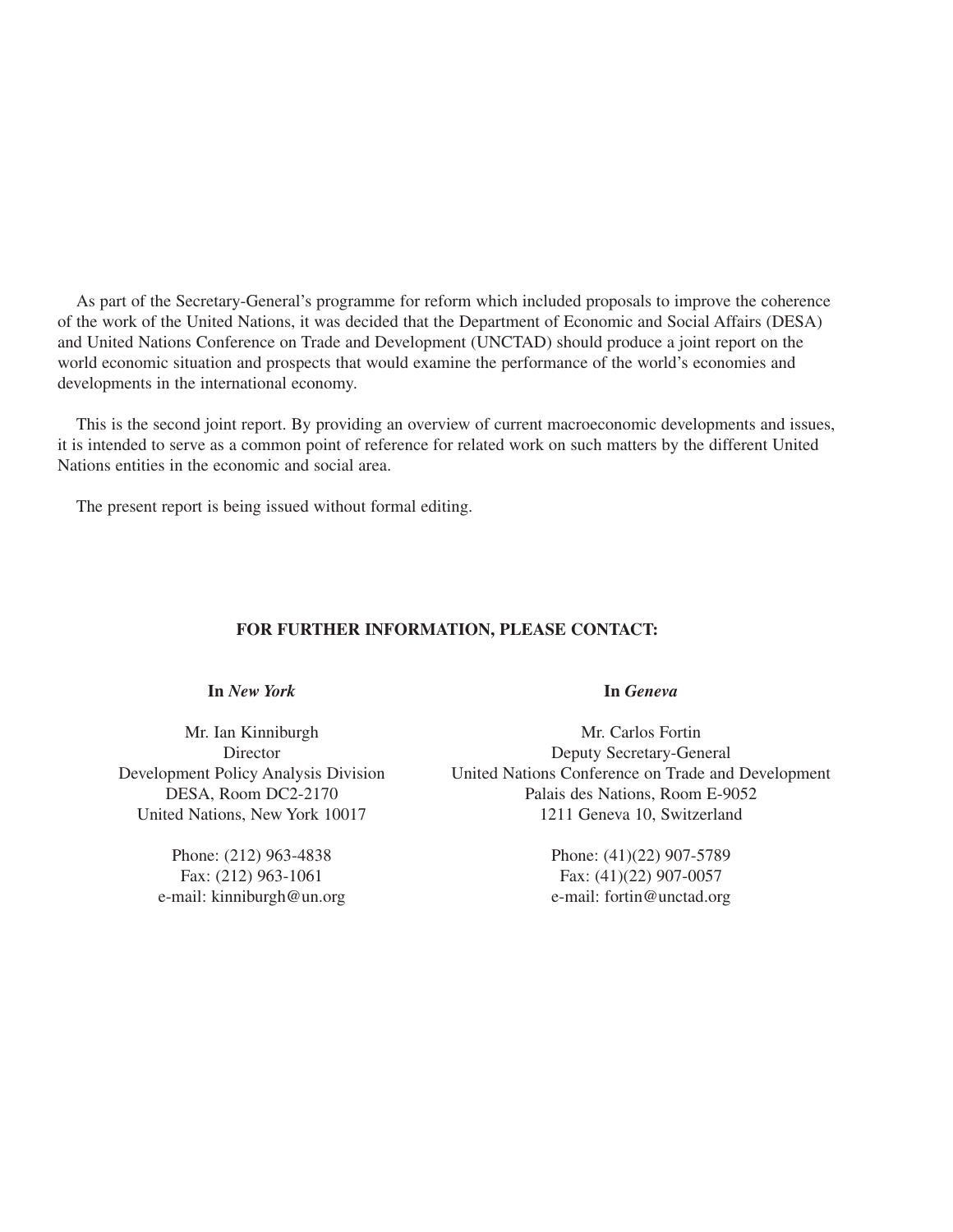# **CONTENTS**

| Chapter |                                                                                                        | Page |
|---------|--------------------------------------------------------------------------------------------------------|------|
| I.      |                                                                                                        |      |
| П.      | The international trading system post-Seattle: the developing countries' perspective 19                |      |
| III.    | Commonwealth of Independent States: can the Russian recovery by maintained? 30<br>Developing economies |      |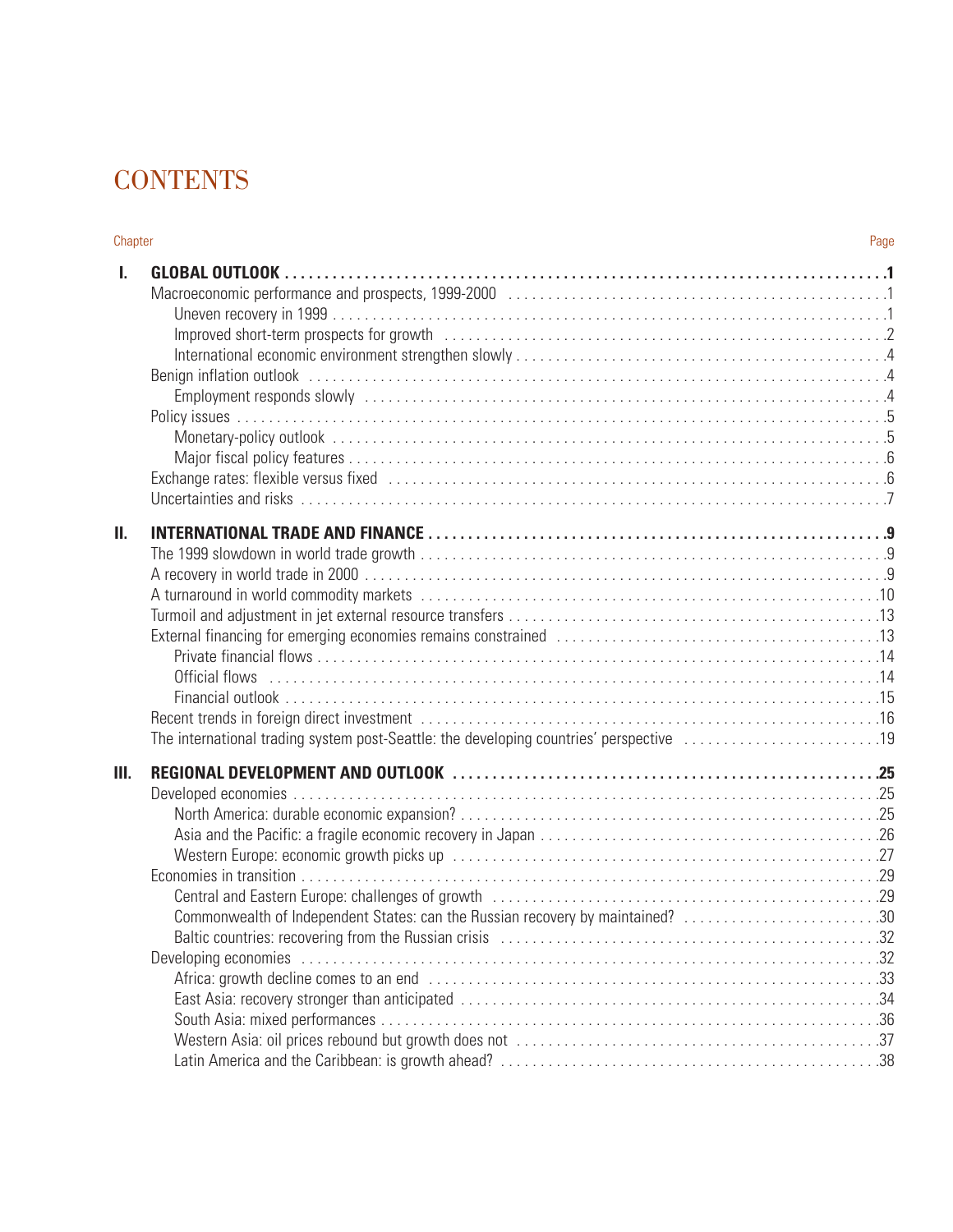## BOX

| <b>FIGURES</b>                                                                                                                                                                                                                                                                                              |  |
|-------------------------------------------------------------------------------------------------------------------------------------------------------------------------------------------------------------------------------------------------------------------------------------------------------------|--|
|                                                                                                                                                                                                                                                                                                             |  |
|                                                                                                                                                                                                                                                                                                             |  |
|                                                                                                                                                                                                                                                                                                             |  |
| $\mathbf{u}$ , $\mathbf{u}$ , $\mathbf{u}$ , $\mathbf{u}$ , $\mathbf{u}$ , $\mathbf{u}$ , $\mathbf{u}$ , $\mathbf{u}$ , $\mathbf{u}$ , $\mathbf{u}$ , $\mathbf{u}$ , $\mathbf{u}$ , $\mathbf{u}$ , $\mathbf{u}$ , $\mathbf{u}$ , $\mathbf{u}$ , $\mathbf{u}$ , $\mathbf{u}$ , $\mathbf{u}$ , $\mathbf{u}$ , |  |

| 11.3. Prices of different primary commodity groups ………………………………………………………………………… |  |
|---------------------------------------------------------------------------------|--|
|                                                                                 |  |
|                                                                                 |  |

## TABLES

## ANNEX TABLES

| 43 Developed market economies: rates of growth of real GDP and rates of inflation and unemployment, 1998-2000 |  |
|---------------------------------------------------------------------------------------------------------------|--|
| A.2. Economies in transition: rates of growth of real GDP and rates of inflation, 1998-2000 44                |  |
|                                                                                                               |  |
|                                                                                                               |  |
|                                                                                                               |  |
|                                                                                                               |  |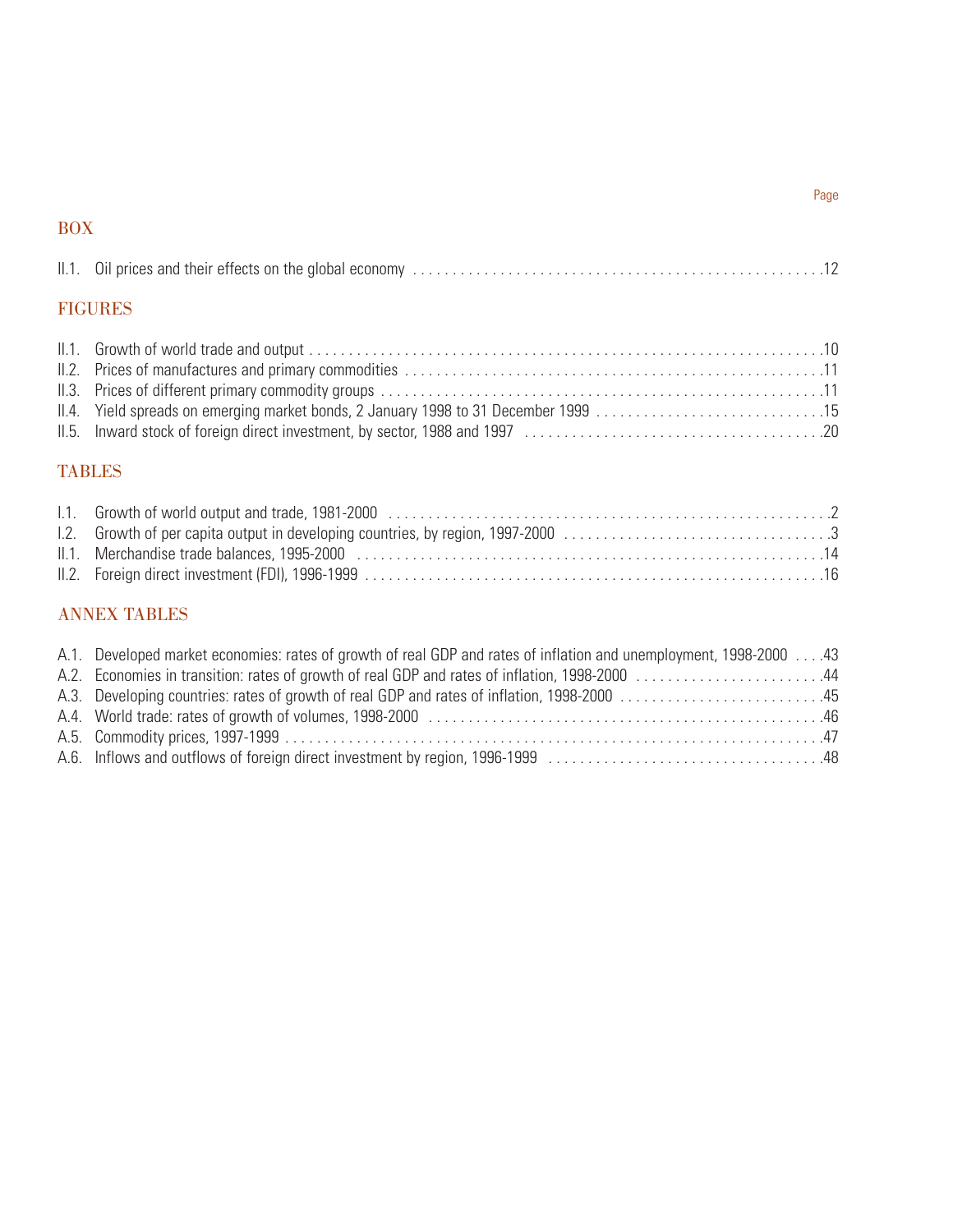# CHAPTER I: GLOBAL OUTLOOK

## MACROECONOMIC PERFORMANCE AND PROSPECTS, 1999-2000

#### **Uneven recovery in 1999**

At the beginning of 2000, the world economy was in better shape than a year previously, when the aftermath of the financial crises in Asia and the Russian Federation and the uncertainties relating to Brazil clouded the outlook. It is estimated that gross world product (GWP) expanded by 2.6 per cent in 1999 (see table I.1), a notable improvement over the 1.8 per cent of 1998 and 0.6 per cent higher than anticipated in mid-1999.**<sup>1</sup>**

Much of the improvement in 1999 stemmed from a faster and stronger recovery than foreseen in the Asian crisis countries, particularly the Republic of Korea, and an unexpected spurt of growth in Japan, in both cases largely as a result of reflationary policies. Contrary to earlier fears, the crisis in Brazil did not set off another round of exchange-rate and related adjustments. Although Brazil experienced a recession, with negative effects on neighbouring economies, the setback was less than expected. Similarly, instead of the anticipated further decline in output following the rouble devaluation in August 1998, the Russian Federation grew by 2 per cent in 1999. Meanwhile, growth in China slowed somewhat but remained above 7 per cent and West Asia suffered a further setback because a decline in output in the fuel importing countries outweighed the improvement in fuel exporting countries.

A critical factor underlying the global acceleration was the continued strong performance of North America, where the earlier widespread expectations of a substantial slowdown in the United States failed to materialize. Growth in Western Europe slowed but the outcome for the year and the region as a whole was broadly in line with expectations.

The economies in transition continued to perform poorly in 1999, but at widely differing growth rates; nearly a third did not raise per capita GDP levels. Following a decline in output in 1998, growth for the group in 1999 was about 0.6 per cent, better than expected in early 1999,

largely on account of developments in the Russian Federation.

The developing economies as a group bore the brunt of the slowdown in 1998, when their rate of growth of gross domestic product (GDP) fell by more than four percentage points to only 1.3 per cent, implying a fall in their average level of per capita output. In 1999, this group registered the largest improvement in output with growth recovering to over 3 per cent. On a per capita basis, however, growth in output in the developing countries in 1999 was marginal and considerably less than in the developed economies. The developed countries increased their per capita output throughout the recent period of global financial and economic turbulence, with the annual increment in per capita output in the United States in each of the past four years exceeding the average annual per capita output in the lowest income countries. Overall, the developed countries were affected only marginally by the crises but most of the rest of the world suffered a setback. Even though the growth in developing and transition countries as a whole improved more than expected in 1999, the outcome remained far from satisfactory. By the end of the year, the developing countries had still not returned to the growth of over 5 per cent per year that had prevailed for some years prior to the crisis, nor made up the loss in per capita output in 1998.

More than one third of the developing countries (38 of the 95 regularly monitored) failed to raise their level of per capita output in 1999—roughly the same as in 1998 (37) (see table I.2). Only 19 economies registered per capita GDP growth in 1999 higher than 3 per cent, a threshold considered as a minimum to be sustained over time if poverty is to be reduced in a meaningful way. Because China and India were again among the rapidly growing, these 19 countries accounted for almost 60 per cent of the population of developing countries. East Asia was the only region where the number of countries with per capita GDP growth higher than 3 per cent increased in 1999. In Africa and Latin America, the number declined further.

The uneven distribution of growth across countries and country groups has resulted in major fiscal and currentaccount imbalances that will need to be reduced. As a result of the economic slowdown and the measures introduced to stimulate recovery, Japan and many developing

**<sup>1</sup>** World Economic and Social Survey, 1999 (United Nations publication, Sales No. E.99.II.C.1), table I.1.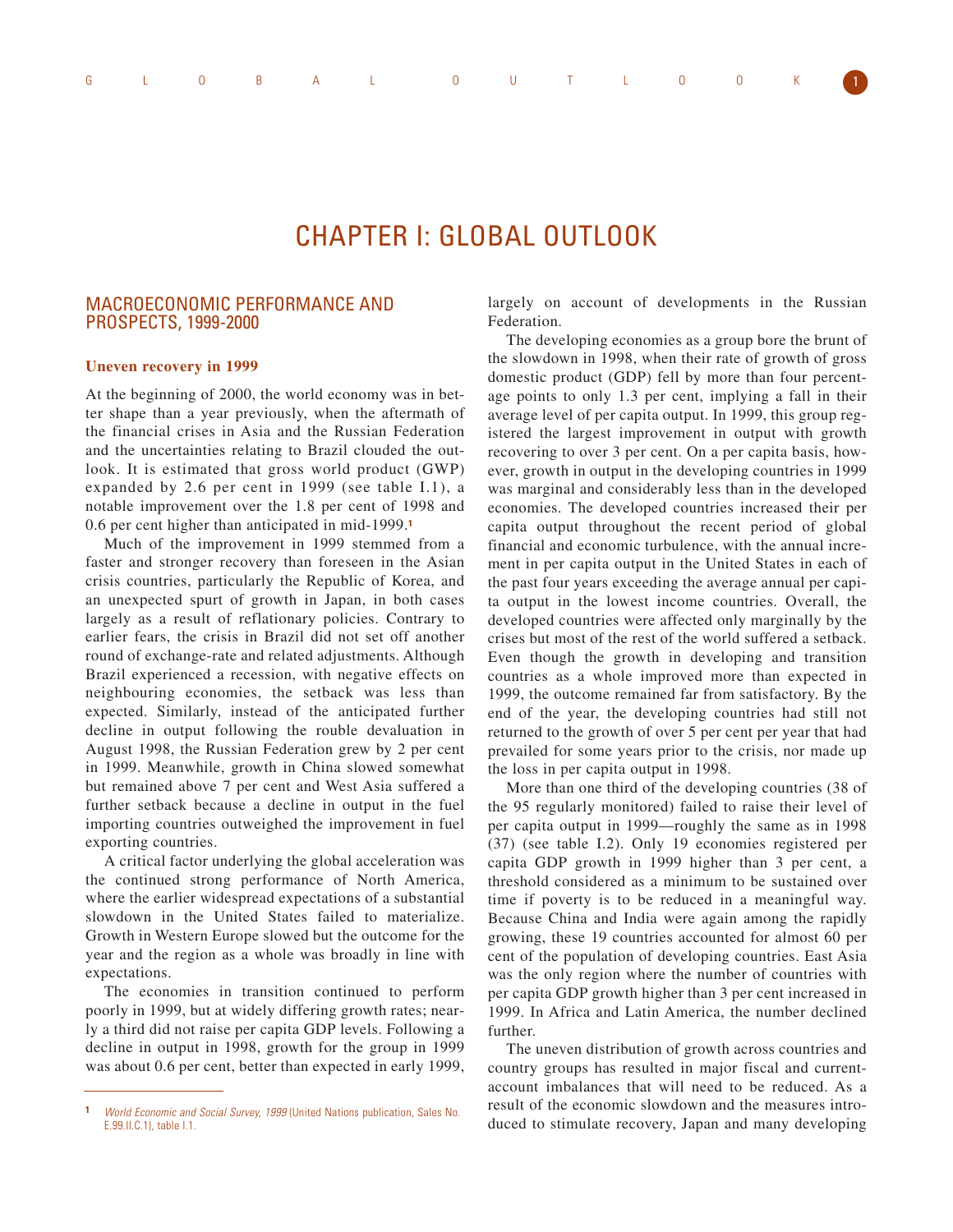#### Table I.1. GROWTH OF WORLD OUTPUT AND TRADE, 1981-2000

| Annual percentage change                                               |                        |                      |                       |                      |                      |                      |                      |                   |                      |                   |                   |
|------------------------------------------------------------------------|------------------------|----------------------|-----------------------|----------------------|----------------------|----------------------|----------------------|-------------------|----------------------|-------------------|-------------------|
|                                                                        | 1981-<br>1990          | 1991                 | 1992                  | 1993                 | 1994                 | 1995                 | 1996                 | 1997              | 1998                 | 1999a             | 2000b             |
| World output <sup>c</sup><br>of which:                                 | 2.9                    | 1.1                  | 1.9                   | 1.4                  | 3.0                  | 2.8                  | 3.6                  | 3.4               | 1.8                  | 2.6               | 2.9               |
| Developed economies<br>Economies in transition<br>Developing economies | 2.9<br>1.8<br>2.3      | 1.1<br>$-7.9$<br>2.9 | 1.8<br>$-11.6$<br>4.8 | 0.9<br>$-4.7$<br>5.2 | 2.8<br>$-7.1$<br>5.6 | 2.3<br>$-0.6$<br>5.0 | 3.2<br>$-0.1$<br>5.7 | 3.0<br>2.2<br>5.4 | 2.0<br>$-0.8$<br>1.3 | 2.5<br>0.6<br>3.2 | 2.4<br>2.4<br>4.9 |
| World trade <sup>d</sup>                                               | 4.5                    | 4.3                  | 5.7                   | 4.6                  | 10.5                 | 8.6                  | 5.5                  | 9.2               | 4.4                  | 3.9               | 5.7               |
| Memo items:                                                            |                        |                      |                       |                      |                      |                      |                      |                   |                      |                   |                   |
| World:<br>Number of countries with                                     |                        |                      |                       |                      |                      |                      |                      |                   |                      |                   |                   |
| rising per capita output<br>Number of countries<br>in sample           | $\ddotsc$<br>$\ddotsc$ | 72<br>127            | 75<br>144             | 68<br>145            | 99<br>145            | 109<br>145           | 121<br>145           | 121<br>145        | 100<br>145           | 99<br>145         | 126<br>145        |
| <b>Developing economies:</b><br>Number of countries with               |                        |                      |                       |                      |                      |                      |                      |                   |                      |                   |                   |
| rising per capita output<br>Number of countries                        | $\ddotsc$              | 57                   | 59                    | 51                   | 64                   | 72                   | 81                   | 77                | 58                   | 57                | 78                |
| in sample                                                              | $\cdots$               | 93                   | 95                    | 95                   | 95                   | 95                   | 95                   | 95                | 95                   | 95                | 95                |

**Source:** UN/DESA.

**a** Partly estimated.

Forecast, based in part on Project LINK.

**c** Calculated as a weighted average of individual country growth rates of gross domestic product (GDP), where weights are based on GDP in 1995 prices and exchange rates.

Average of the growth rates of the volume of exports and imports.

and transition economies confront sizeable fiscal deficits. At the same time, the income and relative price effects from the financial crises of 1997-1998 compressed import demand in many emerging economies, and the decline in international capital flows required many developing economies and a number of economies in transition to turn their trade balances into surplus. On the other hand, the price effects and shifts in capital flows were mostly favourable for the majority of developed economies, in particular the United States. As a result of these external developments and continued strong domestic demand, the trade deficit in the United States surged further to a record high of over \$300 billion in 1999. These trade imbalances embody a continued negative net transfer of resources from developing and transition economies to developed countries—a contrast to the large positive transfers that characterized the earlier years of the 1990s.

As the recovery in the rest of the world broadens and if the pace of economic expansion in the United States moderates, trade imbalances should narrow. At the same time, improved growth should narrow fiscal deficits. However, given the size of the disequilibria, it would be desirable for these adjustments to be spread over a few years. In addition, the burden of external adjustment should be shared by surplus countries enjoying sustained growth so that the global process does not become contractionary and jeopardize economic growth and stability, particularly of poorer countries.

#### **Improved short-term prospects for growth**

The signs of strengthening and broadening of the recovery in the world economy identified in early 1999 have gained momentum. On present policies in major countries, the outlook is for a slight acceleration to almost 3 per cent growth of GWP in 2000 and a return to the precrisis pace of over 3 per cent in 2001.**<sup>2</sup>**

For developing countries, a return almost to the 5 per cent average growth of GDP recorded by the group in the earlier 1990s is forecast for the near-term (see table A.3).

**<sup>2</sup>** The present outlook is based on monitoring by DESA and forecasts prepared in the context of Project LINK that were discussed at the November 1999 Project LINK meeting in Athens, Greece. Project LINK is an economic modeling network consisting of over 70 national research centres around the world, with shared headquarters at the University of Toronto and the United Nations Department of Economic and Social Affairs (DESA). The network meets twice a year to review the global outlook prepared by DESA and other national and international organizations. The programme of the November meeting and papers presented are available on DESA's website (http://www.un.org/esa/analysis/ddpa.htm).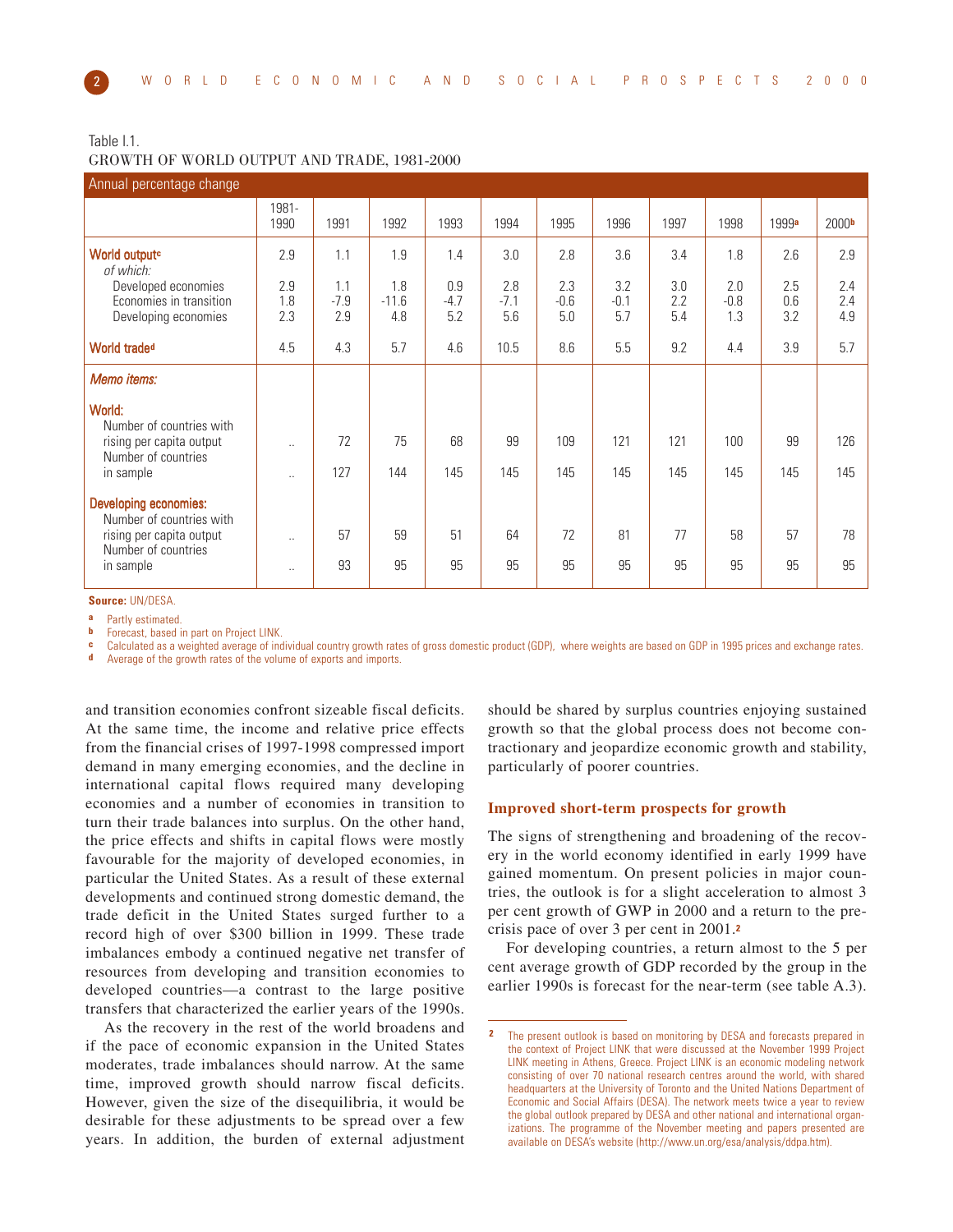|  |  | G L O B A L O U T L O O K 3 |  |  |  |  |
|--|--|-----------------------------|--|--|--|--|

Table I.2.

GROWTH OF PER CAPITA OUTPUT IN DEVELOPING COUNTRIES, BY REGION, 1997-2000

|                                                                                | Number of              |                                                                         |                              |                             |                                                                    |                              |                              | Growth of GDP per capita                   |                                 |
|--------------------------------------------------------------------------------|------------------------|-------------------------------------------------------------------------|------------------------------|-----------------------------|--------------------------------------------------------------------|------------------------------|------------------------------|--------------------------------------------|---------------------------------|
|                                                                                | countries<br>monitored | Decline in GDP per capita<br>1997<br>2000 <sub>b</sub><br>1998<br>1999a |                              |                             | exceeding 3 per cent<br>1997<br>1998<br>1999a<br>2000 <sub>b</sub> |                              |                              |                                            |                                 |
|                                                                                |                        |                                                                         |                              |                             |                                                                    |                              |                              |                                            |                                 |
| Frequency of high and low growth of<br>per capita output (Number of countries) |                        |                                                                         |                              |                             |                                                                    |                              |                              |                                            |                                 |
| <b>Developing countries</b><br>of which:                                       | 95                     | 18                                                                      | 37                           | 38                          | 17                                                                 | 35                           | 23                           | 20                                         | 33                              |
| Latin America<br>Africa<br>East and South Asia<br>Western Asia                 | 24<br>38<br>18<br>15   | 3<br>8<br>3<br>$\overline{4}$                                           | 8<br>11<br>9<br>9            | 12<br>12<br>3<br>11         | 4<br>3<br>1<br>9                                                   | 9<br>11<br>12<br>3           | 5<br>11<br>6<br>$\mathbf{1}$ | 4<br>$\overline{7}$<br>8<br>$\overline{1}$ | 7<br>13<br>11<br>$\overline{2}$ |
| Memo items:<br>Least developed countries<br>Sub-Saharan Africa                 | 40<br>31               | 8<br>5                                                                  | 13<br>8                      | 14<br>9                     | 12<br>3                                                            | 10<br>9                      | 8<br>8                       | 6<br>6                                     | 9<br>10                         |
| Percentage of population                                                       |                        |                                                                         |                              |                             |                                                                    |                              |                              |                                            |                                 |
| <b>Developing countries</b><br>of which:                                       | 95                     | 9.5                                                                     | 24.7                         | 20.7                        | 5.4                                                                | 72.2                         | 60.3                         | 58.3                                       | 67.2                            |
| Latin America<br>Africa<br>East and South Asia<br>Western Asia                 | 24<br>38<br>18<br>15   | 3.1<br>22.3<br>6.8<br>18.5                                              | 55.1<br>39.6<br>13.6<br>59.1 | 65.0<br>27.7<br>6.9<br>86.8 | 9.0<br>7.7<br>0.0<br>60.6                                          | 38.2<br>27.6<br>90.9<br>36.9 | 22.6<br>22.6<br>79.3<br>9.3  | 4.9<br>11.0<br>82.1<br>9.3                 | 31.7<br>28.6<br>84.9<br>36.1    |
| Memo items:<br>Least developed countries<br>Sub-Saharan Africa                 | 40<br>31               | 11.3<br>23.1                                                            | 21.6<br>27.9                 | 22.3<br>26.5                | 18.0<br>13.1                                                       | 40.8<br>29.6                 | 29.2<br>14.9                 | 27.4<br>16.4                               | 41.7<br>25.3                    |

**Source:** UN/DESA, including population estimates and projections from United Nations, World Population Prospects: The 1998 Revision (United Nations publication, forthcoming.)

**a** Preliminary estimates.

**b** Forecast, based in part on Project LINK.

This growth is also anticipated to be better distributed among the major regions than in 1999. In contrast to its minor contraction in 1999, Latin America and the Caribbean will revert to positive growth, with a forecast rate of some 3½ per cent in 2000. Growth in Western Asia is anticipated to accelerate to almost 4 per cent in 2000, with a shift from contraction to over 4 per cent growth in the fuel importing countries in the region. Africa is forecast to achieve an average increase in GDP of over 4 per cent in 2000, thus returning to the faster pace of growth that began to emerge in the mid-1990s. The recovery in East and South Asia (excluding China) is expected to broaden but to accelerate only slightly—to almost 6 per cent—as growth in the recovering economies slows to more sustainable levels. China is expected to continue to decelerate marginally, but growth is nevertheless forecast to reach 7 per cent. Overall, 78 out of the 95 monitored developing countries are expected to achieve increases in

per capita GDP in 2000—a marked improvement over the previous two years.

Growth in 2000 for the economies in transition, while higher than in 1999, is expected to be in the range of only 2 to 3 per cent, with the pace in the Russian Federation decelerating, in contrast to that of the Baltics and of Central Europe. The latter groups of countries should perform better in the near-term than in 1999, but will not return to the high growth that some of them achieved prior to the recent slump. The dispersion among the various countries of this group, especially North-eastern and Central Europe as contrasted with many CIS countries and South-eastern Europe, will continue to be marked. Nevertheless, most of these countries are expected to achieve an increase in per capita GDP in 2000.

The developed countries as a whole are forecast to continue to grow at close to 2½ per cent in 2000, but growth is expected to be more evenly spread among the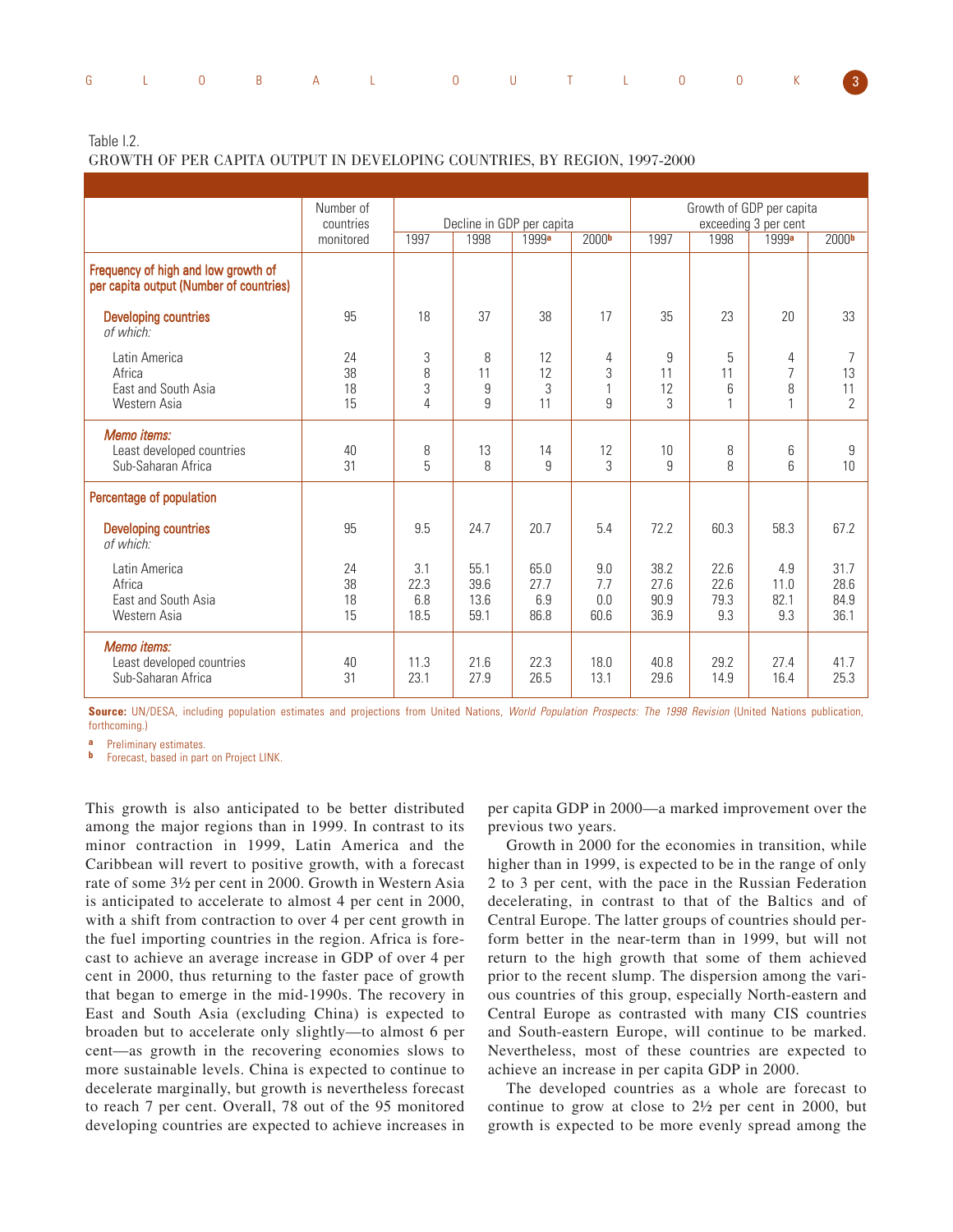major regions than in 1999. The economies of Western Europe are expected to strengthen their recovery, while the pace of expansion in the United States is likely to moderate. Growth in Japan will continue to lag behind potential, in spite of massive injections of public funds aimed at encouraging private-sector consumption and investment.

#### **International economic environment strengthens slowly**

Despite the acceleration in the growth of world output, world trade volume in 1999 is estimated to have grown by only around 4 per cent, less than in 1998 (see table I.1). Trade was a weaker contributor to global economic expansion than in the past, with the ratio of the growth in trade to the growth in GWP of 1.5 being lower than the average of over 2 recorded since the early 1970s. As the recovery gained momentum, global trade gradually began to strengthen, albeit with a lag, in the second half of 1999. Faster growth in international trade is forecast for 2000, with world export volume expanding by about 6 per cent. This will bring the ratio of growth in trade volume to that of GWP back to the postwar average of about 2, but not to the higher levels observed earlier in the 1990s.

Reflecting the improvement in global economic growth, the deflationary pressures on international prices of commodities of the previous two years dissipated by late 1999. Oil prices rebounded from the lows observed in 1998 and early 1999, but prices for other commodities, except metals, on average continued to sag.

International financial markets stabilized as 1999 progressed and some degree of investor confidence in emerging markets returned. However, there was not a full recovery of financial flows to emerging market economies. This applies, in particular, to commercialbank flows. Monetary conditions generally remained accommodative for most of the year, as the monetary authorities in many countries held interest rates down or lowered them, the latter especially in many developing countries and economies in transition. However, in some cases, notably in the United States, and later in Oceania and in Europe, monetary authorities began to change their policies towards more restrictive stances in the latter part of the year.

## BENIGN INFLATION OUTLOOK

Except for the large economies in transition and a few other countries, the global economy has been subject to disinflation for the past few years. Inflation rates have been compressed to postwar lows. During the recent international financial crises, the large currency devalua-

tions in many economies pushed up inflation rates only for a brief period, in contrast with earlier crises. The factors contributing to the successful control of global inflation have included cautious monetary policies, fiscal consolidation, and increased global competition. In a number of developed countries, low wage pressures and gains in productivity attributed largely to technological innovation have reduced not only inflation rates, but also inflationary expectations, breaking the potential for setting off a conventional inflationary spiral, at least in the near-term.

In a few economies, such as China and Japan, deflation rather than inflation has been a policy concern in the last two years. The main cause of deflation in these economies has been weak effective aggregate demand as a result of a shift in the behaviour of consumers and investors, due to cyclical and/or structural changes in the economy. Because deflation in these economies is more than a monetary phenomenon, the root of the problem cannot be addressed by monetary policy alone. Rather, authorities have to address the conditions needed for a revival in domestic aggregate demand. In many cases, this will require a combination of fiscal stimulus and structural reforms, such as state-enterprise restructuring in China and addressing the problems in the financial sector in Japan.

Inflation in the global economy is expected to continue to remain low in 2000. For most developed economies, where the average inflation rate fell to almost 1 per cent in 1999, a slight rise is expected because of higher oil prices, the recovery of other commodity prices and the wage pressures that may arise from tight labour markets in some countries if productivity gains cannot keep pace with real wage rises. Nevertheless, the rate of inflation in all of these countries in 2000 will likely remain under 3 per cent—within the inflation target range of many central banks of developed economies.**<sup>3</sup>** Japan is expected to continue to experience slight deflation, however. Elsewhere, further falls in inflation rates are likely, especially in countries with double-digit rates, such as the Russian Federation and other economies in transition, and several economies in Latin America.

#### **Employment responds slowly**

The world employment situation remains far from satisfactory in the majority of countries. The United States and a few other economies, including some in Europe (such as Denmark, Ireland, the Netherlands and Norway), have been able to achieve near-full employment.

**<sup>3</sup>** The European Central Bank (ECB) has set a 2 per cent target as the upper range of the desirable pace of the harmonized inflation index. However, its policy also takes into account conditions other than the harmonized price index.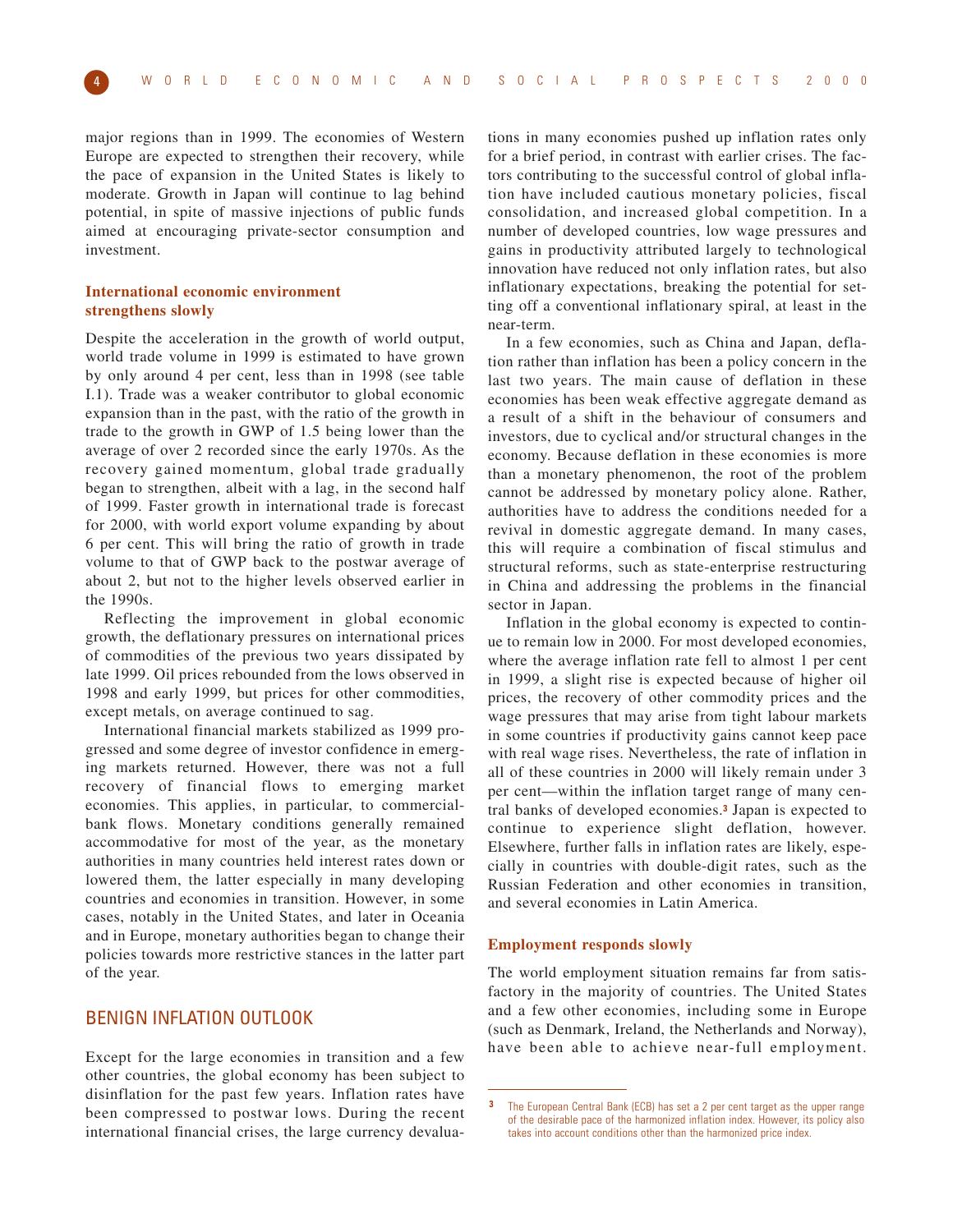|  |  | G L 0 B A L 0 U T L 0 0 K 5 |  |  |  |  |
|--|--|-----------------------------|--|--|--|--|
|  |  |                             |  |  |  |  |

However, high rates of unemployment persist in much of the euro zone. Even though the zone's unemployment rate dropped below 10 per cent in late 1999 for the first time since December 1992, it is likely to remain unacceptably high until more encompassing labour-market reforms take effect. In Japan, unemployment has risen steadily during the recent years of slow growth and increased further in 1999, although, at less than 5 per cent, it remains lower than in most European countries.

Among the developing countries, there was a dramatic increase in unemployment in the crisis countries in 1997 and 1998, with correspondingly smaller consequences in countries less directly affected. Although economic recovery is under way, the consequences of the crisis in terms of unemployment, shifts from urban and formal sector employment to rural and informal sector job and heightened insecurity of employment persist. Similarly, the unemployment in the majority of the economies in transition remains very high and deteriorated in many of these countries in 1999. These reversals will take longer to be redressed, as will the setbacks to broader social objectives, such as the increase in poverty and the consequences of cuts in health and education expenditures resulting from fiscal austerity. The social costs of the crisis therefore persist, despite improving macroeconomic indicators.

## POLICY ISSUES

A panoply of factors has contributed to the current recovery in many crisis-affected economies. Pivotal have been accommodative global monetary conditions since the second half of 1998 and the reflationary policies adopted by the crisis-affected countries themselves. These stances were crucial in containing the international financial turmoil and in preventing the world economy from falling into a global deflationary spiral. There is now broad agreement among analysts that, if these policies had been embraced when the crisis began to unfold, the recession in these economies could have been less severe and the recovery could have started earlier.

With the global economy strengthening, monetary easing was reversed in late 1999 and this is likely to continue to be the direction of monetary policy in countries where domestic conditions are seen to pose a threat of inflation. At the same time, more and more economies are expected to adopt tighter fiscal policies in order to reduce the large budget imbalances that accumulated during the crisis as part of the eeofrt to expedite economic recovery.

#### **Monetary-policy outlook**

A global easing of monetary policy was led by the United States Federal Reserve with three consecutive cuts of interest rates in late 1998 and was followed by

the ECB in early 1999. In the wake of these accommodative measures, many countries throughout the world reduced their policy interest rates in the course of the year. Many developing and transition economies, whose interest rates were pushed to extreme heights during the crisis, were able to lower their rates substantially, some to pre-crisis levels. In several cases, however, the reductions followed another sharp rise in rates that became necessary in early 1999.

The Federal Reserve raised interest rates three times in the second half of 1999, bringing its policy rates back to the levels in effect in mid-1998. Initially, only a few central banks, such as the Bank of England (BoE) and the monetary authority of Hong Kong Special Administrative Region of China (Hong Kong SAR), followed suit, although for varying reasons.**<sup>4</sup>** Subsequently, policy interest rates were raised by several central banks of developed countries, including the ECB which increased rates by 50 basis points, bringing them back to their level at the euro's inception in early 1999. Some other countries in Europe and Oceania also implemented one or more raises of between 25 and 50 basis points (see chapter III).

Central banks, especially in developed economies, have raised their rates further in the first few weeks of 2000. Several reasons are at play, notably the desire to move from an accommodative to a more neutral monetary policy stance. The latter owes much to the slight uptake in inflation and fears that tight labour markets, especially in the United States, and rising commodity prices worldwide may signal a strengthening of inflation. However, core inflation rates (that is, excluding the changes in prices for energy and foodstuffs) remain low.

The inflation outlook in the United States remains benign. Asset-price inflation and the tight labour market may increasingly pose, or be perceived as posing, as inflationary threat. However, there is no conclusive evidence that a pre-emptive monetary policy could control asset-price inflation without simultaneously slowing down the economy appreciably. Moreover, wage pressures, even in a tight labour market, should not emerge until productivity growth slackens. Nevertheless, the Fed eral Reserve may raise rates by another 50 points in the next six months, especially if more inflationary signs were to emerge in the domestic economy. Such further monetary tightening would not be helpful for many other countries where economic recovery remains in need of an accommodative monetary stance in both the United States and other major economies.

The ECB and the Bank of England are likely to maintain the policy stance inaugurated with the rise in rates in

**<sup>4</sup>** Hong Kong SAR did so because its currency is pegged to the U.S. dollar; in the United Kingdom, it was in part because of concerns about an asset-price bubble.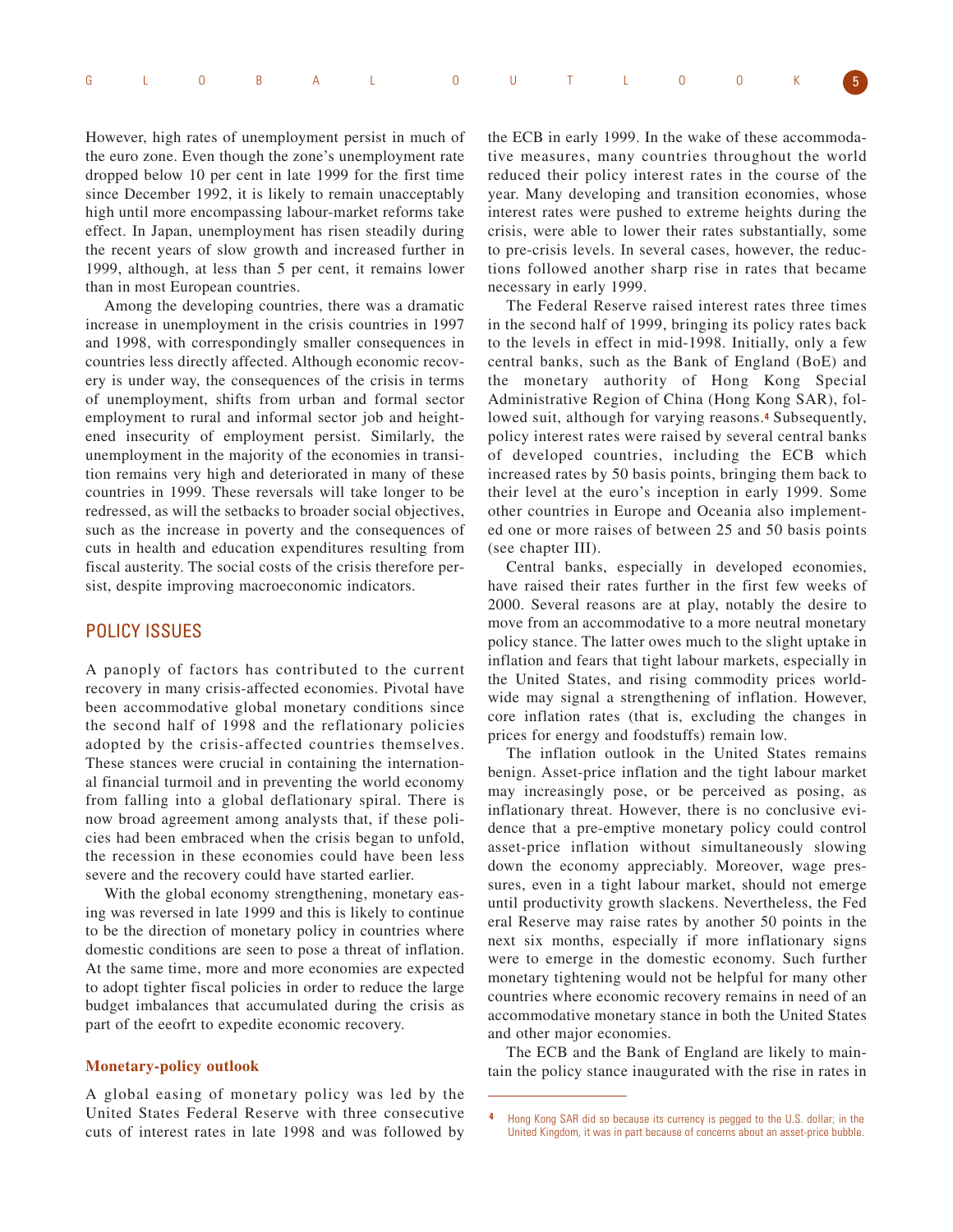November 1999, and to raise interest rates for the euro area. In the baseline, the ECB is assumed to raise interest rates three times in 2000 by 15 to 20 basis points each time. However, the Bank of Japan, which has kept the overnight interest rate near zero since early 1999, is expected to remain accommodative.

Historically, when central banks in major developed economies tighten monetary policy, interest rates in emerging economies are also adjusted so that the differential continues to reflect perceived risk margins. However, even if interest rates in developed countries are increased as assumed, there is leeway for many emerging economies not to raise their rates immediately or even to lower them further.

A lowering or stabilization of interest rates in these economies would be desirable, as their nominal interest rates are still high, particularly compared with those in developed economies, and their real interest rates continue to be high by historical standards. The latter is also the case for many developed countries, given the levels of inflation that are expected. These worldwide high real interest rates indicate that monetary policy has not been as lax as nominal interest rates might suggest.

If inflation rates in some of these economies could be further reduced, nominal interest rates could be brought down. The leeway for, on the whole, a more accommodative monetary stance deserves to be especially carefully considered in developing countries that have recently moved from a fixed exchange-rate regime to a floating system. The latter should afford them greater independence in conducting their monetary policy, although it is unclear how these countries will define their monetary anchor under the new floating regime. This constitutes an important unresolved policy issue, including in the context of discussions about the usefulnesss of inflation-targeting in many emerging market economies. Nevertheless, with appropriate monetary policies, it seems unlikely that interest rates in these countries will have to follow every change in rates in the major countries, at least within a certain range.

Nevertheless, countries with a floating exchange-rate regime do not wish to submit their policies to fluctuating currencies without intervention. A depreciating currency, for example, has a potentially inflationary impact, so even countries with a floating exchange rate are concerned about the broad position of their currency relative to major currencies. When they face current-account deficits or fail to attract sufficient capital from abroad, they may have to adopt higher interest rates at home, or, reserves permitting, intervene in foreign currency markets.

In preparing the baseline forecasts for developing countries and economies in transition, it is assumed that the monetary authorities for economies with a fixed or rigid exchange-rate system follow the tightening in the relevant developed economy or economies, depending on their currency peg. For other developing economies, it is assumed that an accommodative monetary policy will be adopted to strengthen the recovery, at least through 2000, as nominal interest rates in many of them remain high.

#### **Major fiscal policy features**

In contrast to the trend of more globally correlated monetary policies across countries, largely due to increased international capital mobility, national fiscal policies are to some extent still independent.**<sup>5</sup>** The international financial crises of 1997-1999 left the world economy not only with large trade imbalances, but also large fiscal imbalances, especially in countries that experienced recession. Most developed economies, except Japan, have pursued a restrained fiscal policy, even during the international financial crises, and have improved their fiscal position considerably in the last few years, with some reversing a large budget deficit into a sizeable surplus. The outstanding case is the United States, which turned a deficit that had persisted for three decades into a surplus in 1998; the surplus for 1999 is estimated to have reached \$140 billion. In Japan and the countries in crisis, however, measures to stimulate their economies out of recession resulted in a drastic deterioration in their fiscal positions: the budget deficit of Japan reached 10 per cent of GDP in 1999 and several Asian developing countries also reported high fiscal deficits relative to their income levels.

In view of the prevailing global economic environment, policy makers of most developed economies in Europe and North America are likely to adhere to a neutral to moderately relaxed fiscal policy for 2000. For Japan, after another fiscal injection announced in late 1999, but effective in early 2000, fiscal policy will be tightened in 2000.**<sup>6</sup>** Fiscal consolidation is also expected for most developing and transition economies in the future, albeit at varying points in time.

## EXCHANGE RATES: FLEXIBLE VERSUS FIXED

Exchange-rate movements among the major currencies of the developed economies in the past few years have to some extent reflected the differentials in the recorded and expected paces of economic growth in these economies. The strength of the U.S. dollar vis-à-vis the yen, at least until late 1999, and against the euro, albeit with several short-lived reversals, has been in line with

**<sup>5</sup>** In some cases, as in the European Union (EU) and especially the euro-zone countries, fiscal policy is subject to agreed-upon rules in the context of regional integration.

**<sup>6</sup>** Additional net government spending of 5 trillion yen on social infrastructure, which is in line with Government policy as announced in November (see part III), is assumed in the baseline forecast.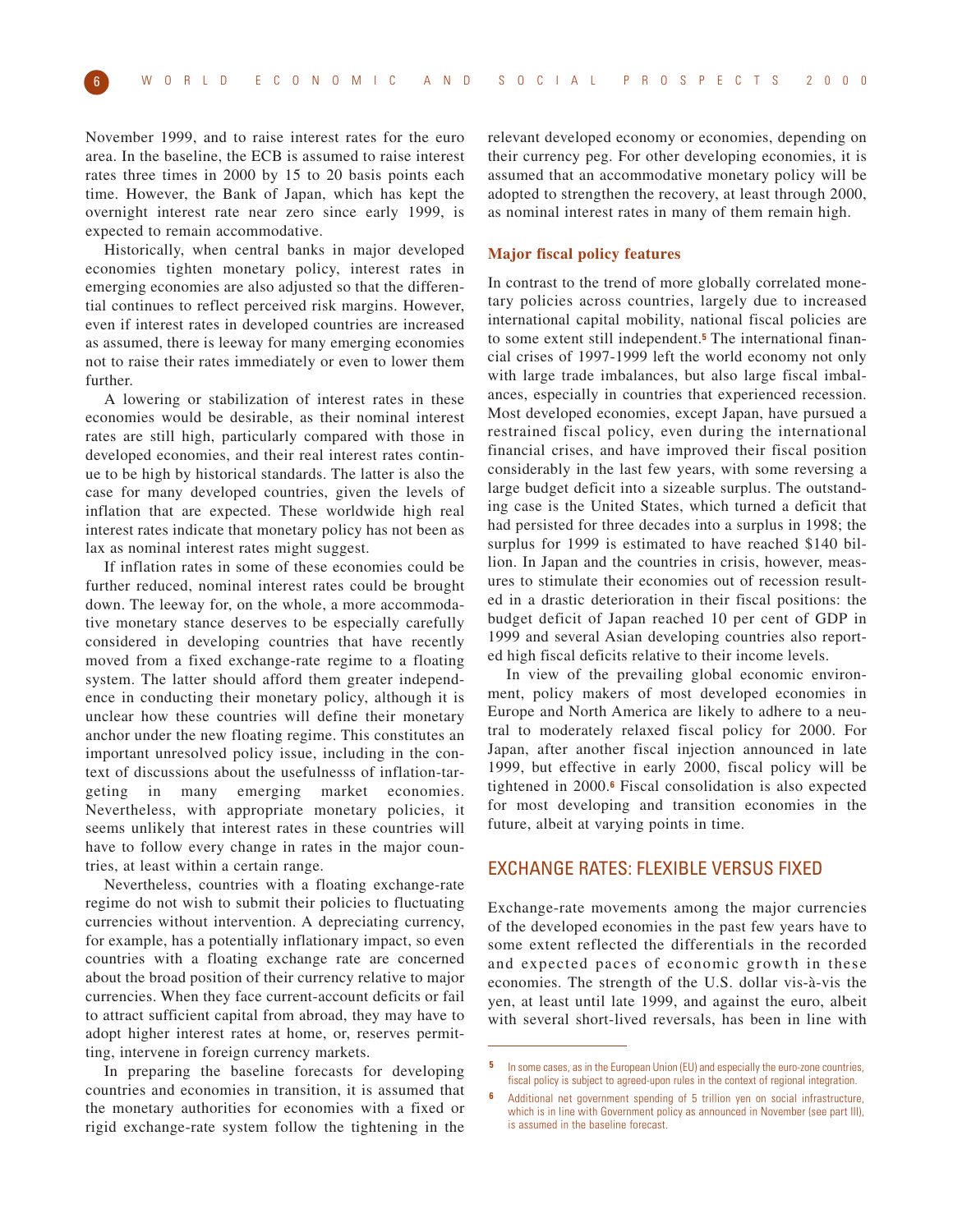|  |  | G L O B A L O U T L O O K 7 |  |  |  |  |
|--|--|-----------------------------|--|--|--|--|
|  |  |                             |  |  |  |  |

the robust growth in the United States in comparison with the stagnation in Japan and the weak growth in Western Europe. But this is unlikely to continue for long. Whereas the U.S. dollar is anticipated to stay at the current exchange rate with the yen, it is expected to depreciate slightly against the euro by the end of 2000.

Currencies of many countries were devalued significantly against the U.S. dollar during the international financial crises. Most have stabilized since then. While some currencies (such as those of Indonesia, the Republic of Korea and Thailand and, most recently, Brazil) have appreciated somewhat from their lows, in both real and nominal terms, others (such as the currencies of the Russian Federation and South Africa) have been drifting around their new low parities.

As a result of the crises, two polarized exchange-rate systems are now prevalent in developing and transition economies. Several countries continue to adhere to a fixed exchange-rate system and are expected to hold on to it in the near-term, thus preserving the current nominal parity to the major pegging currencies. However, many of these countries adopted, or were forced by market pressures to adopt, a floating exchange-rate regime. These countries are likely to 'manage' their rates in line with expected international inflation differentials, so that a relatively stable real parity should prevail for the near-term. However, other factors, such as domestic policies and market sentiment, may drive the nominal exchange rates of these countries away from the assumed real parity.

Speculation about devaluation of the Chinese yuan has been rife. For the near-term, however, it would appear likely that the yuan will be kept at its current peg with the U.S. dollar. The real exchange rate of the yuan has fallen by about 8-10 per cent against the U.S. dollar during the past two years as a result of domestic deflation in China, so that the pressure for a further devaluation is now less than it was in the aftermath of the Asian financial crisis. Even if a devaluation were to be enacted, the ripple effects on other currencies, given the strong recovery under way in most of the crisis countries, will be much smaller than they would have been two years ago.

## UNCERTAINTIES AND RISKS

The prevailing domestic and external imbalances accumulated in the wake of the disturbances provoked by the international financial crises in the last two years arose in part because the growth cycles among many economies have become significantly asynchronized. The increased fiscal deficits in Japan and in many emerging economies and the widening current-account deficit and the rapidly growing private-sector debt in the United States will need to be reduced. However, there also ought to be a parallel effort to compress the large currentaccount surpluses of such countries as China and some members of the EU. Otherwise, the desirable rebalancing of the current-account, fiscal and wealth positions will be brought about—as has traditionally been the case—as a result of efforts by the deficit countries alone; such efforts are inevitably contractionary in nature.

The outlook for the world economy therefore depends critically on how the imbalances are resolved. A gradual slowdown in the pace of economic growth in North America, accompanied by a strengthening of the economic recovery in Europe and by sustaining the recovery in Asia, would be highly desirable. Whether this scenario will in practice unfold depends in good measure on, at least implicit, national and international policy coordination in such areas as fiscal stances, monetary policy, trade and international finance.

Though prospects for the global economy in the aggregate are on the whole reassuring, there are potential risks and uncertainties that might lead to lower growth in the world economy.

First of all, working off the large current-account imbalances across countries and the fiscal imbalances in many countries may not evolve smoothly. Second, whereas an asynchronized world economy *can* be a dynamic and stabilizing force for sustaining the pace of global economic growth, large current-account imbalances may give rise to protectionism in certain countries, thereby inhibiting trade and weakening the prop to global aggregate demand needed to sustain the recovery. Third, continued economic recovery in a range of countries depends on progressing with further major structural reforms. Many have so far proved to be formidable in nearly all countries. Fourth, the rise in international integration, especially via international capital flows, and rapid technological innovation have posed new challenges to policy makers worldwide. The reform of the international financial system, which received a lot of attention at the height of the crisis, remains a piece of unfinished business. This leaves the global economic framework ill-prepared for coping with any similar crisis in the years ahead. The forecasts assume that there will be no such calamity, but most analysts accept that financial crises cannot be ruled out.

These downside risks and the likely consequences for the world economy may materialize via several channels. One scenario that has been widely analysed, including in earlier reviews of the global economic situation by the United Nations,**<sup>7</sup>** revolves around another crisis in world financial markets, but centred in developed countries such

**<sup>7</sup>** See, World Economic and Social Survey 1999, Box I.2.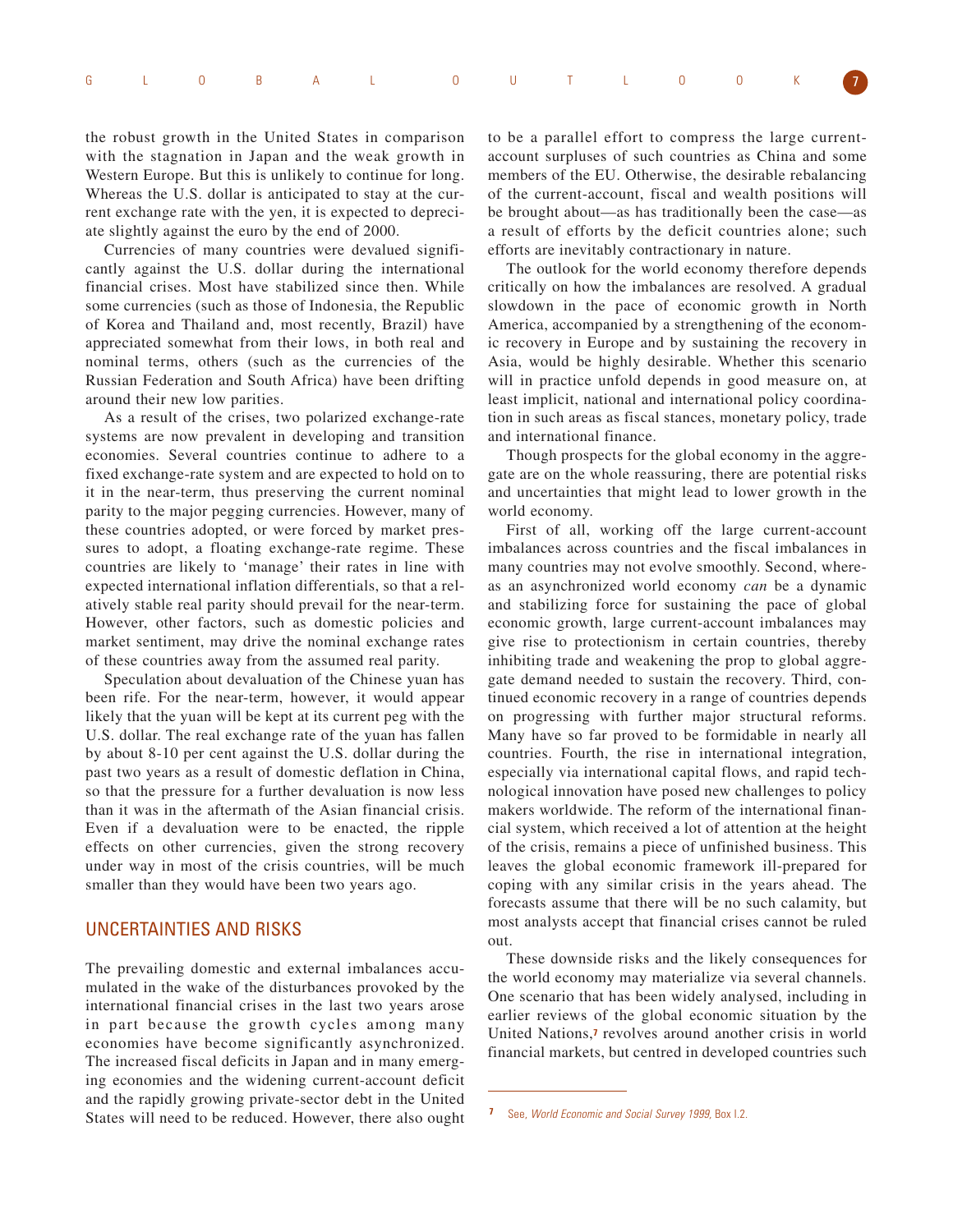as Europe and the United States rather than in developing or transition economies. Most analyses suggested that the effects of such an occurrence could be substantial.**<sup>8</sup>**

Increasingly, however, questions have been raised regarding, firstly, the relevance and probability of such a collapse in equity markets in the major developed economies, notably the United States, and, secondly, whether the wealth effects would be as significant as some suggest. A conclusive answer to these questions is difficult for several reasons. For one thing, there is no precedent for the recent changes in international economic linkages, notably through capital flows.**<sup>9</sup>** In addition, the sharp rise in the number of households now keeping some of their wealth in the form of shareholders' equity has in all likelihood modified household wealth behaviour.**<sup>10</sup>** Furthermore, the precise shape of the cycle, given the technological revolution and the way in which information technology in particular has been affecting productivity in non-traditional economic activities, has yet to be traced out.

Measured by price-earnings ratios, stock yields, or other traditional equity-valuation criteria, the United States stock market is *over*valued. An immediate return to the historical levels of these traditional indicators would imply a 20 to 40 per cent drop in the value of equity markets. However, some observers have argued that rapid innovation in information technology may have permanently lowered 'equity premiums', that is, the margin by which the expected rate of return on stocks exceeds the rate of interest on riskless assets. If this were to be borne out, the current valuation of the stock market in the United States would be *under*valued.**<sup>11</sup>** Between these polar cases, many other gauges for what might happen to asset prices can be readily applied.

Even if there is not an autonomous correction in equity markets, other financial vulnerabilities in the United States economy need to be borne in mind. Households and the corporate sector have been borrowing well beyond historical levels, leading to record private-sector debt. Household debt is now approximately 100 per cent

of disposable income. Under these circumstances, a tightening of credit for the private sector is likely to lead to an unusually severe decline in business investment and contraction in household demand. At the same time, the widening current-account deficit of the United States has been sustained by large capital inflows, which could fall significantly if there were a sharp reversal in confidence in the United States economy. These would also slow economic growth and weaken the U.S. dollar, leading to reduced United States demand in the rest of the world. Importantly, these vulnerabilities are interrelated, with the result that any unforeseen shock could trigger a sequence of events in which all come into play and negatively reinforce each other.

Other uncertainties and downside risks include the possibility that the yen continues to appreciate considerably, in which case the current recovery in Japan could be in jeopardy. Alternatively, persistently high oil prices could rekindle inflation expectations, although a replay of the scenario that unfolded with the two oil-price leaps in the 1970s is unlikely (see Chapter II). Since post-crisis restructuring in many emerging economies has proved to be difficult and slow, recovery in these economies could be interrupted and the reform process stalled. Moreover, there are political uncertainties about the ability to reduce budget deficits in many countries. Failure to do so could induce another default crisis.

On the upside, it is possible that the reduction of the cited imbalances could have a smaller impact on the world economy than is forecast. For example, the economy of the United States could for some time continue to expand at the robust rate of the past several years, relying on further technological innovation to realize additional productivity gains. In this case, world economic growth could be up to 0.5 per cent higher than discussed above. Also, the recovery in Western Europe might turn out to be stronger than forecast. Particularly if this occurred with a better United States performance than anticipated, stronger growth in the global economy would become feasible.

**<sup>8</sup>** An earlier simulation based on the LINK modeling system showed that a 40 per cent decline in the value of equity markets in the United States and in a few major European economies, in combination with a credit crunch in corporate borrowing, would lead to a loss of 1.7 per cent of world GDP over two years. See World Economic and Social Survey, 1999, Box I.2.

**<sup>9</sup>** Although the degree of international interdependence, both in trade and financial flows, from the late 1800s up to the First World War was probably larger than at present, it is not clear that this situation provides a pertinent precedent for the current policy discussion, given the many subsequent changes in the structure of the global economy, including the nature and extent of global interdependence.

<sup>10</sup> Also the part of household wealth deriving from private residences has appreciated significantly. With any financial reversal, those prices too would be affected, in turn exerting a negative impact on household wealth behaviour.

For an argument along those lines, see James K. Glassman and Kevin A. Hassett, DOW 36,000: the new strategy for profiting from the coming rise in the stock market (New York: Random House, 1999).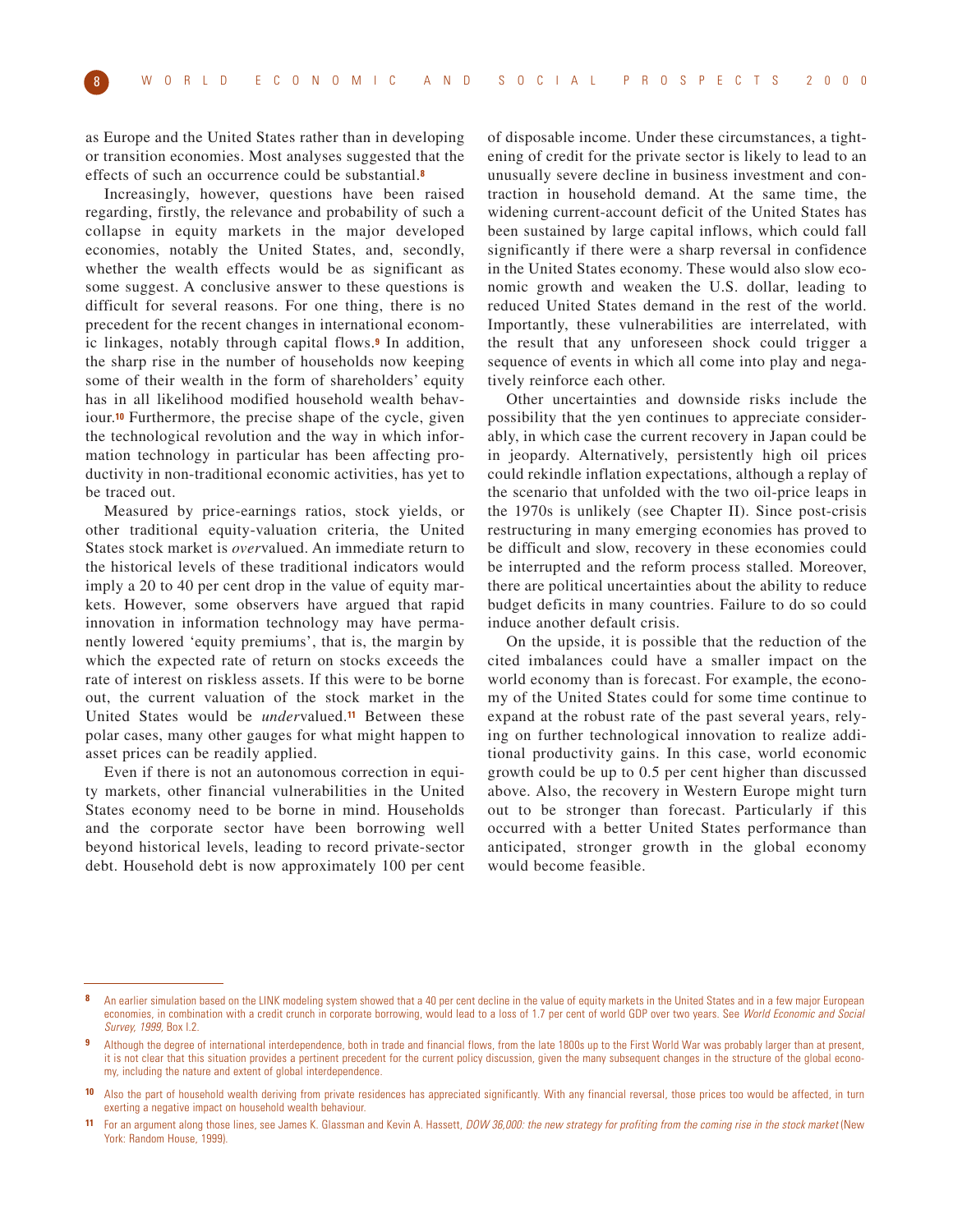## CHAPTER II: INTERNATIONAL TRADE AND FINANCE

## THE 1999 SLOWDOWN IN WORLD TRADE GROWTH

The slowdown in the growth of world trade of 1998 continued into 1999, with the annual increase in the volume of world merchandise trade falling from 4½ per cent in 1998 to less than 4 per cent in 1999 (see table I.1). This is substantially below the average rate of trade expansion from 1991 to 1997. Moreover, the ratio of trade growth to growth in gross world product (GWP) was far lower in 1999 than the average of 3 recorded for the period of the 1990s prior to the Asian crisis (see figure II.1). It was even below the historical average of 2 registered during the 1970s and 1980s. This points to the fact that the international financial crisis and the post-crisis adjustments affected international commerce more than domestic economic activity. World trade in 1999 was both a weaker contributor to world economic growth—and a weaker force for structural change—than it had been in the past.

The slackening in world trade growth in 1999 was brought about mainly by the slowdown in the growth of imports in developed economies, particularly in Western Europe. Import volume again contracted in Japan, albeit by less than in 1998 (see table A.4). Although North America could not maintain the pace of import growth of the previous two years, its imports continued to expand far more rapidly than those of other regions. By and large, governments in countries experiencing import surges were able to resist pressures to tighten trade barriers, although some developed and other countries increasingly resorted to anti-dumping and safeguard nitrons to reduce the impact of imports in certain sectors, particularly steel and textiles.

In the transition economies, both export and import volumes fell in absolute terms due to large declines in the international trade of the Russian Federation and several other members of the CIS, especially the larger ones (see Chapter III).

Developing country import volume began to rise again in 1999, after the crisis-related contraction in 1998. In Latin America and the Caribbean, where the economic crisis hit with a lag, the volume of imports plummeted by an estimated 4½ per cent in 1999. In contrast, import volumes into East and South Asia (excluding China), which contracted 13½ per cent in 1998, increased 5½ per cent in 1999.**<sup>1</sup>** The volume of merchandise exports of developing countries rose 3½ per cent, a percentage point faster than in 1998; however, this average is made up of a beginning of recovery in Asian export growth and slower growth or a reduction in the quantity of exports shipped from all other main developing country regions.

## A RECOVERY IN WORLD TRADE IN 2000

World trade in 1999 embodied the beginnings of a recovery that is expected to become more visible in 2000. Trade grew very slowly in the first half of 1999, with significant declines in some regions as many economies, especially in Asia and Latin America but also among the economies in transition, continued their post-crisis adjustment by cutting import demand. However, as the recovery process strengthened and more economies began to move towards positive growth, international trade began to rebound, rather strongly in the second half of 1999.

Continuing this momentum, world trade is expected to rise by 5¾ per cent in 2000. The improvement is expected to be spread among all major groups of countries and over all main categories of commodities, with total trade in some regions expanding more than 6½ per cent and world trade in manufactures growing more than 6 per cent.

The upturn in trade is expected to be particularly strong in Western Europe. Japan is forecast to register its first increase in import volume in two years but the expansion of its exports will be limited by the appreciation of the yen and the slowdown in the growth of imports expected in North America (see table A.4).

Among the transition economies, the strengthening economies—and thus imports—of Western Europe will boost Central and Eastern European exports. Strengthening global demand will help the Russian Federation and other CIS countries begin to reverse the export contraction of 1999.

**<sup>1</sup>** The large growth reported in China's import volume reflects, in part, the Government's efforts to curtail smuggling, causing more of China's trade to be reflected in the official data.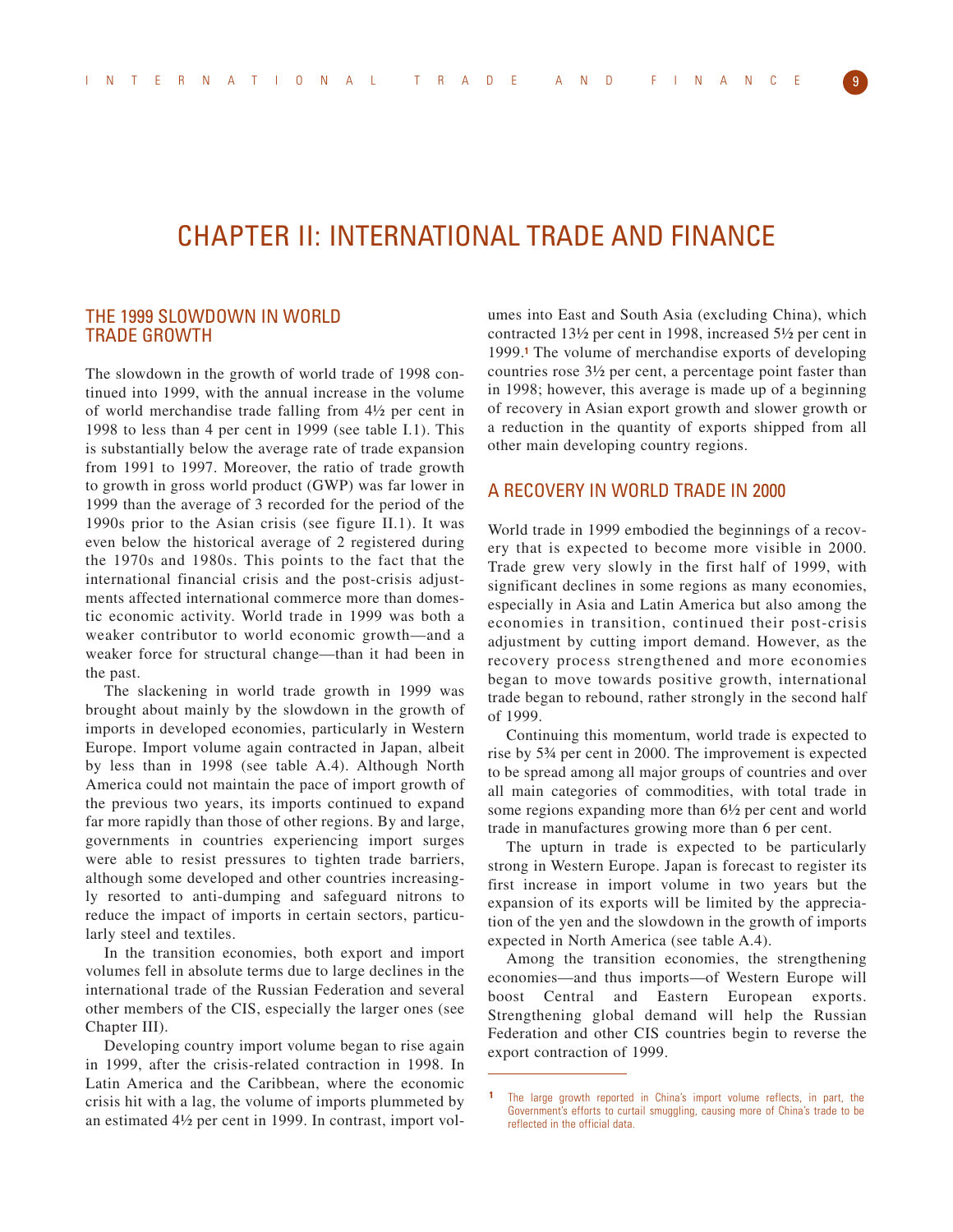

Figure II.1 Growth in World Trade and Output

The pickup in trade of both primary commodities and manufactures will help raise exports from all developing country regions by more in 2000 than in 1999 and, with the exception of Africa, at a rate in excess of 4½ per cent for the year. The volume of imports is forecast to rise more rapidly as well, particularly in East and South Asia and Latin America, as recovery from the crisis continues. Faster overall growth in these two regions should contribute to accelerations in the expansion of exports from the developed countries, softening any slowdown in the United States economy and improving prospects elsewhere.

## A TURNAROUND IN WORLD COMMODITY MARKETS

Prices of major primary commodities, expressed in U.S. dollars, dropped in 1998 to the lowest levels in many years (see figure II.2 and table A.5). Over the course of 1999, prices of many commodities, especially crude oil and related energy products, either stabilized or started to recover (see figure II.3). By the end of the year, some of these prices rose to levels not observed in the past three years, due in part to the recovery in global demand and, in the case of oil, to production constraints imposed by core oil-exporting countries. A rebound in the prices of some industrial metals and minerals, notably alumini-

um, nickel and phosphate rock, has also been under way, spurred in part by the substitution of relatively new industrial metals for traditional metals such as ordinary steel. Prices of agricultural commodities, on the other hand, did not experience any significant recovery and remained below their averages for 1998. This continued decline applied especially for many categories of foodstuffs and tropical beverages and for vegetable oilseeds and oils. In late 1999, the rate of price decline for many agricultural products slowed and, in the case of sugar and coffee, prices have risen. The more positive outlook for world economic growth in 2000 holds promise of some further improvement in prices and quantities of agricultural commodities sold on world markets. However, while some increase in world trade of these commodities is expected, only a weak recovery in prices is foreseen for 2000.

World oil markets remain in a sensitive state. OPEC countries suffered a large loss of revenue because of the fall in oil prices in 1998, and in 1999 they united in their efforts to stabilize volatile oil markets. Major oil-exporting countries have re-iterated their commitment to sustaining their coordinated supply cutbacks well into 2000. Given these considerations and the expected upturn in world economic activity, world oil demand is expected to exceed world oil supply in the near term. For this reason, the outlook is for another 9 per cent annual increase in 2000.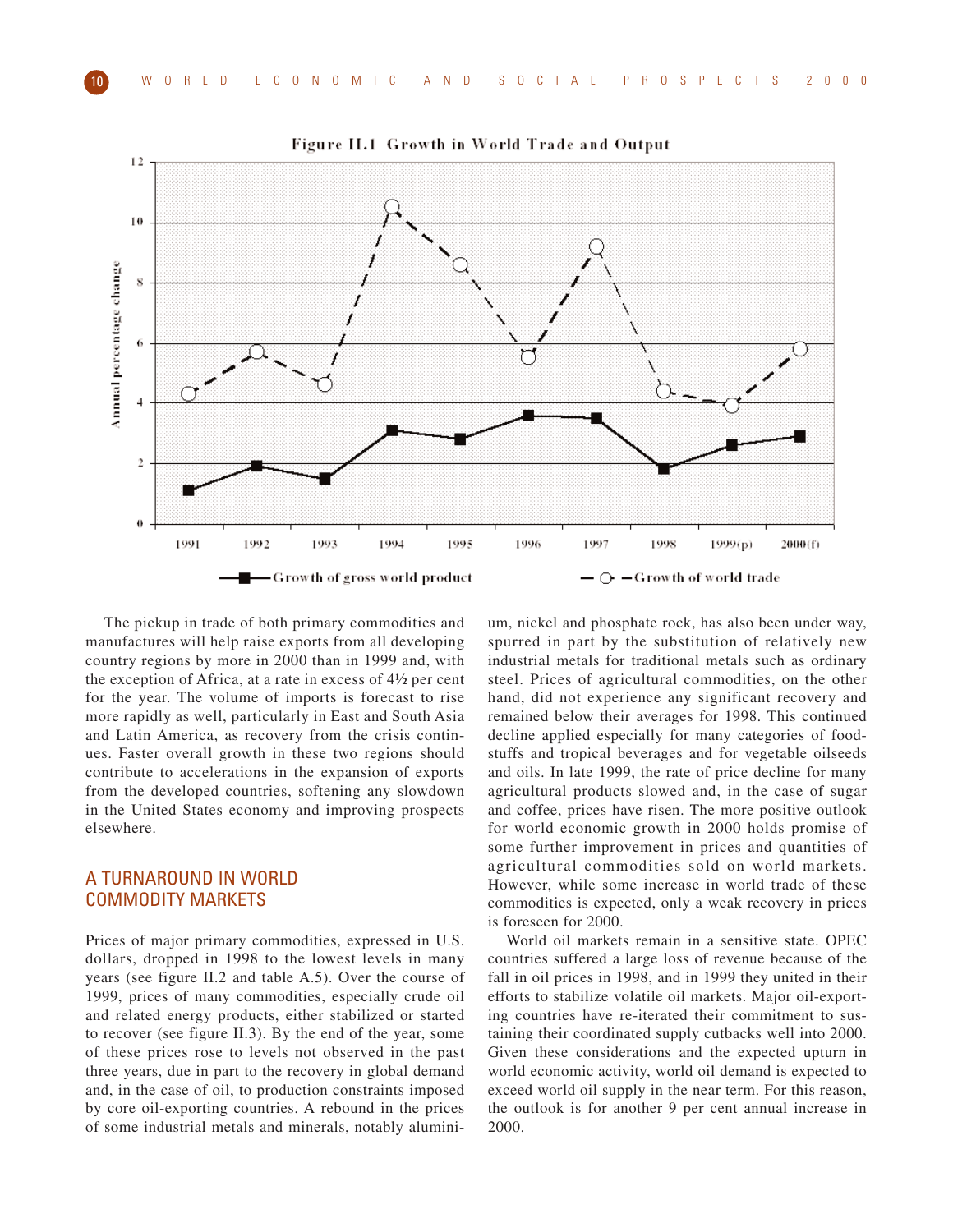

Nevertheless, future developments in world oil markets are particularly uncertain at this time, both with regard to oil prices and their impact on the world economy (see box II.1). Any sign that producers are not fully committed to maintaining agreed production cutbacks could precipitate a sharp decline in prices, which would adversely affect the more heavily populated and poorer oil-exporting countries. In this regard, an

increase in output, especially after the second quarter of 2000 when world oil demand is expected to be at its low point between the winter heating season and the summer driving and cooling season in the major consuming countries, could lead to a sharp fall in prices. Some observers argue that recent price increases have become detached from supply and demand fundamentals. In this view, recent prices of over \$25 a barrel for front-month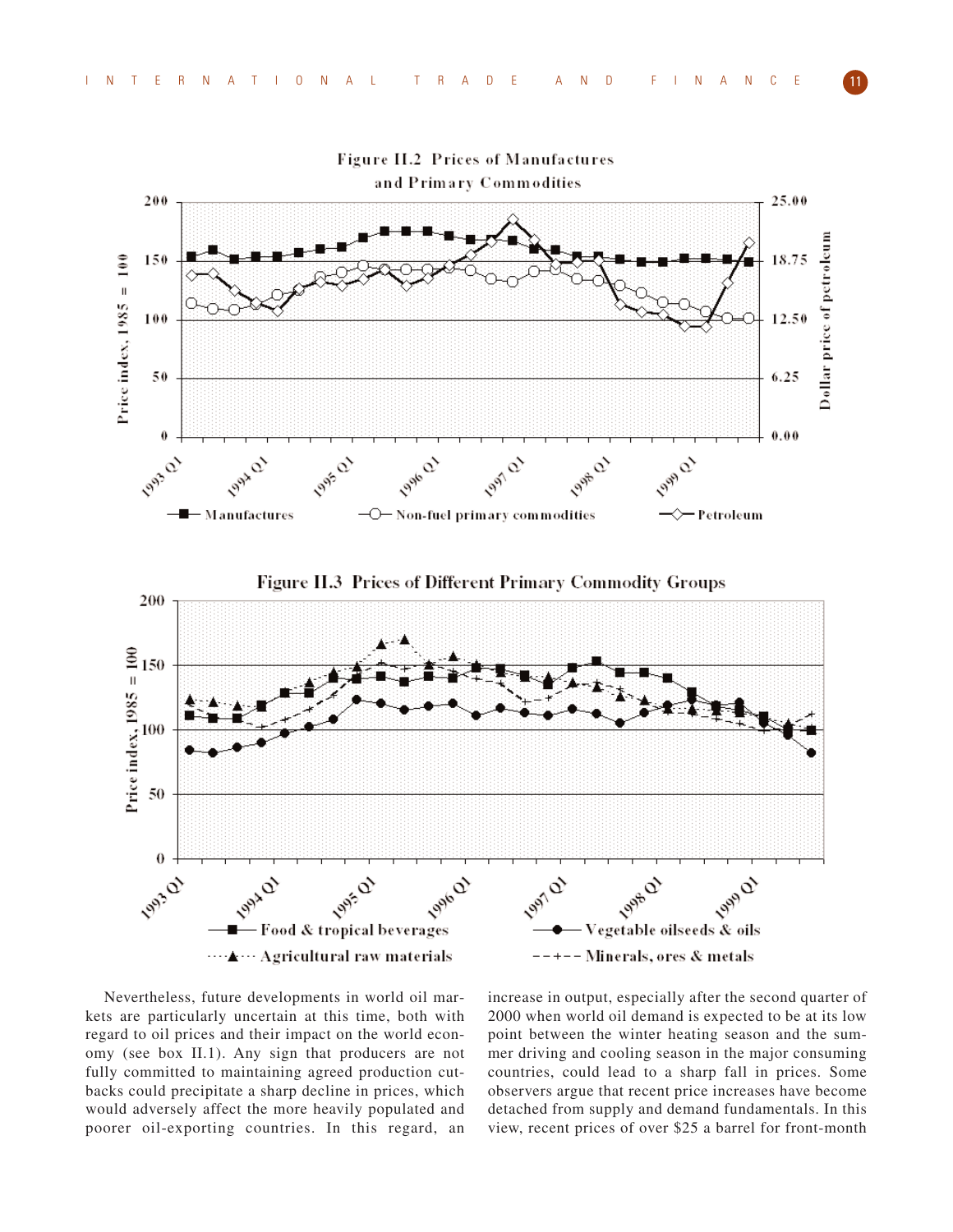#### Box II.1: Oil Prices and their Effects on the Global Economy

Oil prices have risen strongly since late 1998, from about \$10 to about \$27 per barrel at end-1999 and further since then. This level of prices may persist for some time before additional supplies and demand adjustments bring downward pressure to bear. The question arises, then, whether the global economy may be exposed to another round of shocks such as those experienced in the 1970s, leading to another round of stagflation in many economies. A rise in the price of a major input produced by one group of countries and consumed overwhelmingly in another implies a substantial transfer of 'wealth' from the latter to the former, as it did from the early 1970s until the 1980s. While this is again taking place, the economic consequences of the current near-tripling of oil prices should be less deleterious for the global economy than they were in the 1970s.

For one thing, recent prices are not much higher than they were before the sharp price drop began in 1997. Moreover, the major transformations in the structure of world output mean that the cost of crude oil is now a much smaller share of aggregate output than in the 1970s. Developed countries have shifted towards less energy-intensive technologies for generating their value added and some have persisted in energy conservation, causing the energy intensity of value added to be about half of what it was in the 1970s. Estimates suggest that a sustained increase in oil prices of \$10 (that is, if maintained for the year as a whole relative to the preceding year), would raise the inflation rate in developed countries by about half a per centage point while growth would decline by about one-quarter of a per centage point.

In marked contrast, many developing countries, especially the more dynamic ones, which are generally not resource rich, have forged their industrialization on intensive consumption of energy. These countries are therefore likely to be more affected by the rise in oil prices than developed countries. The precise impact on inflation and growth is unknown. However, on the basis of estimates for developed countries for the 1970s, a sustained rise in oil prices of \$10 might reduce their growth and raise inflation rates by at least double the magnitudes cited above.

The effects of a rise in oil prices depend also on the behaviour of oil exporters, who stand to gain considerable export revenues due to favourable shifts in their terms of trade. Unlike the 1970s, when most of these countries were in surplus and had accumulated considerable foreign-exchange reserves, many have run fiscal and current-account deficits in recent years. They have also postponed expenditures on infrastructure investments and even on consumption. The foreign-exchange constraint in many of these countries, which has hampered their growth efforts, especially in 1998, will become less of a problem if oil prices stay at their current levels, or rise further. These countries are therefore more likely to spend their windfall export revenues than to stock up foreignexchange reserves, which the international financial system would then need to recycle.

An additional reason for a more muted impact of a rise in oil prices is that there is little evidence to date of a generalized increase in commodity prices. Except for energy and some industrial minerals, commodity prices continue to be near their lows and only a modest recovery is expected in the years ahead.

However, there is one major danger stemming from a sharp rise in oil prices: 'headline' inflation rates would rise in many countries, including in the first instance the United States, especially if higher oil prices were to trigger wage demands that outpace gains in productivity. This might induce monetary authorities to enact pre-emptive increases in interest rates; these could push the United States economy towards a much lower growth path, possibly a recession. A precipitous decline in the pace of economic activity in the United States could, as examined earlier, have a major negative impact on the pace of global economic activity, as prevailing imbalances might be unwound in a disorderly manner.

Brent oil futures, a bell-weather contract traded on London's International Petroleum Exchange, may prove unsustainable. On the other hand, a prolonged period of high prices could threaten the nascent economic recoveries now underway in South-East Asia and weaken growth elsewhere. It could also undermine the resolve of OPEC countries to maintain the cutbacks and encourage exploration and drilling from non-OPEC suppliers.

Prices of industrial materials, especially metals, such as aluminium, copper and nickel, have also rebounded notably since the summer of 1999. The situation of oversupply in some of these materials in the past few years has come to an end, and, in response to increases in

demand, world trade in industrial commodities has been growing faster than overall trade. With a continuing recovery of world industrial production, especially the strength and broadening of the recovery in the crisis countries of Asia and Japan, which have traditionally been large importers of these materials, the price rebound of these commodities is likely to be sustained into 2000. The gains in prices of industrial materials have spurred economic growth in countries that rely heavily on their sale. Over the longer-term, however, pressure on prices for minerals, ores and metals is likely to be constrained by cost-cutting measures, by advances in production capacity management and inventory control, and by conservation and efforts at recycling.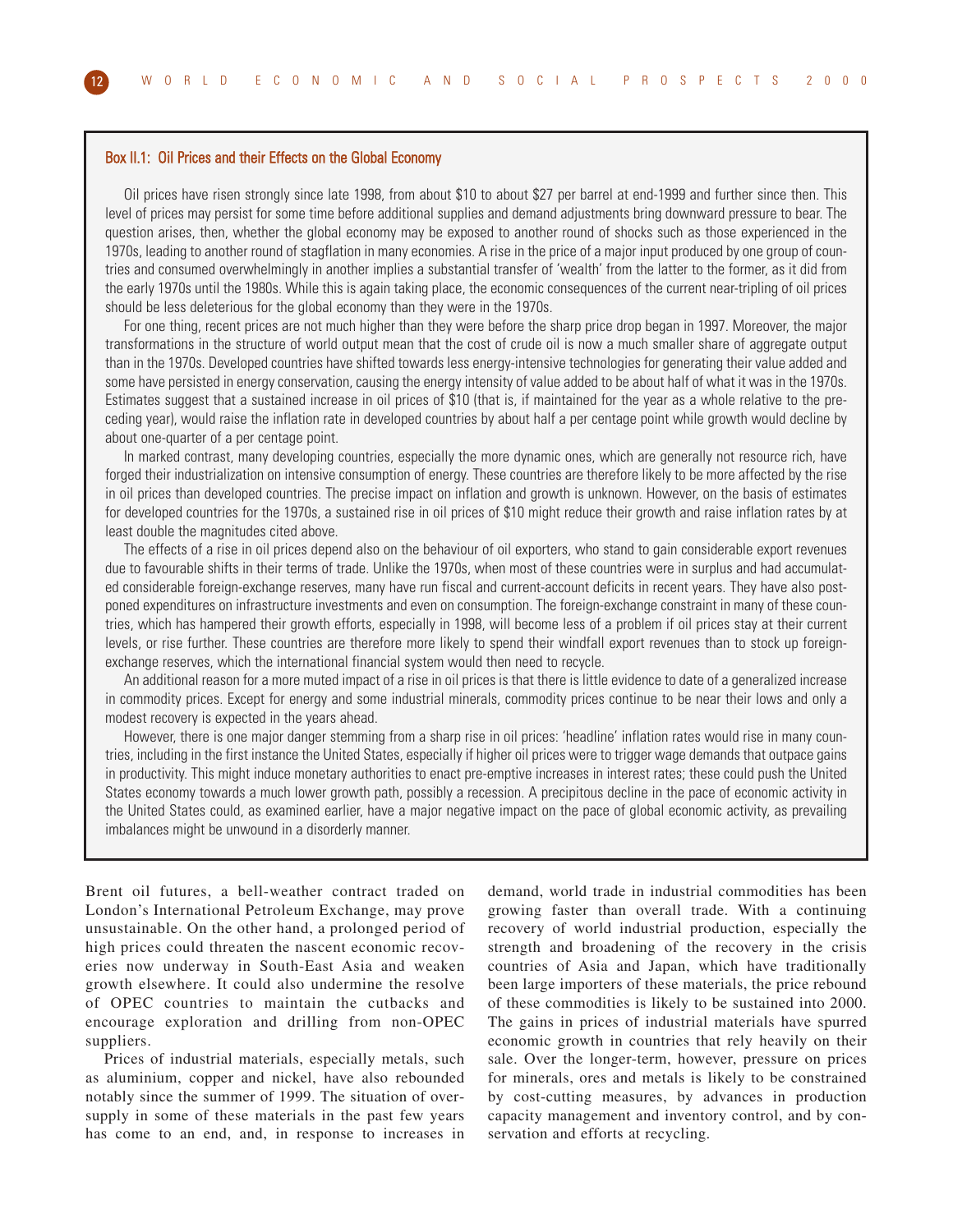## TURMOIL AND ADJUSTMENT IN NET EXTERNAL RESOURCE TRANSFERS

The international financial crises of 1997-1998 led not only to a slowdown in world trade growth, but also to a sharp and uneven shift in external balances across countries, as exports and imports of different groups of countries were affected in contrasting ways. The trade deficit in the United States, in particular, surged to record highs in 1998 and 1999, while most developing economies and some other countries, including a number of economies in transition, were forced by financial crises to turn their trade account into surplus and thereby transfer financial resources to the rest of the world.

While a full accounting would take account of trade in both goods and services, data on the latter are only available with a lag. However, the shift in external balances from 1997 to 1999 can be indicated by change in the merchandise trade balance, as merchandise still accounts for the bulk of international trade.**<sup>2</sup>** Before the financial turmoil created by the Asian and Russian financial crises, exports of the developed economies exceeded the value of their imports and this surplus embodied a net transfer of financial resources to the rest of the world. Under the impact of the financial crises, the merchandise trade surplus of these countries was progressively reduced (see table II.1) and became a trade deficit in 1999. The corresponding change on the part of the developing and transition economies was an increased aggregate trade surplus.

In the years immediately before the financial crises, the trade of developing countries expanded rapidly and a trade surplus often reflected success in expanding exports and sometimes fortuitous developments in trade prices. However, the growth of these countries' export earnings weakened in the years leading up to the crisis and trade surpluses were eroded or became deficits in a number of them. With the onset of crises and the termination of access to many forms of international financing, trade deficits had to shrink; this was achieved far more through import cutbacks than export expansion. The re-emergence of large trade surpluses in 1999 in developing countries was a sign of adjustment to economic crisis, rather than of economic strength.

Changes to export and import patterns and external balances caused by this period of turbulence were greatest in South and East Asia. In the years prior to the crises, these countries in the aggregate recorded a small trade surplus as the volume of their trade rose rapidly. When the Asian crisis engulfed the region in 1997, both exports and imports were negatively affected but the adjustment in imports was far greater than that of exports. Having increased at 8 per cent or more annually until then, Asian imports plummeted in volume terms by over 13 per cent in 1998. Exports on the other hand, increased by over 4 per cent, and played an important role in the recovery of production and, to some extent, employment. Continued access to the markets of developed countries facilitated this contribution of trade to recovery in Asia.

Latin America and the Caribbean also witnessed major shifts in trade balances associated with recent financial crises. Renewed capital flows to the region had allowed it to finance significant trade deficits in the 1990s, especially in 1997 when export receipts financed less than 90 per cent of imports. When external-financing conditions deteriorated sharply in 1998, the net resource transfer to the region was abruptly and substantially reduced. Combined with a slowing pace of export expansion and weak commodity prices, a reduced financial inflow of about \$30 billion necessitated an even sharper reduction in the rate of import absorption. As a result, the volume of imports into the region declined markedly in 1999.

Unlike the sharp adjustments in other regions, African countries were able to sustain the growth of their import volume in 1998, despite a slowdown in their export growth. Between 1995 and 1997, the value of merchandise exports of African countries increased steadily and financed between 95 and 98 per cent of the value of their merchandise imports, which grew in volume about 6 per cent a year. However, the increase in their export volume slowed to only 1½ per cent in 1999. Import growth was maintained at a pace above that of exports, however, causing the trade balance of Africa to move towards wider deficits.

## EXTERNAL FINANCING FOR EMERGING ECONOMIES REMAINS CONSTRAINED

As indicated in the foregoing discussion of trade balances, capital flows into emerging economies dropped sharply during the 1997-1998 crises. Although investor confidence was gradually restored after the Brazilian devaluation at the beginning of 1999, net private capital flows to emerging economies remained low. Corresponding to the net transfer of financial resources out of the developing countries, the net inflows to these countries of investment, credit and grants were smaller in aggregate than their net payment of interest and dividends.**<sup>3</sup>** Although data are available as of the time of

**<sup>2</sup>** Estimates for the total value of world merchandise exports exceed those for world merchandise imports in any year. Moreover, the size of the residual varies from year to year and has been unusually large in recent years. Any assessment of the impact of changes in the external balance of different groups of countries based on estimated changes in trade balances should therefore be interpreted with caution.

**<sup>3</sup>** Illustrating an extreme case, the negative net financial transfer of the Russian Federation rose as the trade surplus was increased both by the compression of imports resulting from adjustments to the crisis and the increase in export earnings owing to rising international commodity prices. At the same time, there was little improvement in the level of foreign-exchange reserves, as capital inflows were weak and capital flight continued.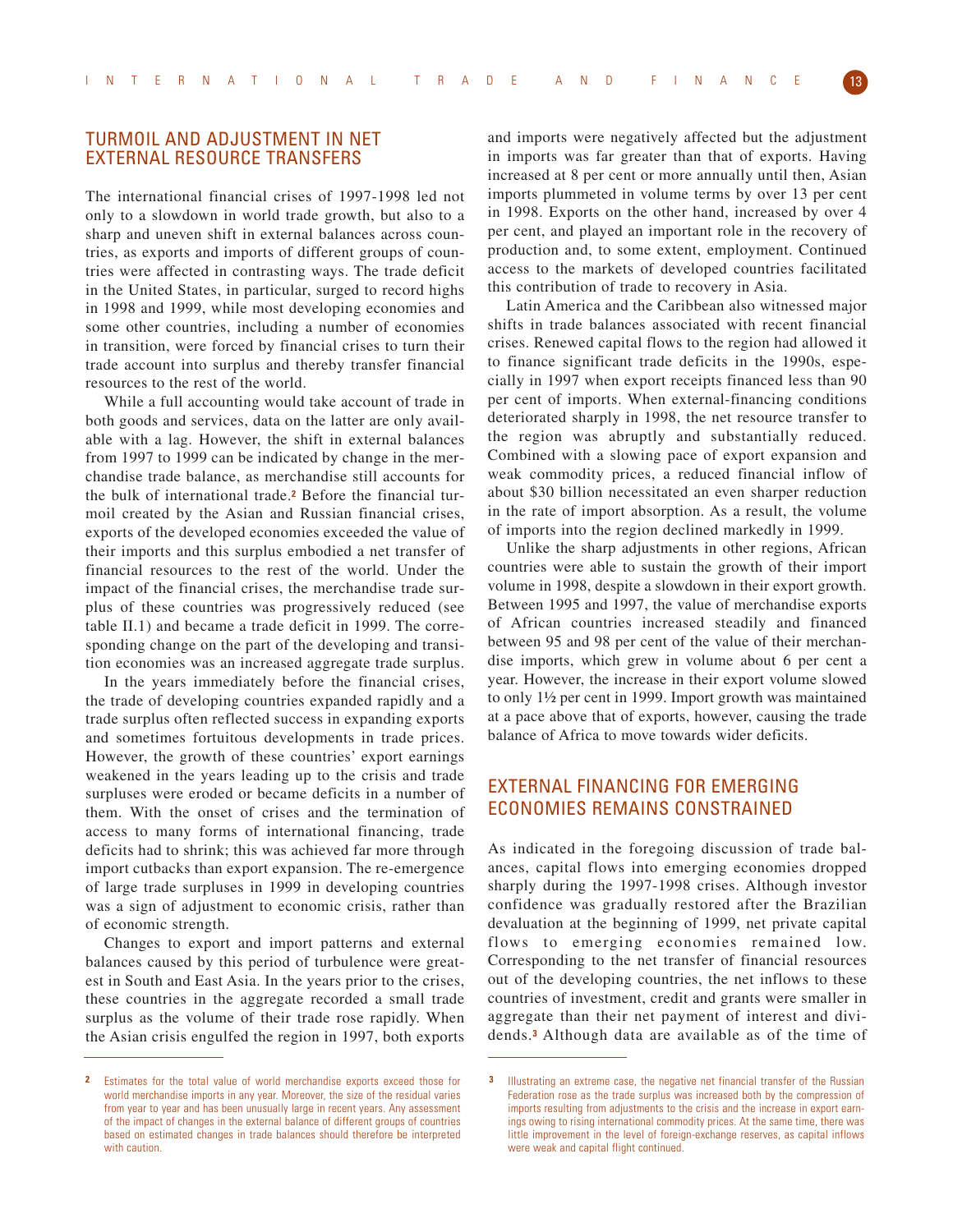#### Table II.1. MERCHANDISE TRADE BALANCES, 1995-2000

| <b>Billions of dollars</b>                |          |                        |               |                |             |                   |  |  |  |  |
|-------------------------------------------|----------|------------------------|---------------|----------------|-------------|-------------------|--|--|--|--|
|                                           | 1995     | 1996                   | 1997          | 1998           | 1999a       | 2000 <sub>b</sub> |  |  |  |  |
| Developed market economies                | 117      | 140                    | 135           | 42             | $-31$       |                   |  |  |  |  |
| <b>Economies in transition</b>            | 8        | 5                      | $-11$         | -9             | b           |                   |  |  |  |  |
| <b>Developing countries</b>               | $-1$     | 9                      | 45            | 88             | 105         | 103               |  |  |  |  |
| Latin America and the Caribbean<br>Africa | $-18$    | $\mathcal{P}$<br>$-21$ | $-11$<br>$-3$ | $-38$<br>$-19$ | -9<br>$-16$ | $-10$<br>$-16$    |  |  |  |  |
| Western Asia                              | 12       | 44                     | 48            | 16             | 39          | 50                |  |  |  |  |
| East and South Asia                       | $\Omega$ | 16                     | $-4$          | 109            | 92          | 81                |  |  |  |  |
| China                                     | 16       | 14                     | 41            | 44             | 26          | 24                |  |  |  |  |

**Source:** UN/DESA, based on Project LINK.

**a** Provisional.

**b** Forecast.

writing for only some of the flows and for only part of the year, certain developments in 1999 can be discerned.

#### **Private financial flows**

In 1999, the composition of private financial flows to developing and transition economies shifted towards equity and away from credit flows. A major aspect of this change was the sharp decline in net lending, the result both of cutbacks in commercial bank credit and the slow recovery of bond issuance from the low level of late 1998. A number of major banks, especially from Japan, where major bank restructuring operations were underway, sought to reduce their exposure to emerging markets. At the same time, the demand by potential borrowers for external credit in developing and transition economies was weak, reflecting the weak state of domestic economies and thus investment.

Bank lending to Asia, which had already fallen sharply in 1998, fell further in 1999. The brunt of the reduction in lending to Latin America and transition economies took place in the latter year. Foreign bank claims on Brazil and the Russian Federation, for example, declined 16 per cent and 14 per cent, respectively, in the first half of 1999.

In addition, after a promising surge in the second quarter of 1999, emerging-market bond issuance weakened substantially. Several emerging-market economies, including Brazil, maintained or regained access to these markets, but others, such as the Russian Federation and Ukraine, were still excluded at the end of the year. Latin America accounted for the majority of new emergingmarket bonds in the year, with substantial issues by Mexican and Argentine borrowers, while Brazilian issuance fell substantially below the 1998 level. Asian countries remained largely on the sidelines of this market

and African countries continue to be marginal participants.

In marked contrast, net portfolio equity flows to developing and transition economies recovered sharply during the year, particularly to Asia, where stock values had fallen especially sharply. In Latin America, net outflows of portfolio equity were reversed. Reflecting renewed domestic as well as international investor activity, stock markets strengthened substantially in a number of emerging-market economies, notably in Eastern and Southern Asia, Latin America and in the Russian Federation.

As elaborated below, net flows of foreign direct investment (FDI), although moderating in the aftermath of the Russian and Brazilian crises, were much more stable than credit flows and constituted the overwhelming source of capital flows to various countries in 1999.

#### **Official flows**

Net official flows to developing and transition economies declined sharply in 1999, as the surge in disbursements of emergency financial assistance to countries impacted by the crisis subsided. Additionally, with financial stabilization and the beginning of economic recovery in a number of countries during the year, repayments of official loans rose substantially.

The most dramatic swing took place in net flows of the International Monetary Fund (IMF). The drop in Fund net lending in 1999 was exacerbated by the fact that some potentially large IMF disbursements to some countries have been delayed by differences over policy matters. The result was that, in the first nine months of 1999, IMF received net repayments from developing and transition economies totaling approximately \$8.5 billion, compared to net lending of about \$15 billion in the same period in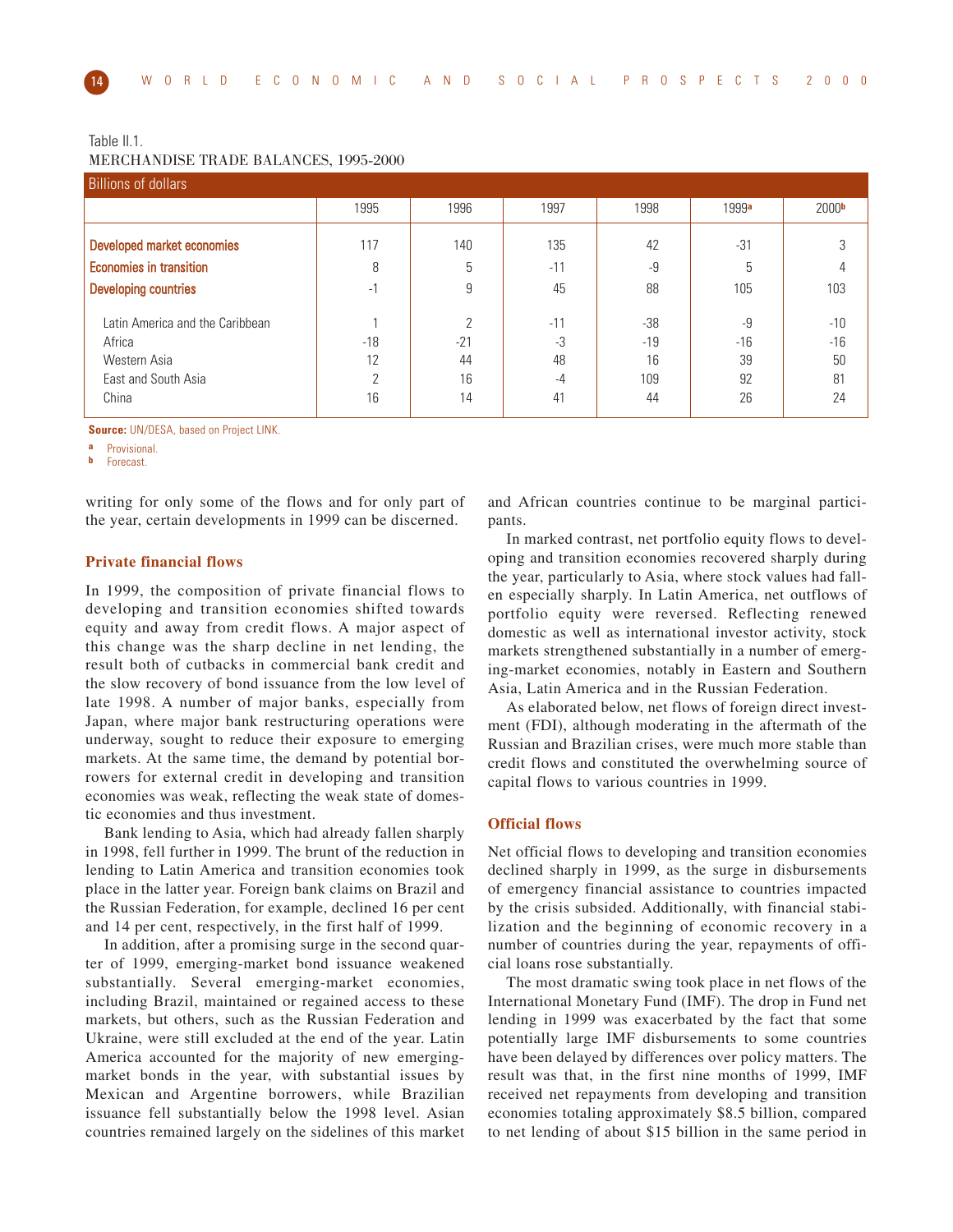1998. Commitments of new lending during the first three quarters of 1999 declined also, but by far less, to \$11 billion from \$15 billion in the corresponding period of 1998, indicating that significant if somewhat smaller new drawings could be expected in the ensuing year.

#### **Financing outlook**

The large swings in the balance of payments of developing and transition economies since the mid-1990s have mainly reflected huge surges of private financial flows first into and then out of emerging-market economies. Investor interest in these countries began to reawaken in 1999, albeit mainly in the equity sector. Certain encouraging developments, however, could also be discerned in international bond markets, in particular in the trend of yields on emerging-market bonds through the year.

After exploding in the third quarter of 1998, yield spreads eased in major components of the emergingeconomy bond market (see figure II.4).**<sup>4</sup>** The most encouraging developments were in the market for Asian bonds, where yields approached pre-crisis levels. Latin American yields also receded from their peaks, although they remained high even by that region's standards. The

unresolved nature of the Russian situation, in contrast, ws reflected in the yield spread on that country's bonds, which, albeit reduced, still exceeded 30 percentage points.

The data on spreads also suggest that the world financial markets have become better able than during the depths of the crisis to make distinctions between different country situations. For example, the surge in Latin American yields in early 1999, associated with the Brazilian currency crisis, was only moderately reflected in Asian yields. Moreover, the increased Latin American yields in January and February 1999 were largely unwound by March and April.

This notwithstanding, emerging-market bonds were seen to have become more risky in 1999 in that the market was absorbing the changed views of the international official community on how to treat international bonds of countries in debt-servicing difficulty. Previously, the presumption had been that a country in debt difficulty would seek to renegotiate the debt servicing on its international bank loans and loans guaranteed or supplied by bilateral official institutions (mainly export-credit agencies of major economy countries). Negotiations with the multiple and dispersed holders of a bond issue were deemed to be

**4** The interest yield on emerging-market bonds can be decomposed into a base interest rate for risk-free capital (usually the yield on United States Treasury bonds of equivalent maturity) and an additional element—the "spread"—that compensates bondholders for the higher risk of lending to these countries. Changes in the spread are taken to indicate changes in market sentiment about a country or group of countries.



**Figure II.4. Yield Spreads on Emerging Market Bonds, 2 January 1998 to 31 December 1999**

**Source:** Data of JP Morgan Company, New York.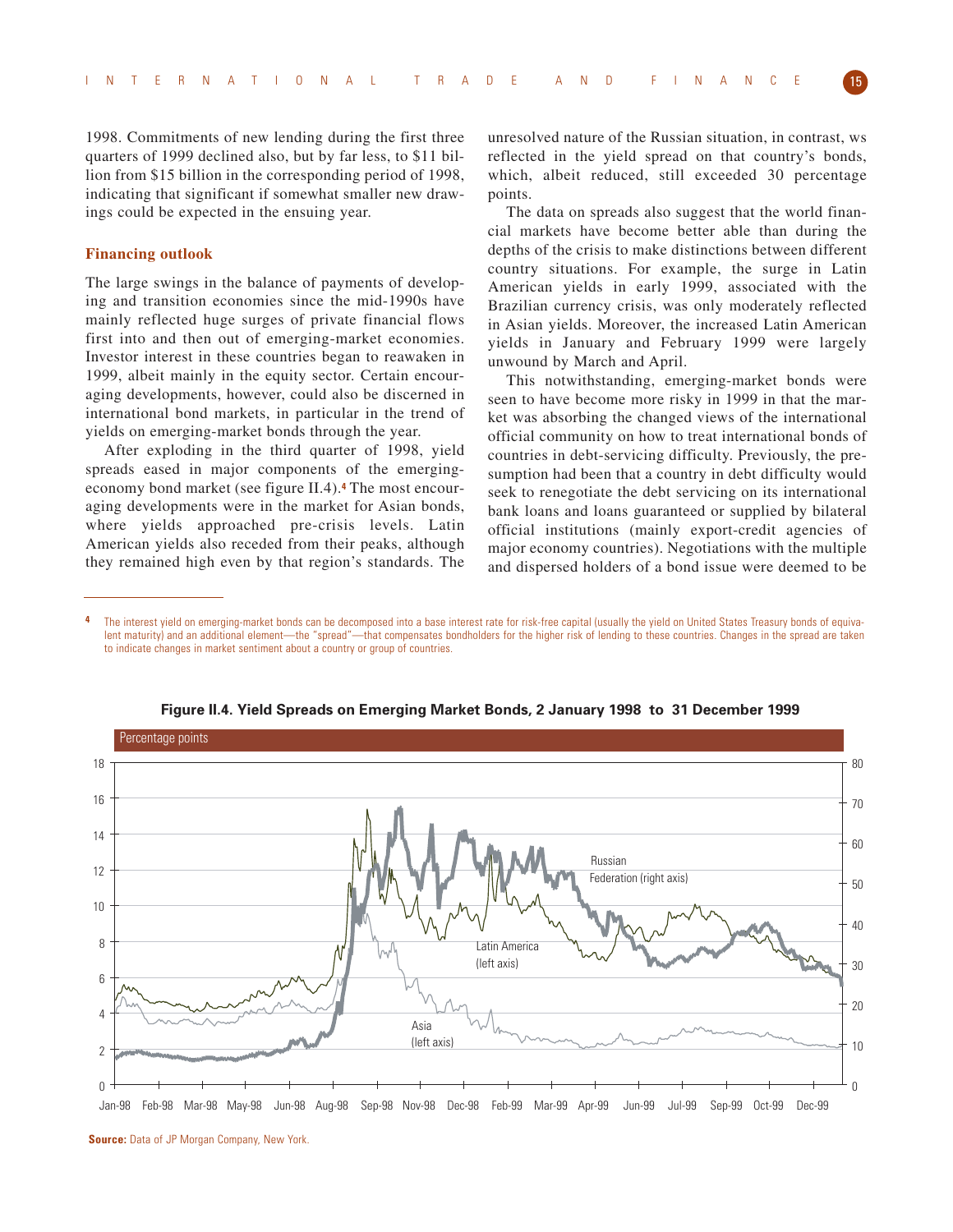difficult to organize, with the result that bond finance had been largely excluded from debt relief packages. Partly as a consequence, bond finance became increasingly popular and grew as a share of total debt. Because they became so important, bonds had to become subject to restructuring, along with all other debt.

Concern about the need to restructure bond financing in crisis situations was highlighted during 1999 by developments in Pakistan and Ecuador. In the former case, a January arrangement between Pakistan and the Paris Club of official creditors was made contingent, *inter alia*, on the successful renegotiation of Pakistan's Eurobond debt. This was unprecedented and led to an indirect form of restructuring wherein more than 90 per cent of the bondholders agreed to swap the bond in question for new bonds on which principal does not have to begin to be paid until 2002.

The developments in Ecuador also broke with convention. The economic situation in Ecuador had deteriorated severely owing to natural disaster, low commodity prices, a banking crisis and domestic controversies over policy reforms. At the end of September, Ecuador announced that it would not make nearly \$45 million of interest payments due on a part of its "Brady" bonds (partially guaranteed bonds issued as part of the final resolution of the 1980s debt crisis). Lacking resources, the Government sought to cover the payment falling due by using an interest payment guarantee on the bonds in question that required approval of 25 per cent of the bondholders. However, a larger group of the bondholders decided instead to "accelerate" the bond, that is, to demand its immediate and full payment. This action sent the Government of Ecuador into formal default on the Brady bonds, which triggered crossdefault clauses on other bonds and raised uncertainties about what other private international creditors of Ecuador

might do. In effect, the Government had to renegotiate its entire private foreign debt.

Further similar disruptions could have adverse effects on other emerging-market bonds. Market prices might fall on other Brady bonds if the spectre were raised of bondholders pushing more debtors into formal default. At the same time, this experience shows that international bond purchasers are ultimately likely to seek a negotiated solution to a debt crisis, as had the bank creditors in the previous cycles of crisis, and that bonds are effectively renegotiable. This will make bond buyers more cautious in the future and raise the cost of access of emerging-market economies to international finance.

In the short run, the impact of these bond debt developments on emerging market debt is expected to be modest, especially set against the concerns that have already kept bond yields, as in Latin America, at exceptionally high levels. It is expected that equity flows—portfolio and FDI—will remain the largest component of external financing for developing and transition economies in 2000. As recovery gathers momentum and confidence grows over time, however, new financial surges could begin to build, in some cases as early as in 2000. Some countries may then find the robustness of their financial sectors again tested by high and volatile volumes of capital flows. This sets a premium on speedy and deep progress in financial reform programmes and in developing national and international policies and mechanisms for dealing with surges in capital flows.

## RECENT TRENDS IN FOREIGN DIRECT INVESTMENT

In 1999, world foreign direct investment (FDI) inflows reached a record level of an estimated \$827 billion, of

## Table II.2. FOREIGN DIRECT INVESTMENT (FDI), 1996-1999

| $1.91$ and $1.91$ and $1.11$ and $1.01$ and $1.01$ and $1.01$ and $1.01$ and $1.01$ and $1.01$ and $1.01$ and $1.01$ and $1.01$ and $1.01$ and $1.01$ and $1.01$ and $1.01$ and $1.01$ and $1.01$ and $1.01$ and $1.01$ and |      |      |      |           |  |  |  |  |  |  |
|-----------------------------------------------------------------------------------------------------------------------------------------------------------------------------------------------------------------------------|------|------|------|-----------|--|--|--|--|--|--|
| <b>Billions of dollars</b>                                                                                                                                                                                                  |      |      |      |           |  |  |  |  |  |  |
|                                                                                                                                                                                                                             | 1996 | 1997 | 1998 | 1999a     |  |  |  |  |  |  |
| Inflows                                                                                                                                                                                                                     | 363  | 468  | 660  | 827       |  |  |  |  |  |  |
| Outflows                                                                                                                                                                                                                    | 382  | 479  | 648  | $\ddotsc$ |  |  |  |  |  |  |
| Inward stock                                                                                                                                                                                                                | 3    | 3    | 4026 | 4853      |  |  |  |  |  |  |
|                                                                                                                                                                                                                             | 048  | 336  |      |           |  |  |  |  |  |  |
| Outward stock                                                                                                                                                                                                               | 3    | 3    | 4110 | $\cdot$ . |  |  |  |  |  |  |
|                                                                                                                                                                                                                             | 146  | 419  |      |           |  |  |  |  |  |  |
| Cross-border M&Asb                                                                                                                                                                                                          | 163  | 236  | 411  | $\cdot$ . |  |  |  |  |  |  |
|                                                                                                                                                                                                                             |      |      |      |           |  |  |  |  |  |  |

**Source:** UNCTAD, based on national sources and UNCTAD estimates.

**Preliminary estimates.** 

**b** Majority-held investments only.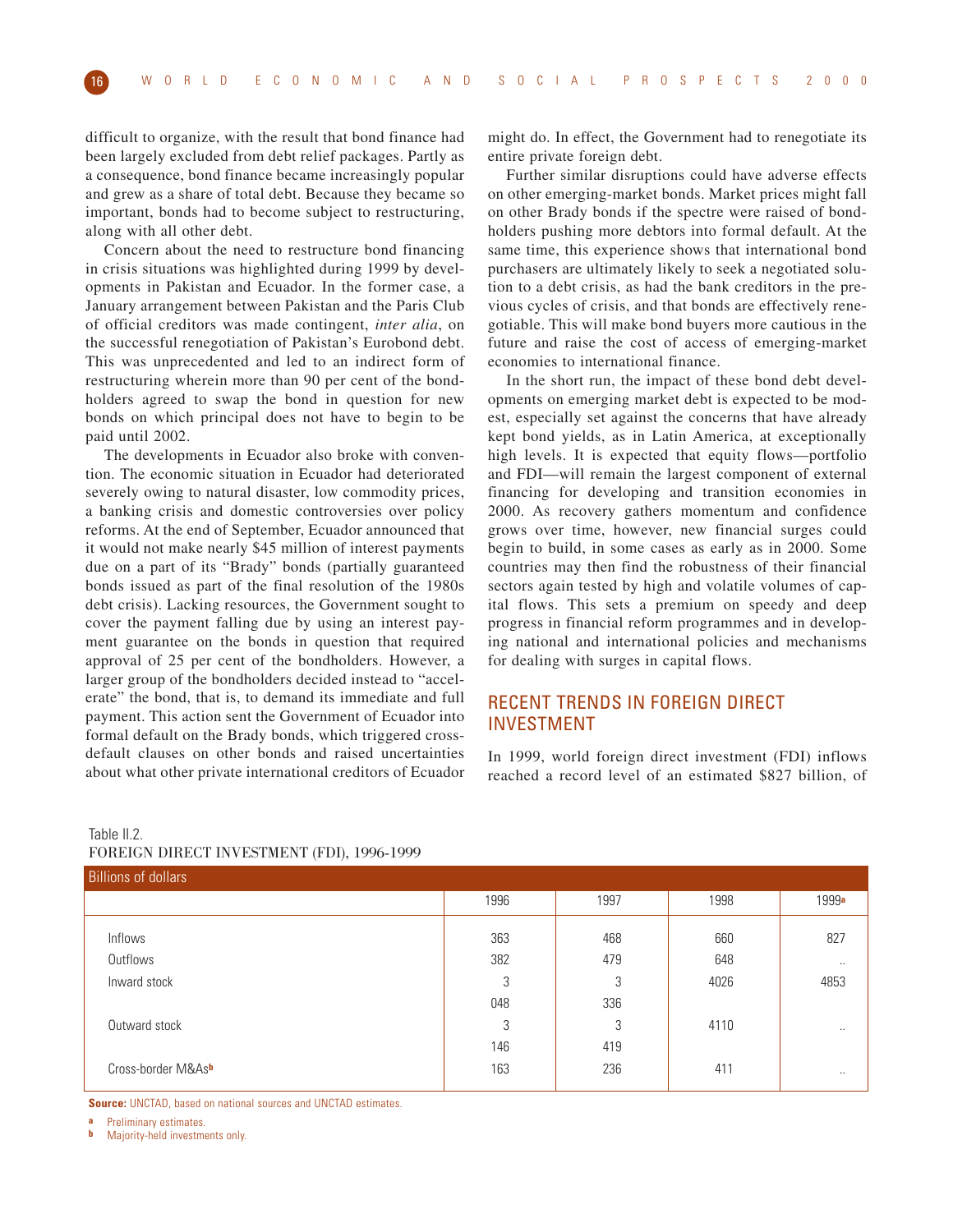which an estimated \$198 billion were directed to developing countries (see table II.2). FDI flows grew by some 40 per cent in 1998 and some 25 per cent in 1999, among the highest growth rates attained since 1987. FDI is now the most important component of private capital flows to developing countries, having demonstrated remarkable resilience in the aftermath of the financial and economic crises.

FDI flows to developing countries increased by 15 per cent in 1999, after stagnating in 1998. Latin America and the Caribbean replaced developing Asia as the largest host developing region for FDI for the first time since 1986 (see table A.6). In Latin America, privatization was a major magnet, causing inflows to increase by about onethird over 1998. Of the estimated total of \$97 billion, some \$31 billion went to Brazil, which was the largest recipient in the region for the second consecutive year. Argentina also was a large recipient, with a significant increase in FDI in 1999 largely attributable to a single deal—the \$17 billion acquisition of YPF SA by Repsol SA of Spain. Cross-border mergers and acquisitions (M&As) increased significantly in such countries as Chile, Ecuador and Peru, but decreased in Colombia and Venezuela. This is mirrored in FDI flows, which increased in the former countries but declined in the latter.

FDI flows to developing Asia (including West Asia) increased marginally in 1999 to an estimated \$91 billion. China, the largest recipient of FDI flows among developing countries since 1992, received \$40 billion, nearly 8 per cent less than in the previous year, partly because flows from crisis-affected countries in Asia declined. Flows to Singapore increased by 20 per cent to \$8.7 billion. There was a substantial recovery in flows to Taiwan Province of China from \$0.2 billion in 1998 to \$2.4 billion in 1999. Among the five countries most affected by the financial crisis, FDI flows to Indonesia continued to be negative, declined in the Philippines (from \$1.7 billion to \$0.9 billion) and Thailand (\$6.9 billion to \$5.8 billion), but remained steady in Malaysia (about \$3.7-3.8 billion). The Republic of Korea saw a 55 per cent jump to \$8.5 billion, largely driven by M&As. The investment prospects for developing Asia remain bright in the light of the underlying economic determinants for FDI flows, the recovery of the regional economy, the widespread ongoing liberalization and restructuring efforts in the region, and the prospect of China's accession to the World Trade Organization.

Africa is estimated to have attracted \$11 billion in inward investment in 1999, with large increases in Morocco (to \$2 billion) and South Africa (to \$1.3 billion).

Developed countries received an estimated \$609 billion in FDI inflows in 1999, accounting for nearly three quarters of the world's total. The United States and the United Kingdom continue to lead the world in FDI flows,

both outward and inward. The United Kingdom became the largest source of FDI in 1999, replacing the United States for the first time since 1988. These two countries also represent, for each other, the principal home as well as host country. Other developed countries recording high levels of FDI flows were France and Germany (both inflows and outflows), the Netherlands (inflows), Spain (outflows) and Sweden (inflows). Sweden became the second largest recipient country in the world for the first time. Total flows between the European Union and the United States increased significantly again in 1999, after doubling in 1998. FDI inflows to the European Union as a region were an estimated \$269 billion, a 14 per cent increase over the previous year.

Economic restructuring in Japan has included a more liberal M&A regime that led to almost a quintupling of FDI inflows – from \$3 billion in 1998 to an estimated \$14 billion in 1999. Japanese outflows, also driven by M&As, declined marginally to an estimated \$23 billion, but the decrease would have been larger if it were not for the acquisition of the international tobacco business of RJR Nabisco by Japan Tobacco for \$7.8 billion.

The countries of Central and Eastern Europe maintained an inflow of about \$20 billion in 1999. Poland, the Czech Republic and the Russian Federation were the main recipients. Flows to the Russian Federation rebounded after flows had been reduced to as low as \$2 billion by the crisis in 1998.

As reflected above, the growth of FDI in recent years has been fuelled to a large extent by a boom in cross-border M&As. This phenomenon is increasingly important in the developing world and played a key role in reviving FDI flows in 1999. The value of M&As in 1999, at \$1.1 trillion on an announcement basis, was some \$450 billion higher than in 1998, itself an increase of \$260 billion over 1997. In 1999, a number of large-scale cross-border M&As were announced. The acquisition of Mannesmann AG of Germany by Vodafone AirTouch PLC of the United Kingdom for nearly \$200 billion, announced in 1999 but to be realized in 2000, is the largest M&A ever, far exceeding such previous large deals as the takeover of Amoco by BP for \$55 billion and the acquisition of Chrysler by Daimler-Benz for \$44.5 billion, both in 1998. Such cross-border M&As are the result of the increased competition brought about by liberalization and globalization and the special needs and conditions of particular industries which call for consolidation on a global scale, especially in developed countries. For example, overcapacity and low demand have prompted restructuring through M&As in such industries as automobiles and oil; in banking and pharmaceuticals, the strategic objective of sharing high investment costs in information technology and high research and development (R&D) expenditures is paramount. Achievement of such goals is facilitated by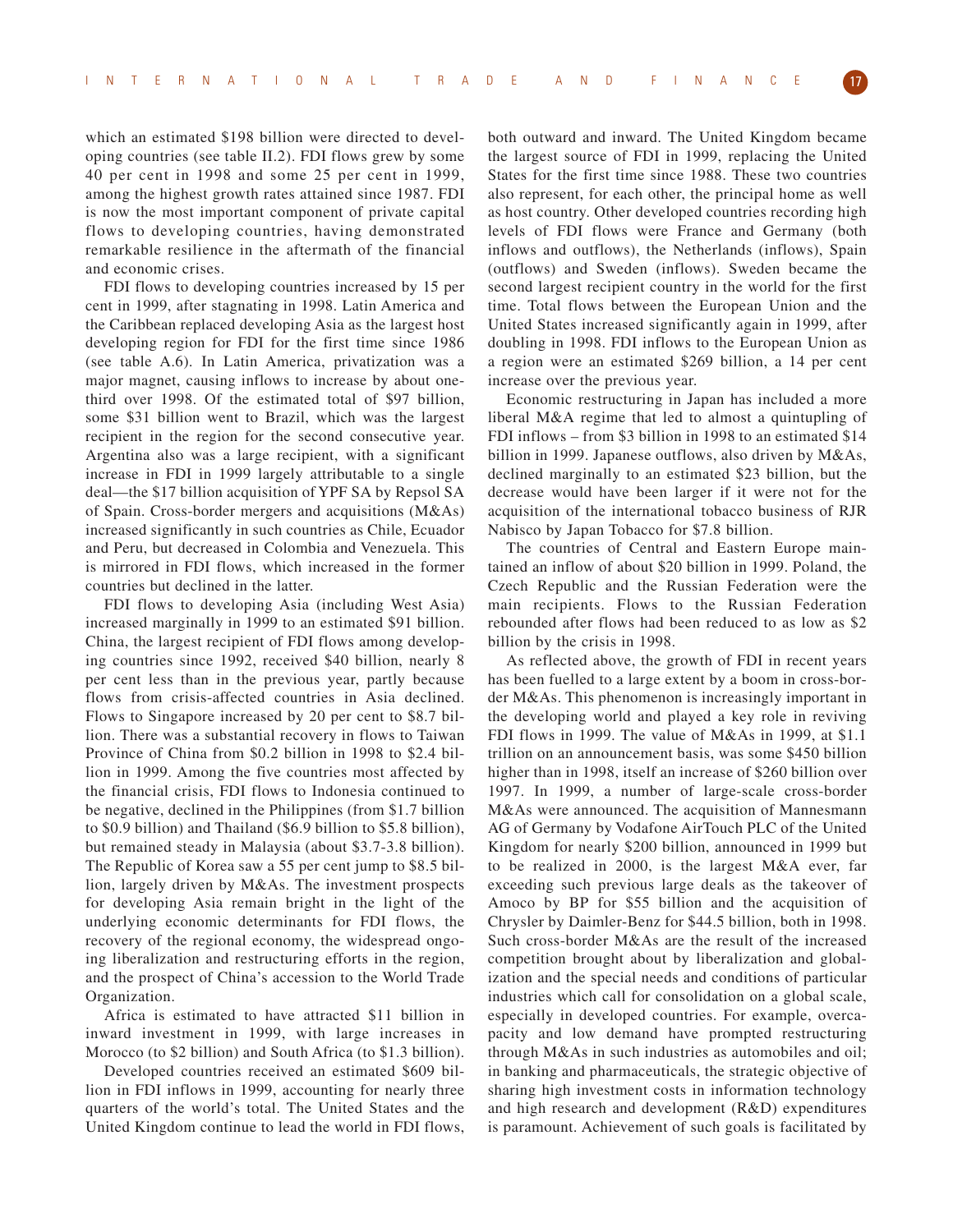the fact that most large M&As do not necessarily require cash or new funds, but take the form of a mutual exchange of stock.

Reflecting the growth of FDI, the ratio of FDI flows to gross fixed capital formation (GFCF) in developing countries increased from 7 per cent in 1997 to 11 per cent in 1998, reaching the average level prevalent in the developed countries. However, with M&As becoming a more important form of entry of TNCs into host markets, the rising ratio of FDI to gross fixed capital formation (GFCF) in recent years (figure 2) does not necessarily signify an increase in the foreign contribution to domestic investment in host countries, but rather a shift of ownership and management control over a country's production facilities to shareholders in a different country. This applies primarily to FDI in developed countries; in developing countries, M&As play a smaller (though rising) role as a mode of entry for TNCs. At the same time, capital is only one (and not necessarily the most important) component of FDI, and the greater participation of TNCs in host countries through M&As may result in increases in other resources and capabilities of host countries. If the total capital mobilized by TNCs is taken into account, the ratio of investment under the governance of TNCs to total investment in host countries is likely to be substantially higher, than the ratio of FDI to GFCF particularly in developed countries.

The world accumulated stock of FDI rose by about 20 per cent in 1999, reaching \$4.9 trillion (see table II.2). Judging from data for such developed countries as Germany, Japan and the United States, the total value of the assets of foreign affiliates is some four to five times the value of the inward stock of FDI (UNCTAD, 1999)**.5** In developing countries, however, this asset value is only slightly higher than FDI stock. This suggests that international production activity in developing countries relies much more on capital from parent firms than it does in developed countries. The global stock of total assets associated with international production is estimated at around \$15 trillion in 1998. However, this figure does not capture international production that takes place in establishments under non-equity forms of TNC control. The size of, and stakes in, international production are much larger and extend wider than the assets owned by TNCs.

In 1998, with the stagnation of FDI flows to developing countries and a sizeable increase in flows to developed countries, the share of developing countries in world FDI flows declined to 26 per cent, from 37 per cent in the previous year. Even though FDI flows to developing countries rebounded in 1999, this share declined further. The share of Central and Eastern Europe also declined in

1998 and 1999. These reduced shares are largely the result of the exceptionally strong flows to the developed countries and the weakness of the Asia region. Their share of the least developed countries (LDCs) in world FDI flows remained less than one per cent during most of this period.

World FDI flows continue to be concentrated in a handful of home and host countries. The 10 largest *home* countries (in terms of outward FDI stock) accounted for four-fifths of the world's outward FDI flows in 1998; some 34 countries had FDI outflows of \$1 billion or more, compared to 13 countries in 1985. On the host country side, the 10 largest (in terms of inward FDI stock) accounted for over 70 per cent of world FDI inflows in 1998. At the same time, 111 countries in 1998 recorded inflows of over \$100 million, compared to 45 countries in 1985. Among developing host countries, the concentration of inflows rose in the 1990s: the five countries receiving most FDI over the past decade or so (China, Brazil, Mexico, Singapore and Indonesia, in order of inward FDI stock) accounted for 55 per cent of FDI inflows to all developing countries in 1998, compared to 41 per cent in 1990.

However, the concentration of FDI inflows and outflows does not provide a full picture of the significance of FDI for different countries. FDI flows need to be seen against the size of each economy to appreciate their importance in each case. If the size of host economies is taken into account, developing countries as a group received more FDI in relation to GDP than developed countries in 1997, with several developing regions receiving more FDI per dollar of GDP than any developed region. Moreover, the disparities among developing regions were considerably less than suggested by the distribution of world FDI inflows. Developing countries receive more FDI than might be expected on the basis of their incomes alone, reflecting the fact that FDI is attracted not only by market size but also by other factors, especially natural and human resources.

FDI outflows in relation to GDP from developed countries are higher than from developing countries, but the disparity is less than might be expected from the shares of the two groups in world FDI outflows. For some developing regions, such as South, East and South-East Asia, FDI outflows per \$1,000 of GDP do not fall far short of the levels for developed countries in general, as well as for some individual major developed home countries. This suggests that, even at lower levels of development, many countries have firms that are sufficiently competitive to establish themselves abroad.

In contrast, the differences among regions in FDI inflows and outflows on a per capita basis are larger than for total inflows and outflows. In 1998, per capita FDI inflows to developing countries as a group were about

**<sup>5</sup>** World Investment Report 1999: Foreign Direct Investment and the Challenge of Development, United Nations publication, Sales No. E.99.II.D.3.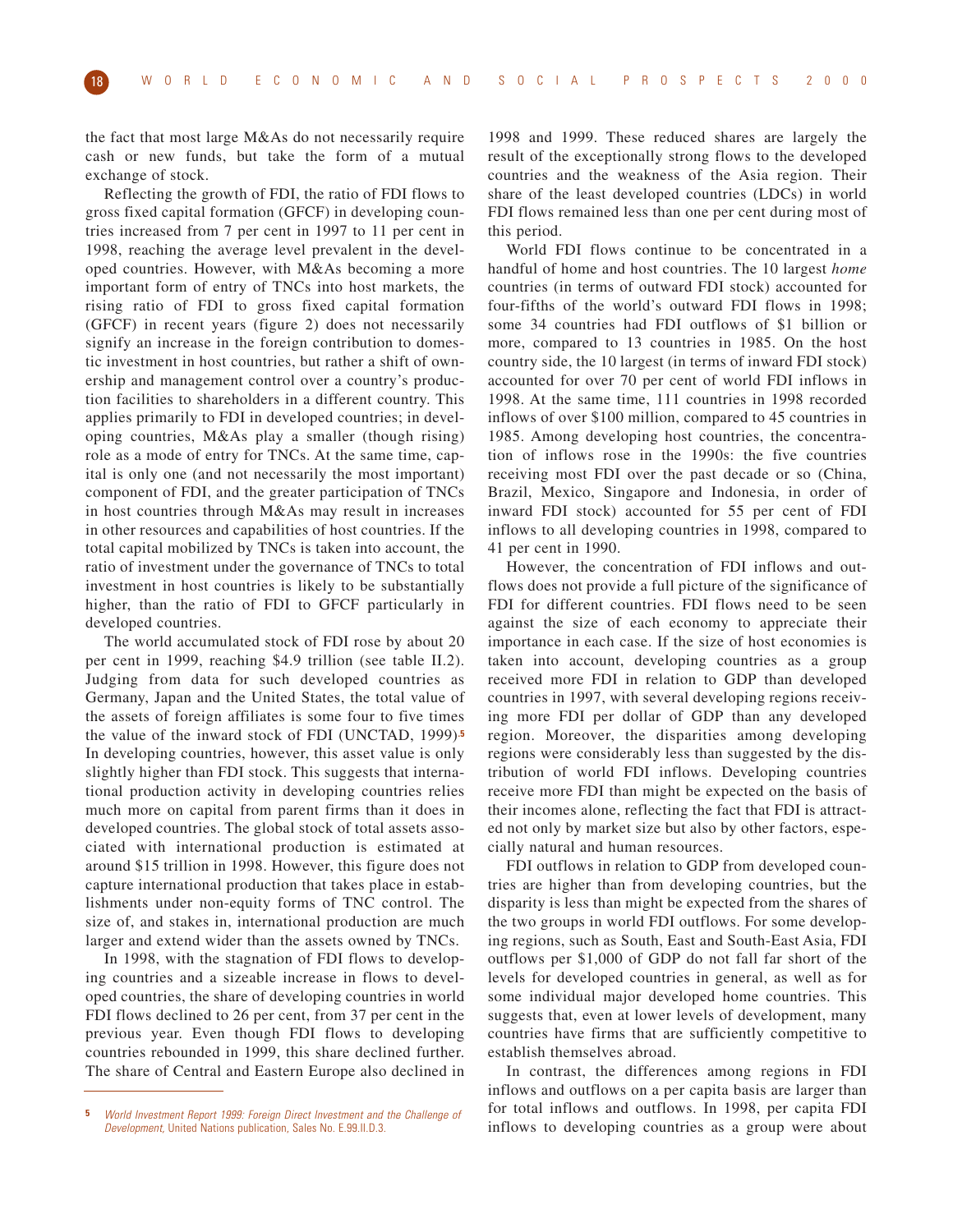seven per cent of those for developed countries,**<sup>6</sup>** reflecting the fact that developing countries receive a smaller proportion of the world's FDI and yet account for the bulk of the world population. The same applies to outward FDI per capita.

The sectoral distribution of FDI has changed over the years, reflecting the competitive advantages of firms in host and home countries, the degree of liberalization in each industry and firm strategies in response to globalization in various industries. FDI data by sector and industry have limitations of country coverage as well as of disparities in industry classification among the reporting countries;**<sup>7</sup>** nevertheless, they throw light on various aspects of the sectoral and industrial patterns of international production and the trends emerging in those respects.

The most striking feature of the sectoral distribution of the stock of FDI is the decline, by half, of the share of the primary sector between 1988 and 1997, globally as well as in developed and developing countries (see figure II.5). The services sector experienced a corresponding increase, again in both developed and developing countries.**<sup>8</sup>** The share of manufacturing in total FDI remained stable and, in developing countries, is the most important sector.

The sub-sector accounting for the largest share of inward FDI stock is finance, followed by trade. The lead position of financial services (banks, insurance, securities and other financial companies) has not changed over the past decade. The finance sector was the largest recipient of FDI inflows both in 1988 and 1997 and its share of both inflows and inward stock has increased over this period. This is because TNCs need to be physically present in a market in order to provide financial services to that market, especially to service the international trade of foreign affiliates of TNCs in manufacturing and other services. More recently, the restructuring of the financial sector in developed countries through cross-border M&As has been a factor underlying its dominant position. Liberalization of the sector in developing countries has given further momentum to FDI in financial services.

Finance and trade are also the largest recipient sectors for FDI in developed countries. In outward FDI from developed countries (which accounts for some 90 per cent of world outward FDI stock), capital- or technologyintensive industries (such as chemicals, electrical machinery and motor vehicles) account for a large share of total manufacturing FDI, reflecting the global strategies of TNCs in those industries to benefit from technological development and from scale and scope economies through international production. Recent large M&As in motor vehicles and pharmaceuticals have intensified the concentration of FDI in these industries, in which partnership also plays an increasing role.

In developing countries, real estate and chemicals respectively are the two leading sub-sectors for inward FDI. The services sector has gained in importance principally at the expense of the primary sector. There was a significant decline in the share of and in total inward FDI stock in developing countries during the past decade, but it continues to be the most important sector.

## THE INTERNATIONAL TRADING SYSTEM POST-SEATTLE: THE DEVELOPING COUNTRIES' PERSPECTIVE

The Seattle preparatory process revealed the extent of change within the World Trade Organization (WTO). It has lost the "rich man's club" image of its predecessor, GATT: of 135 WTO members, 97 are developing countries, including 29 least developed countries, and 16 of the 30 countries now in the process of accession are developing countries, including seven least developed countries. As of end-November 1999, more than half of the 249 proposals submitted in the preparatory process for the Seattle WTO Ministerial Conference, in more than 20 subject areas, came from developing countries (including proposals submitted jointly by developing and developed WTO members). The greatest number of proposals were in the following subject areas: agriculture - 46 proposals (18 from developing countries); services - 25 proposals (14 from developing countries); industrial products - 14 proposals (two from developing countries); TRIPS - 15 proposals (8 from developing countries); and 'new issues'**9**—37 proposals (11 from developing countries). This shift in balance created great expectations on the part of the developing countries for the Seattle process; these expectations were dashed both by the failure to launch a new round of multilateral trade negotiations and by the process which was used in an attempt to avoid this failure.**<sup>10</sup>**

**<sup>6</sup>** In 1996 and 1997, this ratio was about 12 per cent.

**<sup>7</sup>** The distribution is estimated on the basis of data for 38 countries that report inward FDI by industry and account for three-quarters of the world's inward FDI stock and data for 15 countries that report outward FDI by industry and account for some 90 per cent of the world's outward stock.

**<sup>8</sup>** Services sector affiliates are established not only by service sector TNCs but also by TNCs in primary and manufacturing industries which often start international production by establishing trading affiliates. The importance of services activities for manufacturing TNCs is one factor contributing to the growth of FDI in services. (See UNCTAD, 1996. World Investment Report 1996: Investment, Trade and International Policy Arrangements, United Nations publication, Sales No. E.96.II.A.14.)

**<sup>9</sup>** 'New issues' include trade and investment; trade and competition policy; transparency in government procurement; trade facilitation; electronic commerce; and labour rights.

**<sup>10</sup>** The negotiating process started with a set of open-ended consultations, in which all delegations could participate. When little progress was made, discussions shifted to smaller, exclusive groups (known at "Green Rooms") from which many delegations were excluded.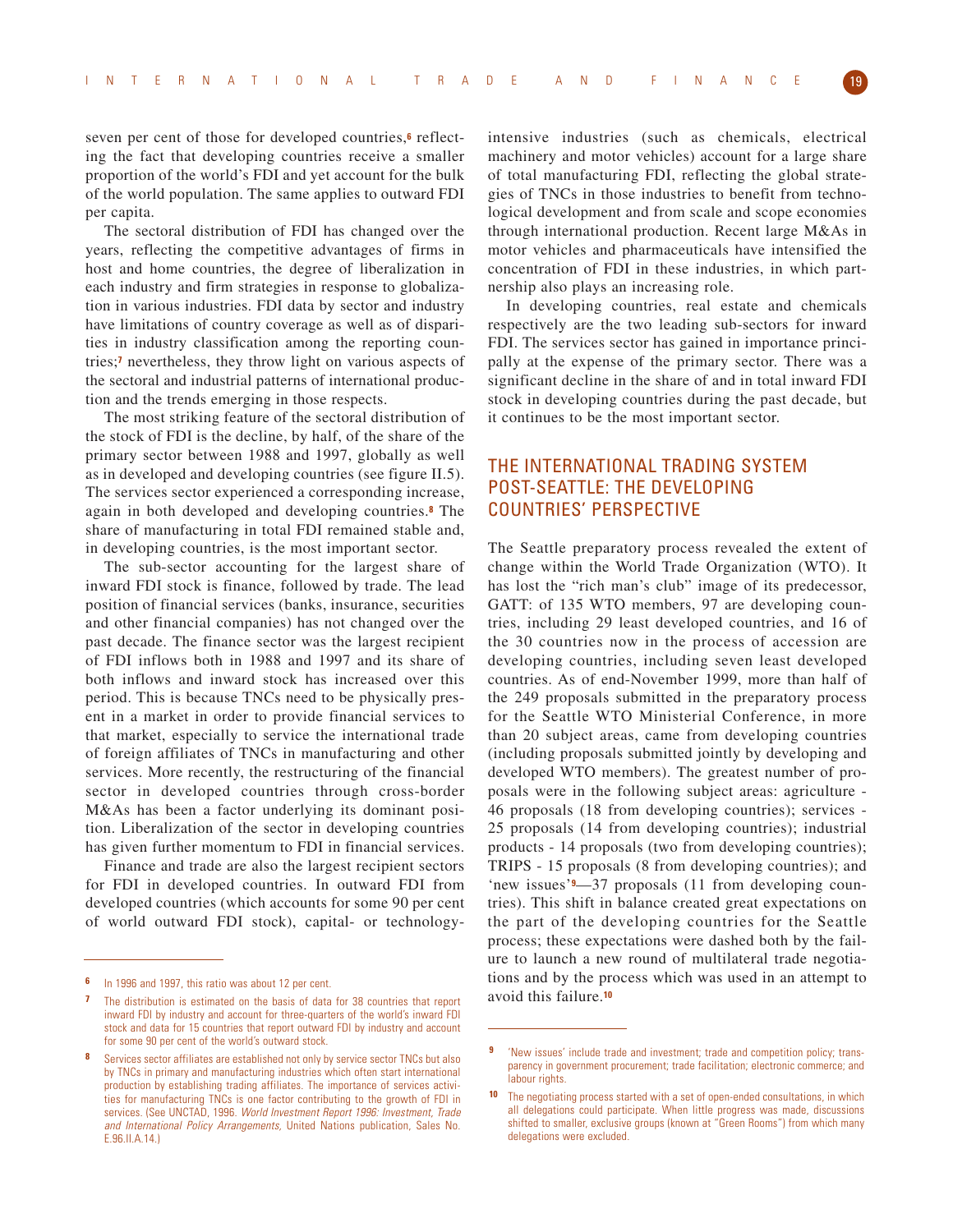

**Figure II.5. Inward stock of foreign direct investment, by sector, 1988 and 1997**

**Source:** UNCTAD, 1999.

- **a** Not including Central and Eastern Europe.
- **b** For 1988, data are based on inward stock in Australia, Austria, Canada, Germany, Iceland, Italy, Norway, Switzerland, United Kingdom and United States that accounted for 76 per cent of total inward stock in developed countries in 1988. For 1997, data are based on inward stock in Australia, Austria (1996), Canada, Denmark (1996), Finland, France (1996), Germany (1996), Iceland, Italy, Netherlands (1996), Norway, Switzerland, United Kingdom and United States. They accounted for 81 per cent of total inward stock in developed countries in 1997.
- **c** For 1988, data are based on actual inward stock in Bolivia, Brazil, Colombia, Hong Kong, India, Indonesia (1992), Namibia (1990), Nigeria, Pakistan, Peru, Philippines, Republic of Korea, Singapore, Swaziland, Thailand and Venezuela, as well as inward stock on an approval basis in Bangladesh, Cambodia (1994), Lao People's Democratic Republic, Malaysia, Nepal, Sri Lanka, Taiwan Province of China and Viet Nam. They accounted for 53 per cent of total inward stock in developing countries in 1988. For 1997, data are based on actual inward stock in Brazil, Colombia, Hong Kong, India (1995), Namibia (1994), Nigeria (1992), Pakistan (1996), Peru, Philippines, Singapore (1996), Swaziland (1993), Thailand and Viet Nam (1996), as well as inward stock on an approval basis in Bangladesh, Cambodia, China, Indonesia, Lao People's Democratic Republic, Malaysia, Myanmar (1996), Nepal, Republic of Korea, Sri Lanka and Taiwan Province of China. They accounted for 67 per cent of total inward stock in developing countries in 1997.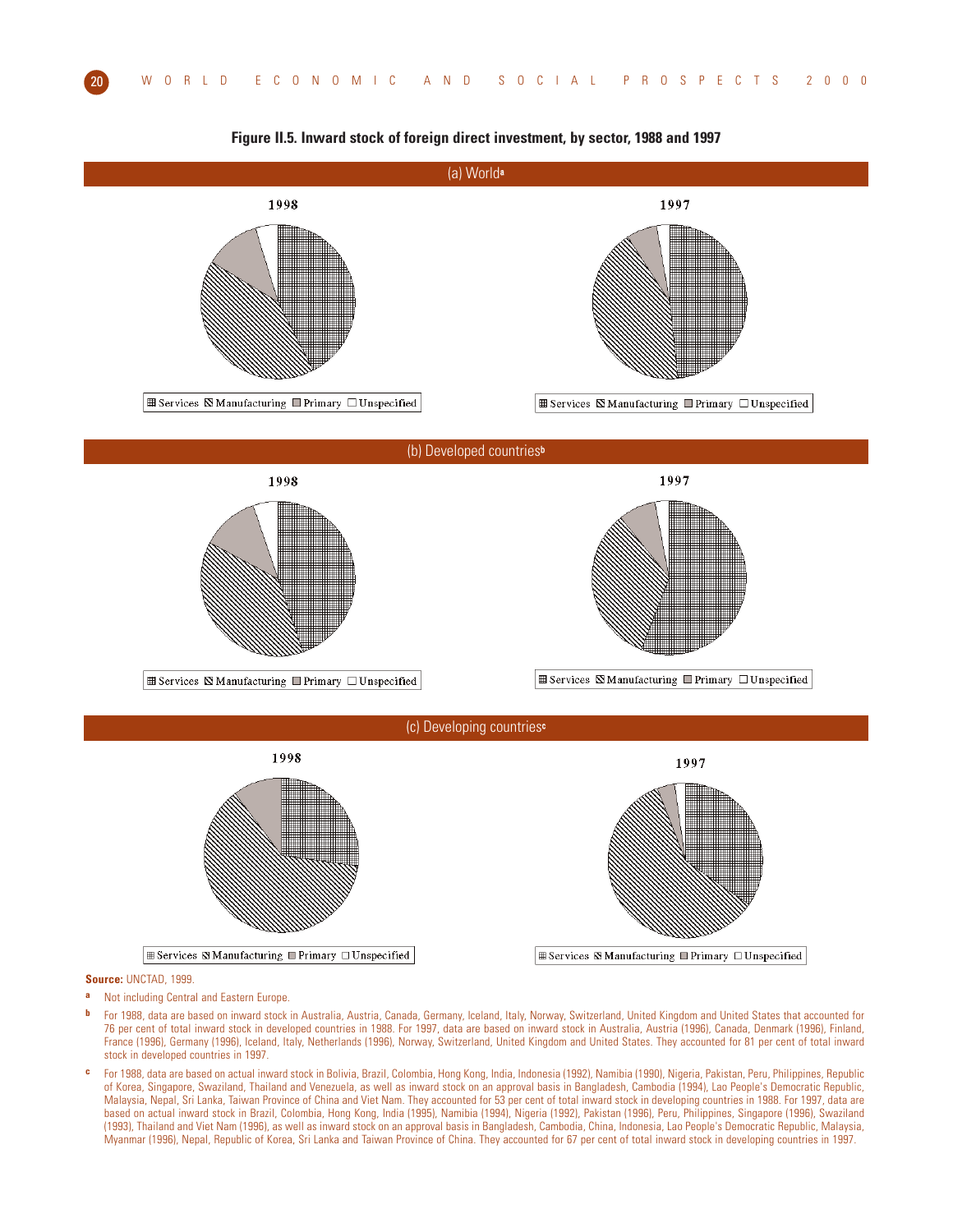Many WTO members had expressed their support for launching a new round of multilateral trade negotiations and the failure of Seattle has not fundamentally altered those countries' perception of the need for such a round. Despite the pressure exerted by NGO protests,**<sup>11</sup>** the main proximate cause for the failure was the substantive differences among major trading blocs, particularly as regards agriculture and anti-dumping.

A round of trade negotiations with a broad-based and balanced agenda to conclude within a three-year timeframe continues to be an objective of a number of developed and developing countries. The main argument for launching the new round has been to keep up the momentum of trade liberalization against potentially stronger protectionist pressures around the world, as well as to provide the opportunity for trade-offs that would facilitate concessions for different participants, including developing countries. Among the major trading countries, the European Union has been the main proponent of a "Millennium" Round and, since the Ministerial Conference, has been calling for an early start on relaunching the negotiations. The United States, on the other hand, has been hindered from taking major initiatives by the failure to obtain "fast track" authority (or even legislation setting out negotiating objectives) and has thus tailored its proposals to conform to its residual negotiating authority.

In contrast, some developing countries consider that WTO work should concentrate on the full implementation of the Uruguay Round and its "built-in agenda" which foresaw new negotiations on agriculture and trade in services, and reviews of several Multilateral Trade Agreements (MTAs) which could give rise to negotiations. These countries have indicated that there was no consensus on structuring the future WTO work programme as another "round". Other matters of priority for many developing countries include the implementation of special and differential treatment in their favour as envisaged in various WTO agreements, and correction of imbalances in several WTO Agreements, including on Subsidies and Countervailing Measures, Anti-Dumping, TRIPS and TRIMS, all of which have major implications for development policies and/or the export interests of developing countries.

In particular, in the view of developing countries, multilateral negotiations should seek substantial liberalization of trade in a balanced manner covering all products, services sectors and modes of supply of export interest to developing countries. In this view, there should be "umbrella" negotiating groups which would conduct overviews of the progress in specific areas toward these general goals. For example, such a negotiating group on the transfer of technology has been suggested; this would propose approaches to negotiations in various areas that would correct the current trend toward reduced access to technology for developing country firms arising primarily from the privatization of R&D in the developed countries.**<sup>12</sup>**

The preparatory process for the Seattle Ministerial Conference undertaken in the WTO General Council from September 1998, centered on issues and proposals relating to: (a) the implementation of the WTO Agreements; (b) already mandated negotiations on agriculture and services and the "built-in agenda" in other areas; (c) the follow-up to the High-Level Meeting on Least Developed Countries in 1997; (d) other possible work on the basis of the programme initiated at the Singapore Ministerial Conference, such as "new issues"; and (e) other matters concerning multilateral trade relations of WTO members. There was also an expectation that some decisions or agreements could be reached at Seattle (the so-called "deliverables"). These included ministerial decisions regarding: (a) duty-free access for products exported by the least developed countries; (b) the coherence of global economic policy-making, i.e., coordination of activities among the WTO, the Bretton Woods institutions, UNC-TAD, UNDP and other international organizations; (c) transparency in government procurement; and (d) decisions with respect to matters where outstanding deadlines have not been met (see 'Implementation' below) or where decisions were awaited, e.g. the extension of the moratorium on non-violation cases under the TRIPS Agreement. African countries also set out a list of issues on which they considered that decisions should be taken.

Developing countries are of the view that any Ministerial declaration eventually launching the new negotiations should contain a statement of the 'problematique' facing developing countries - a 'diagnosis' of the overall problem which the negotiations should seek to correct. Otherwise, in their view, the negotiations would be conducted on the assumption that liberalization of world trade, and the tightening and extension of multilateral trade disciplines into new areas, was an end in itself, rather than a means to achieving the more rapid development of developing countries.

The state of implementation of many provisions

**<sup>11</sup>** The 30,000-40,000 street demonstrators outside the conference building included a variety of very different groups: (a) over 20,000 members of labour unions demanded the enforcement of minimum labour standards in countries supplying the United States, and the maintenance of US defences against dumped and subsidised imports; (b) environmental activists protested against WTO rulings relating to dolphins and sea turtles, imports of beef from hormone-fed cattle, and regulatory action against genetically modified (GM) foods; (c) a broad coalition of NGOs condemned the WTO as an instrument that served the interests of multinational corporations and globalisation; most supported calls for labour standards and many saw trade liberalisation as damaging to social and political goals; (d) other groups accused the WTO of overriding US laws, preventing state and local governments from applying secondary boycotts in protest against human rights abuses in China and Myanmar, denying anti-AIDs drugs to African countries, and forcing inappropriate policies on developing countries.

**<sup>12</sup>** See Carlos M. Correa, "Technology Transfer in the WTO Agreements", UNCTAD August 1999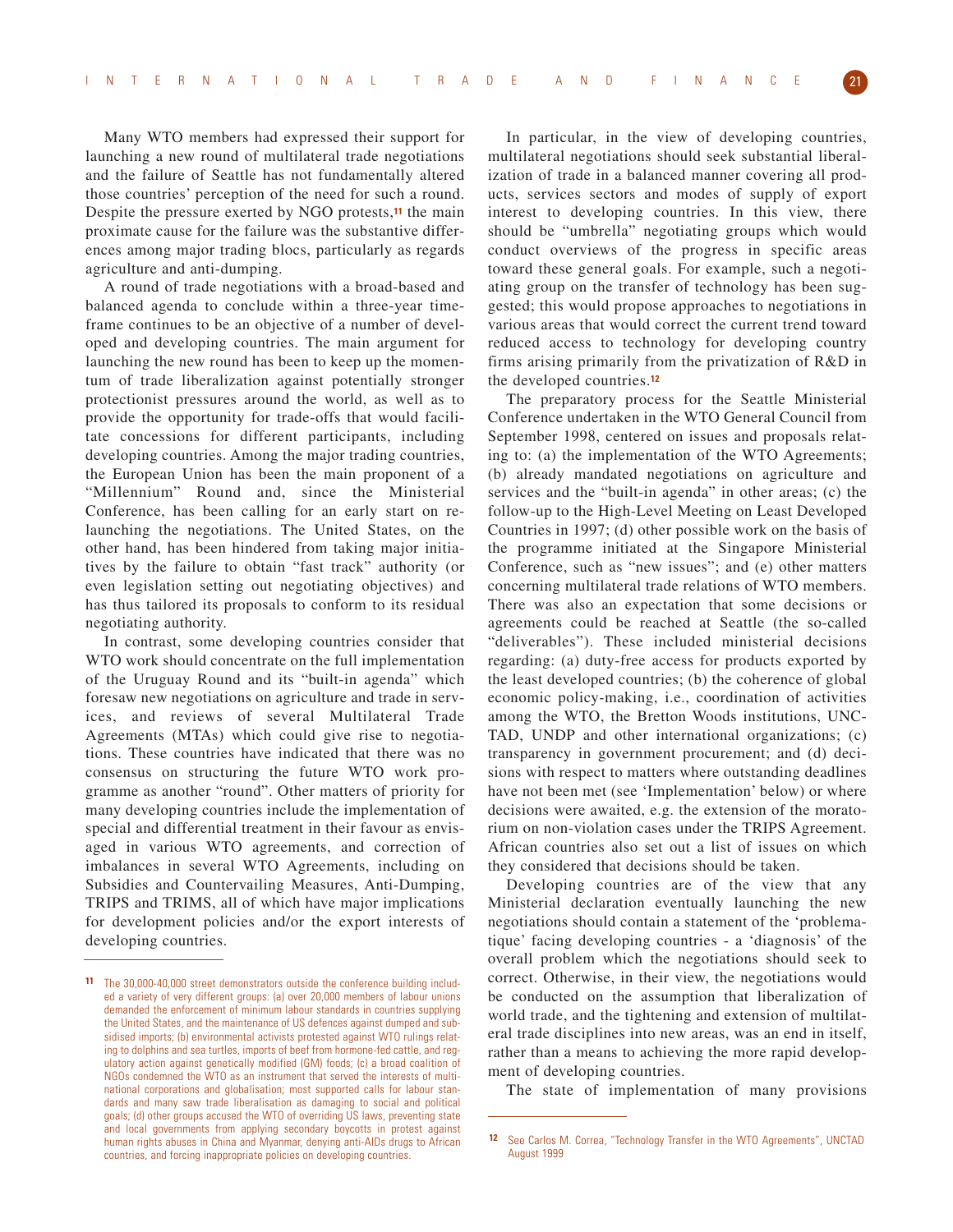intended to provide for special and differential treatment for the developing countries ('S&D' provisions) is a source of deep concern to many developing countries. In many cases, this is because such provisions are phrased in vague, "best endeavour" language. Developing countries would like all S&D provisions translated into concrete benefits for them and would like the concept of special and differential treatment to be reconfirmed and adapted to the realities of globalization, as well as to their own development policies, so as to ensure enhanced coherence between trade and development policies. They believe such treatment should take into account the changing methods by which international trade is conducted and should attempt to correct the handicaps faced by developing country firms in competing in such trade by modifying the multilateral trade agreements (MTAs) where necessary. In doing so, all relevant provisions of the MTAs would need to be reviewed, the objective being to reach agreements on these issues at an early stage of negotiations.

Many developing countries are having difficulty in complying fully with their obligations under the Uruguay Round agreements before the expiry of the transitional periods. They therefore consider that the transitional periods should be extended for a length of time that would reflect the availability to developing countries of the necessary financial resources and human capacities to implement these agreements. In this view, if new negotiations are launched, they should include a "peace clause" so that developing countries could not be challenged under the dispute settlement mechanisms while the negotiations were in progress. This would preempt a situation in which developing countries would find themselves negotiating under the duress of frequent resort to the dispute settlement mechanism against them. Developing countries believe that, as in previous negotiations, a "standstill" clause should apply, and that such standstill should refer to all market access conditions, including the Generalized System of Preferences (GSP) and other preferential agreements. They are also of the view that developed countries should make a clear indication when the negotiations are launched that they are committed to meaningful trade liberalization in areas of interest to developing countries, including tariffs, agricultural subsidies and anti-dumping measures.

Developing countries consider that, as a general principle governing negotiations, they should be given credit for autonomous trade liberalization measures and that the binding of liberalization undertaken since 1 January 1995 should be recognized as a concession on their part. In their view, this principle, articulated in GATS Article XIX:3, should apply across-the-board.

Experience with the implementation of the Uruguay Round agreements has demonstrated that the administrative and other costs of implementing Multilateral Trade Agreements at the national level should be an integral part of negotiations, both to ensure that developing countries are able to implement the agreements and exercise their rights and to identify the amount of assistance that should be provided by the international community to support them.

Developing countries consider that there should be a reconfirmation of the commitment to devote special attention to the problems faced by the least developed countries (LDCs) and the adoption of measures to prevent their marginalisation in world trade. In their view, the launching of the negotiations should result in a decision to establish schedules under GATT Article II to extend bound, duty-free and quota-free treatment in favour of the LDCs by developed countries and by other developing countries in a position to do so; this should be accompanied by flexibility in the rules of origin to enable LDCs to benefit effectively. The specific problems of small vulnerable developing economies were recognized in the 1998 Geneva Ministerial Declaration. Developing countries consider that these should be addressed by identifying the specific concerns of these countries under the various MTAs and formulating proposals for action.

There are a number of areas where the deadline for action set in the Uruguay Round Agreements have not been met. These include, *inter alia*, the negotiation of an arrangement to limit export credits in agriculture, a GATS emergency safeguard clause and the completion of negotiations on rules of origin and anti-circumvention measures. These will have to be addressed by the WTO's governing body in preparing for the eventual launch of negotiations.

Developing countries see the most urgent objective in new negotiations as being to address implementation issues.**<sup>13</sup>** As part of these issues, they consider that, where S&D treatment has been expressed in terms of best endeavour clauses, there will be a need, before the negotiations are launched, to assess the extent to which the expected benefits have materialized. These clauses include the provisions of Article IV of GATS, the transfer of technology provisions of the TRIPS and SPS Agreements, Decisions on Measures in Favour of Least Developed Countries and Net Food-Importing Developing Countries and practically all provisions in the WTO Agreements related to technical assistance. The launching process might need to take separate decisions aimed at ensuring the effective operation of these provisions.

**<sup>13</sup>** These include issues related to the agreements on agriculture, services, antidumping, subsidies, sanitary and phytosanitary measures (SPS), technical barriers to trade (TBT), textiles and clothing, trade-related investment measures (TRIMs), trade-related aspects of intellectual property rights (TRIPS), customs valuation, rules of origin, balance of payments provisions, and special and differential treatment.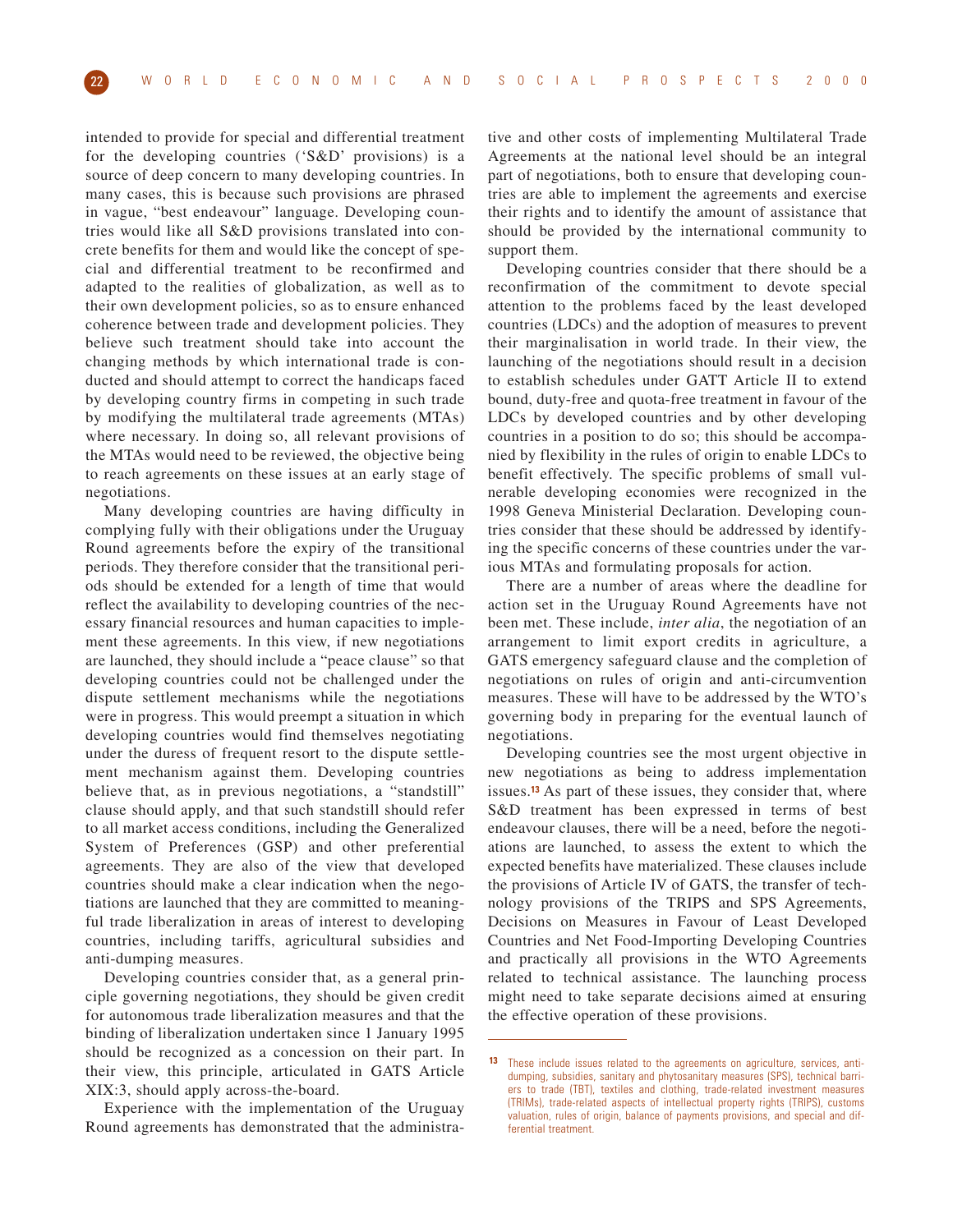Another issue relates to the so-called "deliverables", i.e. those agreements which could be undertaken at the launching process itself. Countries have different proposals regarding such deliverables in this respect. The United States appears to attach very high priority to "deliverables", arguing that the biennial Ministerial Conferences should produce concrete results (e.g., ITA at Singapore in 1996, the moratorium on duties on electronic commerce in Geneva in 1998). The United States attaches particular importance to an extension of the moratorium on duties on electronic commerce, agreement on transparency in government procurement, a commitment to pursue the objective of zero duties in the APEC accelerated tariff liberalization (ATL) list, the expansion of the country coverage of the ITA (ITA II), increased technical assistance for developing countries for their implementation of the WTO Agreements, and provision for increased transparency of WTO operations. The EU supports certain of these views with qualifications, but a key deliverable for the EU is a decision to provide duty free treatment to LDCs' exports, as well as endorsement by the heads of international organizations of capacity building for developing countries. From a developing country perspective, most deliverables are closely linked with implementation issues, while least developed countries insist that the longpromised duty-free and quota-free treatment of their exports be among the deliverables.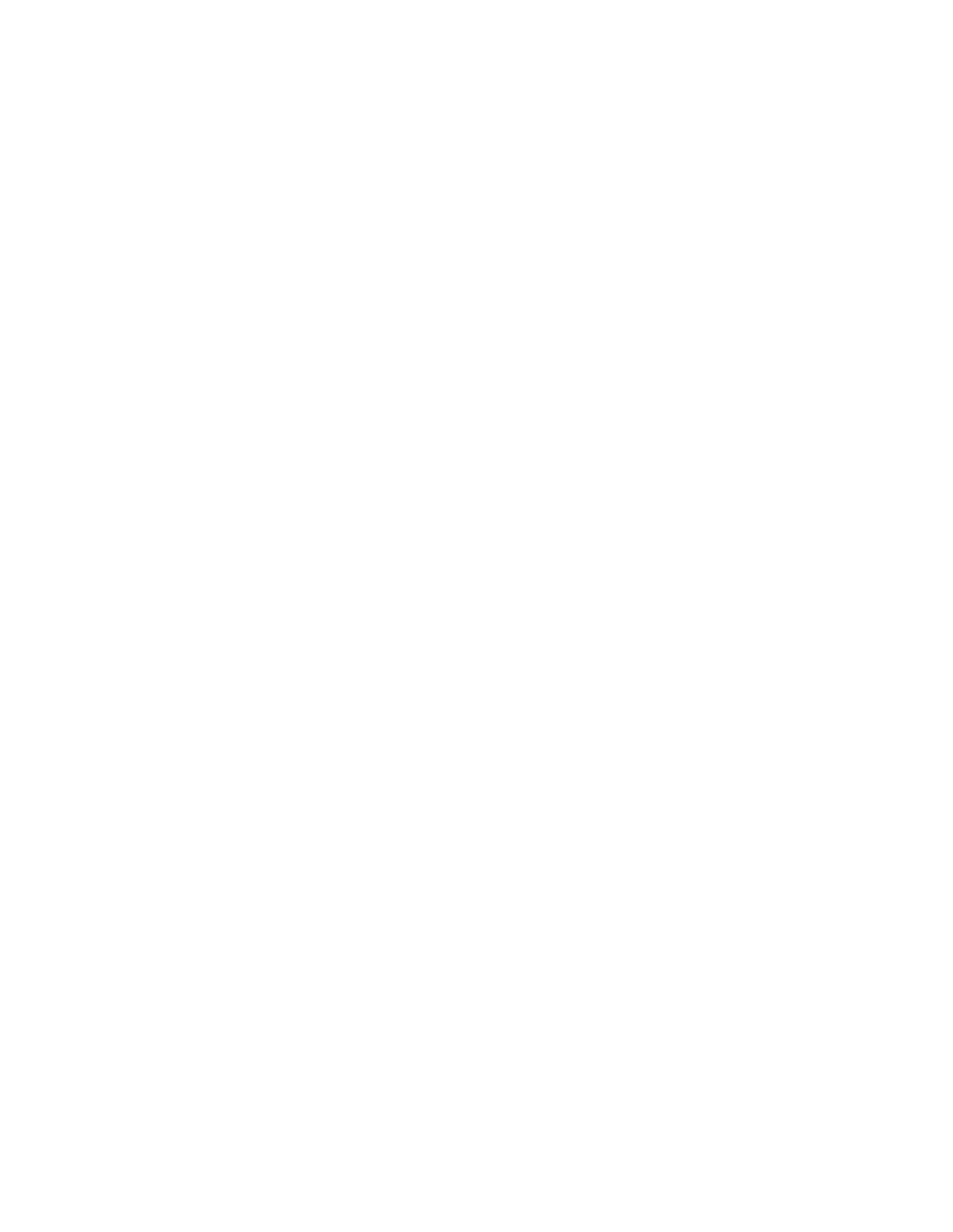# CHAPTER III: REGIONAL DEVELOPMENT AND OUTLOOK

Growth of the world economy in 1999 was, on average, better than anticipated. None the less, it was also characterized by diverse outcomes across regions and countries. As economic recovery becomes more sustainable and economic prospects for a larger number of countries improve, growth is expected to be more evenly distributed in 2000 and the major imbalances in the world economy will be reduced.

## DEVELOPED ECONOMIES

The developed economies grew by 2.5 per cent in 1999, well above the 1.8 per cent earlier anticipated. The main factor behind this improved growth was the better-thanexpected performance of Japan. The economies of North America maintained their prolonged economic expansion with robust growth during the year. The economic slowdown in Western Europe in early 1999 was brief, although more protracted than earlier expected in Germany and Italy.

The prospects for 2000 for the developed countries as a group are positive. GDP growth will reflect a combination of slowing, but still strong, expansion in the United States, an acceleration of growth in Western Europe, and a more self-sustained recovery in Japan.

#### **North America: durable economic expansion?**

The developed economies of North America continued to expand rapidly in 1999, with the combined output of the United States and Canada increasing by nearly 4 per cent for the year. While the United States seems unlikely to be able to maintain its rapid growth, especially given the tight labour market, Canada still has some slack in capacity. A moderation of growth is expected in 2000, with both countries growing by about 3 per cent (see table A.1).

The strength and duration of the current economic expansion in the United States have surprised many economists and policy makers. Private consumption expenditure has been the driving force behind the expansion, fueled by real wage gains, high consumer confidence, and a sharp appreciation in equity markets. Strong business investment, particularly in information-processing equipment, has been another important factor. It has

not only added to effective demand, but also contributed to rapid capacity creation and a rise in productivity.

However, these recent high rates of growth may not be sustainable. First, the labour market is very tight, as the unemployment rate has fallen to just above 4 per cent, the lowest in decades. Second, the current-account deficit reached a record high of more than \$300 billion in 1999. Third, valuations in equity markets have risen much more than seems justified by economic fundamentals and are at levels that are exceptionally high by traditional benchmarks. Fourth, households have used large capital gains from equity and property markets for spending needs; the household propensity to save out of current income has declined to near zero and both consumers and the corporate sector have been borrowing well beyond historical levels, leading to record privatesector debt. These developments, among others, indicate that the pace of economic growth in the United States is close to, or already beyond, the potential warranted by its resource constraints and the need to maintain external balance. The challenge before policy makers is to avoid an immediate and sharp downturn in economic activity as the economy adjusts.

Inflation in the United States remains benign, with consumer prices rising at 2 per cent in 1999 despite the tight labour market and higher oil prices. Many factors contributed to this positive outcome, including vigilant monetary policy, disciplined fiscal actions, lower international prices, increased global competition, and higher productivity. However, the Federal Reserve has adopted a pre-emptive tightening of monetary policy, raising interest rates four times since the summer of 1999.

The conduct of monetary policy has become more complex as new factors pose additional challenges for the monetary authorities. First, the increased financial linkages in the world economy, including the problems of instability and contagion that became particularly acute during the past two years, have increased the impact of the Federal Reserve's policy on the rest of the world. Second, rapid technological innovation has made it difficult to assess the rise in productivity and to estimate the possible change in the non-inflationary potential rate of growth for the economy. Finally, the surge in the value of equity markets may have increased their impact on the real economy via the so-called wealth effects, thus requir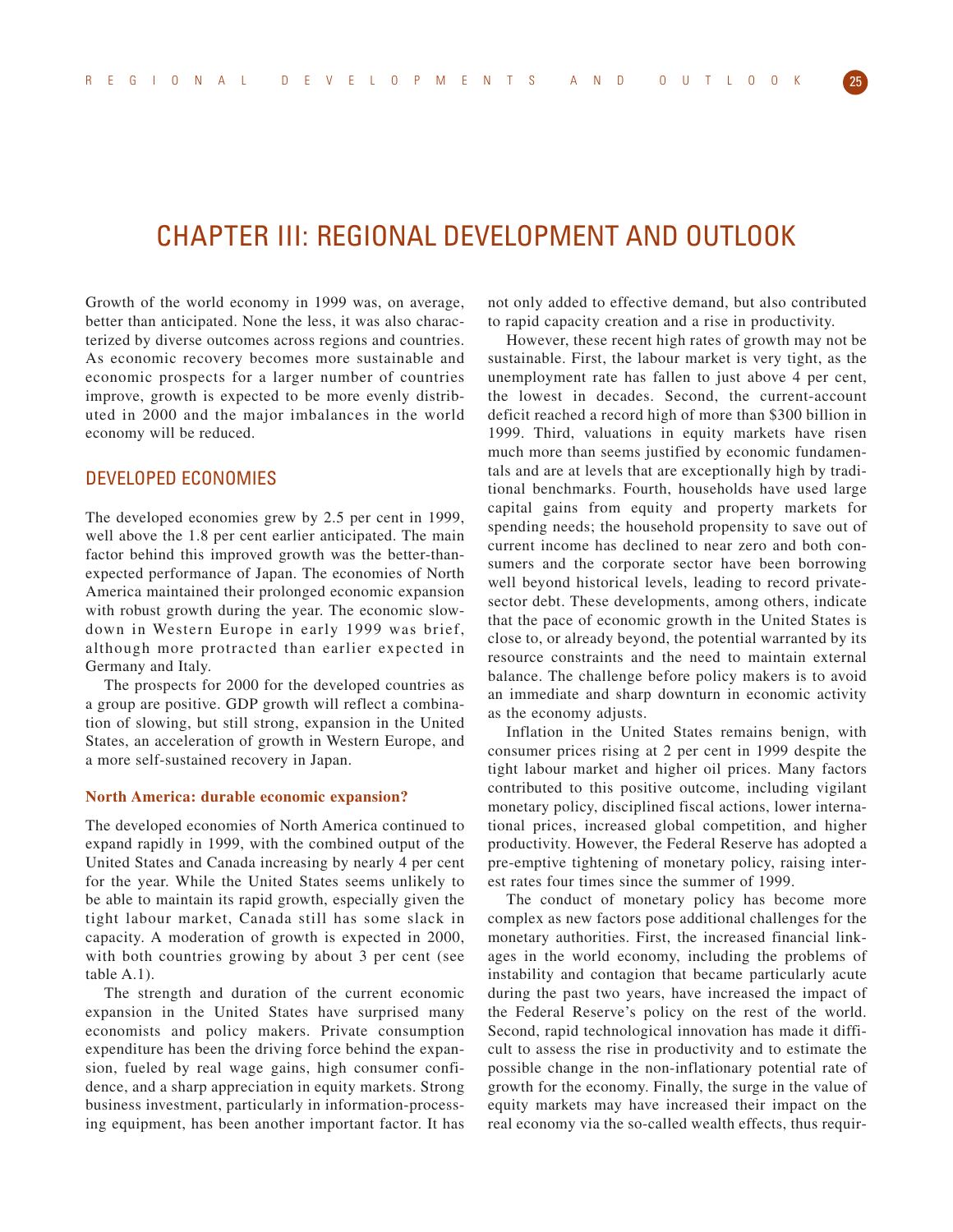ing the Federal Reserve to be concerned about developments in asset markets as well.

Fiscal policy in the United States has generally remained restrained, with government spending rising slower than GDP and government revenue. As a result, the surplus in government accounts is expected to reach \$140 billion in 1999, up from \$58 billion in 1998. The current debate on how to use the budget surplus is not expected to lead to any significant policy change in the short run. Large federal surpluses, over \$100 billion per year, are expected to continue for the next few years.

There are several downside risks to the future growth prospects of the United States economy, as examined in chapter I. There are also optimistic views, reflected in the "new economy", that technological innovation and globalization may have permanently lifted the long-run rate of growth of productivity for the economy and that continued expansion of the "new" economy, i.e., the technology-related sectors, could offset, if not eliminate, any cyclical downturn in traditional economic sectors.

The economy of Canada also grew at above 3.5 per cent in 1999, but with variations in performance in the components of GDP. While consumption and government expenditure grew moderately, investment and inventory accumulation rose at a more robust pace, in contrast to weak real export growth. A rebound in exports and continued strength in machinery and equipment investment are expected to support growth in 2000.

The Canadian central bank, like its U.S. counterpart, also begain to increase interest rates in late 1999, but inflation continues to be low and the low rate observed in 1999 is likely to be sustained into the immediate future. Inflationary pressures could build as spare capacity is used up and the price of commodities exported by Canada strengthens in international markets. Interest rates in 2000 will be higher than in 1999, not only to contain inflationary pressures, but also to narrow the interest-rate spread relative to the United States.

#### **Asia and the Pacific: a fragile economic recovery in Japan**

The Japanese economy is finally recovering gradually, although the banking and corporate sectors remain fragile. After five consecutive quarters of decline, GDP rebounded in the first half of 1999, but reversed in the third quarter. For the year as a whole, GDP is estimated to have grown by just under 1 per cent, reversing a contraction of 2.8 per cent in 1998. The near-term economic outlook is still cautious, with a forecast of about 1 per cent in economic growth for 2000.

Government expenditure and net exports have been the most dynamic components of demand. Private consumption has remained weak and the level of consumer spend-

ing is still lower than a few years ago. Inventory adjustment has also taken place and industrial production has started to increase with a positive impact on corporate profits. In contrast, business investment has continued its downturn due to corporate restructuring. Despite the recent improvement in business sentiment, investment is expected to decline through early 2000 as firms continue to scale back on widespread excess capacity.

Various policy measures have played important roles in stimulating the economy. The Bank of Japan has held the overnight interest rate close to zero since early 1999 to promote recovery. Moreover, the Government has extended credit lines, particularly to small- and medium-sized firms, in order to further relax tight credit conditions. While private financial institutions remain cautious, credit conditions have eased somewhat. The accommodative monetary policy is expected to continue in 2000.

Fiscal policy has been crucial in stimulating the Japanese economy directly. There was a massive fiscal injection in the first quarter of 1999, but spending slowed down in the second quarter. In order to obtain a fullfledged recovery, the Government unveiled a new, but long-awaited, stimulus package in November 1999. The package totals 18 trillion yen (\$ 170 billion), and includes large increases in spending on infrastructure projects and loans for small and medium-sized enterprises, as well as financing measures for housing, job creation and employment stability. It is estimated that the direct expansionary effects of the 6.8 trillion yen (\$65 billion) infrastructure spending would boost GDP, which otherwise would have declined by 1.5 per cent in 2000.

Despite the Government's stimulus, employment and income conditions continued to deteriorate. By the end of 1999, the unemployment rate was nearly 5 per cent, the highest level in the postwar period, while the ratio of job offers to applicants stayed at the lowest level in decades. Incomes are still falling as wages and compensation of employees continue on a declining trend. Moreover, since corporate restructuring is continuing, employment and incomes are not expected to recover soon. A resumption of normal bank lending through the implementation of bank reforms will be crucial to a revival of business investment to an increase in the demand for labour, but this is not expected to be attainable in the short run.

Other factors may compromise the growth prospects of the Japanese economy. Among them, the sharp appreciation of the yen during the second half of 1999 may adversely affect exports and the recovery. To date, however, the negative price effect of the stronger yen has been more than offset by the positive income effect from the upturn in demand in Asia, Europe and the United States and by the transnational industrial linkages between parent firms in Japan and their overseas subsidiaries.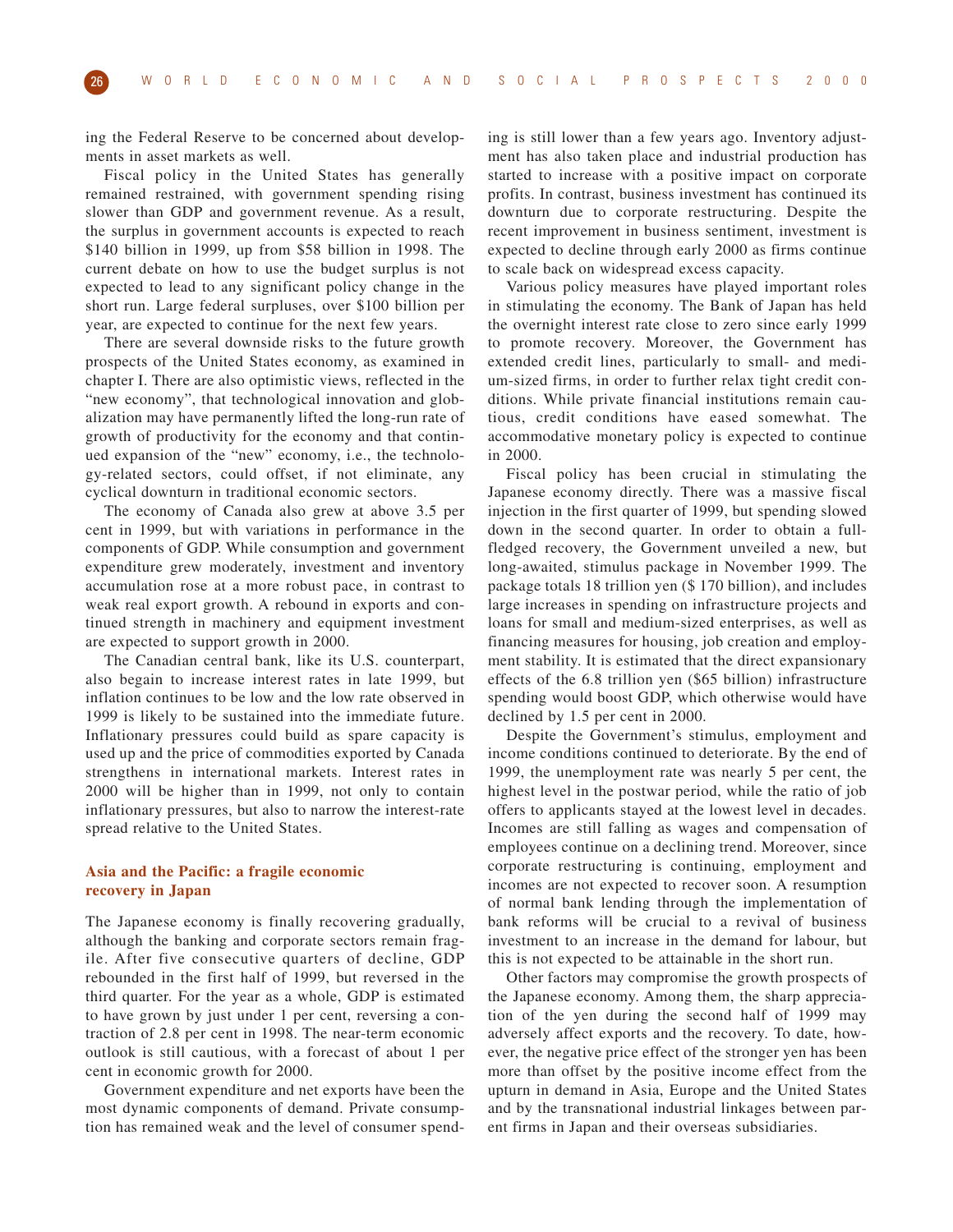The fiscal deficit for 1999 reached almost 10 per cent of GDP (excluding social security), tax revenues are falling, and it is estimated that 40 per cent of the budget in 2000 will have to be covered by bond sales at a time when government debt levels are already at record highs. The additional bond issuance of about 7 trillion yen required to finance the package will push Japan's debt to 120 per cent of GDP, among the highest for developed economies. These considerations make it difficult to increase the fiscal stimulus further.

Like Japan, New Zealand suffered a recession in 1998 and is recovering. The economy bounced back strongly in the second half of 1999, supported by a rebound in exports, a turnaround in consumption, and a strong pickup in agricultural production. The Australian economy, on the other hand, is in a situation similar to that of the United States: robust growth accompanied by stable low inflation. Having weathered the Asian financial crisis remarkably well, the economy registered its eighth year of expansion in 1999. Private-consumption expenditure, supported in turn by employment gains, low interest rates, and rising consumer confidence, is the main factor underlying growth in the economy. Construction projects related to the Olympics in 2000 have also contributed to growth. The housing sector and equity markets have remained buoyant. However, the growth of business investment, after a long expansion, has begun to wane recently. Because the stimulus related to the Olympics will fade, the economy is expected to slowdown in 2000 (see table A.1).

Both Australia and New Zealand experienced—albeit for different reasons—current-account deficits of at least 6 per cent of GDP in 1999. The deterioration in the terms of trade was the main cause of New Zealand's widening external deficit, but also sluggish export growth played a role in early 1999. In the case of Australia, the currentaccount deficit reflects a lower domestic saving rate, which is a key policy concern.

Australia and New Zealand share some downside risks and uncertainties First, low saving ratios and widening current-account deficits are major risks to the current outlook. Second, the strength of recovery in Asian economies and the continued buoyancy of the United States economy are crucial for both economies, but especially for New Zealand.

#### **Western Europe: economic growth picks up**

The economies in Western Europe strengthened during the year, as the effects of the slowdown induced by the world financial crisis dissipated. The slowdown in world demand, which had hit particularly hard in the fourth quarter of 1998 and lasted through the first quarter of 1999, resulted in a substantial drop in the region's

exports. Manufacturing suffered badly due to the dependence on exports, and the strong investment growth seen in 1998 slowed. None the less, economic activity picked up from about the second quarter and prospects for the near future are positive (see table A.1).

The recovery of growth in the region has been supported by a strong rebound in exports, while consumption expenditure remained robust, inventory destocking ended, and investment picked up with the revival in manufacturing activity. Domestic demand, absent some cooling in the second quarter, remained strong throughout the rest of the year. Positive readings from recent consumer surveys suggest that this trend will persist into 2000. Steady employment growth, moderate wage gains, and low inflation should maintain growth in purchasing power, while high levels of consumer confidence argue for stable saving rates.

Exports started to expand in the second quarter as external demand strengthened. The increased competitiveness resulting from the substantial depreciation of the euro was also an important factor underlying the recovery of exports. Additionally, the adoption of a single currency has had a positive impact on growth. The elimination of exchange risk between member states has resulted in substantial cross-border merger and acquisition activity, propelled by the increase in competitive pressures. Moreover, companies have gained access to a much wider source of funds by issuing euro-denominated bonds.

Policy makers and commentators have raised questions regarding the appropriate exchange rate of the euro relative to the dollar. The euro started strongly with an early high in January of \$1.19 but weakened significantly during the year, even briefly sliding below parity in early December. It is been argued that the sustained depreciation of the currency during the first half of the year was mostly a matter of the relative cyclical position of the euro-zone economies vis-à-vis the United States, as well as unfavourable yield differentials. However, early doubts whether ECB's policy decisions would be immune from political pressure may also have played a role. Later in the year, volatility reflected market uncertainties concerning the timing of the reversal of these fundamentals. None the less, there were also signs of confidence in the new currency, as euro-denominated bond issuances were substantial. The euro is therefore expected to strengthen in the medium term as euro-zone growth picks up relative to that in the United States and interest differentials narrow further. The British pound has remained strong, in contrast to expectations, but is relatively high historically and is expected to weaken in the medium term.

Individual country performance has been rather uneven across the region partly due to differential impacts of the world crisis and the fact that some countries were at a more advanced stage of the business cycle than oth-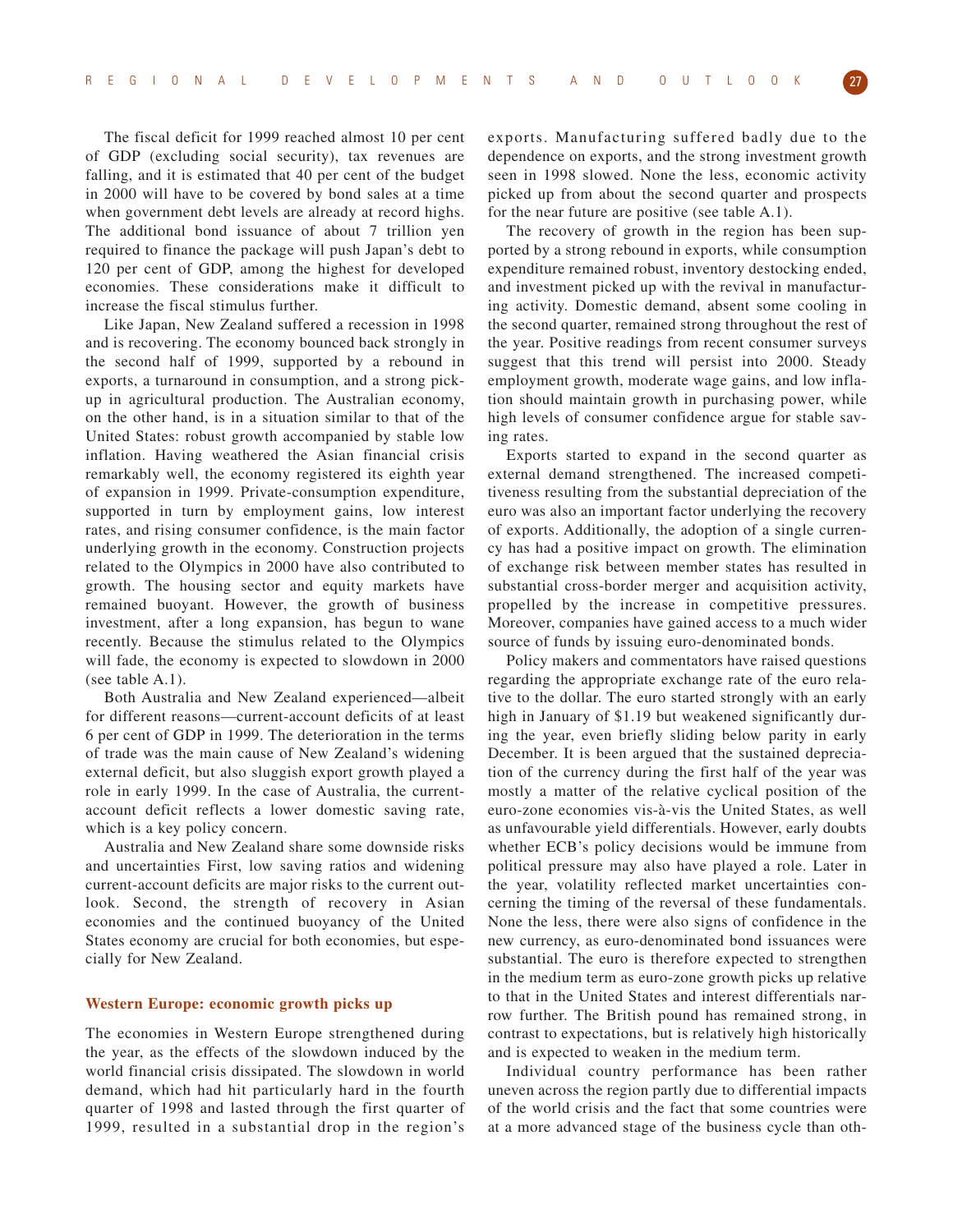ers. However, the relative strengths of domestic demand and external competitiveness of countries have also been affected by the continuing effects of the policies undertaken to enter the new monetary union, including the fiscal-austerity measures; the fixing of nominal exchangerate parities; and the convergence of nominal interest rates. The major surprise was the mixed performances of the large economies, with France and the United Kingdom growing much more strongly than previously anticipated. On the other hand, Germany and Italy were much weaker. However, these two countries should benefit the most as exports pick up and economic growth accelerates in the Asian countries.

Diversity of growth performances in Western Europe also resulted from the continuing process of real convergence within the euro area, with some countries catching up to average levels of productivity and per capita income. These countries, including Finland, Greece, Portugal and Spain, are estimated to have grown by more than 3 per cent in 1999, with Ireland growing at more than 8 per cent.

The labour market in Western Europe continues to improve, but slowly and unevenly across the region and over the course of 1999. In the euro area, employment growth decelerated in the first half of 1999, probably caused by lagged effects from the economic slowdown. In the United Kingdom, employment stagnated in the first quarter but grew thereafter. For 1999 as a whole, growth of employment for Western Europe was similar to the rates experienced in 1998. Some acceleration is likely in 2000. The unemployment rate in the EU dropped below 10 per cent in 1999, for the first time since 1992 (see table A.4); some further declines are expected for 2000. However, no dramatic improvement is envisaged as it is generally agreed that the majority of unemployment is structural in nature.

Inflation in Western Europe began to pick up in the second quarter of 1999, due to the strong rise in oil prices and some non-oil commodity prices. The depreciation of the euro against the dollar in the first half of 1999 has also been a factor in the euro zone. The effect of these developments was most notable in the turnaround in industrial producer prices, which had seen continuous declines since 1998, but exhibited increases in the last few months. The threat of deflation appears over, but concerns over the inflationary potential from higher economic growth, coupled with rising commodity prices, have emerged. As yet, there are no signs of an acceleration in prices, in part due to the continuing downward pressure exerted by deregulation and increased competition, and the process of price harmonization across the new currency area. In addition, wage growth in most countries has remained moderate.

Notwithstanding the above, there are some concerns of

overheating in some of the fast-growing economies, with a number of countries expected to register rates of inflation above 2 per cent. In the cyclically advanced countries, fiscal austerity may be appropriate to control inflation. In Denmark, for example, tight fiscal policy initiated in the second half of 1998 slowed activity significantly in 1999 and is expected to bring inflation back to almost 2 per cent in 2000. The very high rates of growth in some of the catching-up countries may indicate the need for some policy action.

With the strengthening of the recovery across Western Europe, monetary policy stances have changed after the substantial loosening that took place during the first half of the year. In the United Kingdom, the surprising rebound of the economy, especially the acceleration of housing prices feeding through into consumption, led the Bank of England to raise its repurchase rate twice since September, bringing it to 5.5 per cent. The ECB followed suit soon thereafter, raising rates by 50 basis points at its November meeting, citing high monetary growth providing ample liquidity in the system, the general improvement in the economic environment, and the end of the downside risks to price stability as the reasons for action. In both cases, the monetary authorities acknowledged that there were few immediate risks of breaching their respective inflationary targets, but that there were concerns over the medium-term. In the case of the ECB, the move can be seen as bringing rates back to their pre-crisis levels. Further moderate tightening can be expected over the next few years as the ECB reverts to a more neutral stance.

Fiscal policy has generally been neutral to mildly expansionary over 1999. However, low interest rates and more rapid growth have improved budget positions. On the other hand, progress on reducing structural budget deficits has been slow. Most countries have struggled to enact more comprehensive reforms or have postponed them.

Risks to the present outlook are mostly on the upside. Both consumption and investment could turn out stronger than anticipated, given the favourable monetary environment and potential for strong export growth. Also, stronger employment growth is possible, which would raise incomes and fuel consumption expenditure. These may exacerbate price risks, especially if higher wage increases were to materialize. A major unknown is how the monetary union will affect the dynamics of the wagebargaining process in key countries. Finally, the possibility of policy mistakes should not be overlooked, especially given the new institutional environment. A single central bank must now manage a new entity, the euro zone, composed of 11 different economies, some experiencing markedly different economic conditions. Furthermore, policy decisions are to be made on the basis of aggregate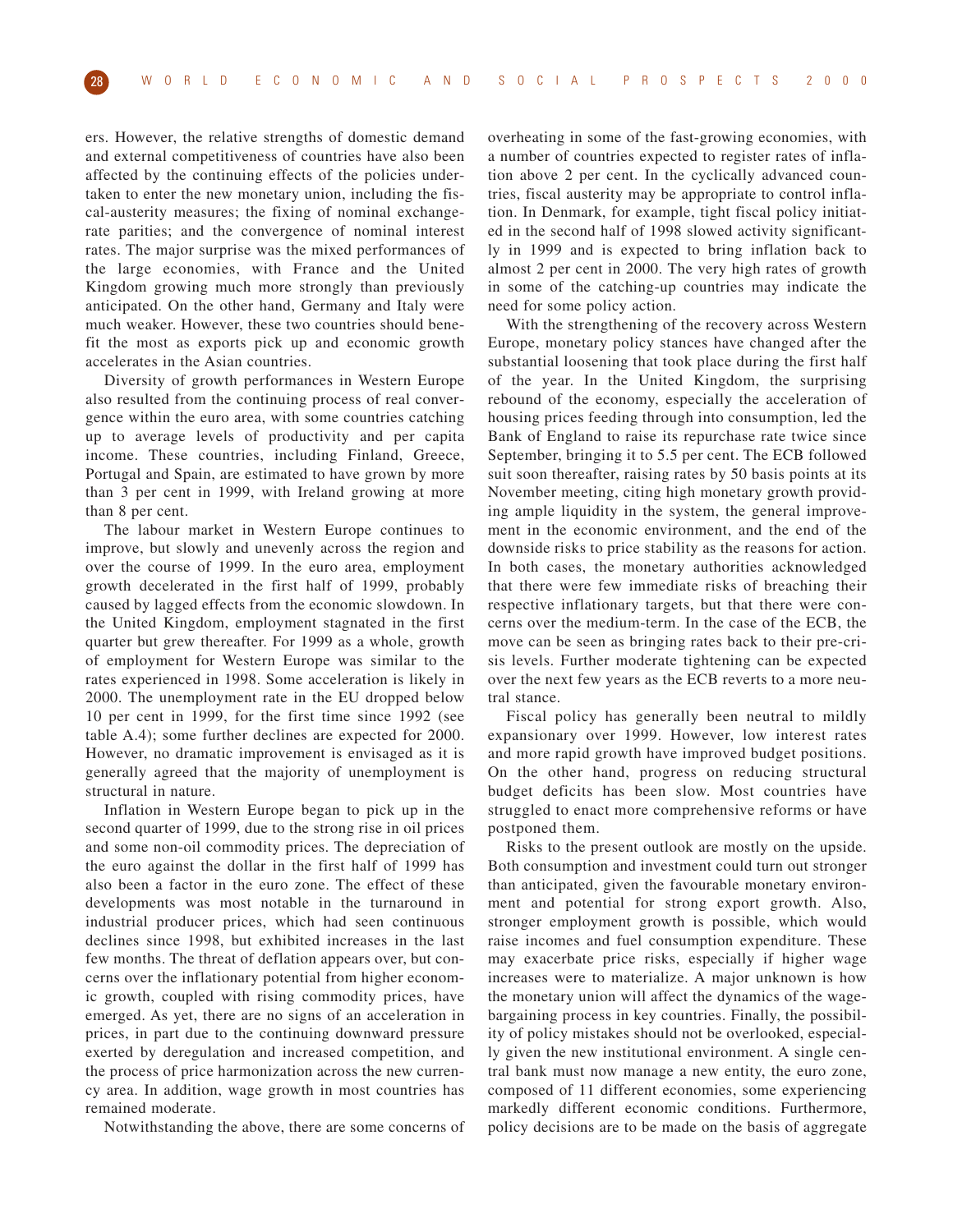data, such as money supply, that do not have a solid track record and whose dynamics may well be subject to structural shifts and instability. A great deal of learning both by market participants and policy makers will be going on for the foreseeable future with attendant risks.

## ECONOMIES IN TRANSITION

The economies in transition on the whole continue to perform poorly and very unevenly, although some marginal improvements in outlook have recently come to the fore. Growth, for group as a whole, was about 0.6 per cent in 1999 and is expected to accelerate in 2000 (see table A.2). The dispersion among the various countries of this group continues to be marked, however, with a deceleration anticipated for the Russian Federation, an upturn for the Baltics and Central Europe, and a continuation of the sluggish performance in south-eastern Europe.

#### **Central and Eastern Europe: challenges of growth**

The economic performance of countries in Central and Eastern Europe during the first half of 1999 was disappointing. In Central Europe, output and exports grew very slowly while it declined in most economies of South-eastern Europe. With the exception of Hungary, industrial output declined in the first half of the year throughout the group. However, signs of a reversal of this trend, particularly in the Czech Republic, Hungary and Poland, emerged in the latter part of the year. With an improving external economic environment, economic growth is expected to accelerate in the region and reach about 3.5 per cent in 2000, but with wide variations along a positive trend (see table A.2).

Among the principal reasons for the slowdown in 1999 were weakened global demand and the aftermath of the external shocks incurred in 1998. Slow growth in Western Europe and the loss of the Russian market after the devaluation of the rouble in August 1998 had a substantial impact on the region, owing to these countries' limited policy options, domestically as well as by way of reorienting their trade. Despite curbs in imports and temporary depreciation of real exchange rates for some economies, external balances deteriorated owing to the fall in exports in 1999 (see chapter II). The depreciation of the exchange rate and the temporary gains in terms of trade early in the year did not exert a favourable impetus.

The conflict in Kosovo also affected the region, especially countries of south-eastern Europe, by disrupting trade, by contracting tourism revenues, by delaying foreign direct and portfolio investment and structural reforms, as well as by increasing the cost of borrowing in international capital markets. The economic consequences of the conflict for these countries varied, but were substantial.

In addition to external shocks, weaker domestic demand also played a crucial role in the economic downturn. Tight fiscal and monetary policies were implemented to prevent an overheating of the economy of some countries, which the high current-account deficits recorded in 1998 could have set off. Poland, for instance, forced the economy to "cool down" after the rate of growth of domestic absorption in 1998 exceeded the rate of output growth by almost 4 per cent. Many countries tightened fiscal policy because of low revenues resulting from weak growth. Due to an acute twin-deficit problem, both Romania and Slovakia enacted austerity measures aiming at lowering expenditures and increasing revenues. Finally, structural problems in some countries, the deteriorated financial situation of enterprises, and further delays in the implementation of reforms (particularly in the Czech Republic and Slovakia) contributed to the region's poor economic outcome.

Inflation continued to fall in most of Central and Eastern Europe in 1999 (see table A.2). Nevertheless, inflation remained high in Romania due to a combination of lax income policies with declining output as well as to the monopolistic behaviour in public-service firms. Inflation also accelerated in Yugoslavia due to a relaxation of price controls in view of shortages incurred during and in the aftermath of the Kosovo conflict.

Deceleration of inflation should have created a more favourable investment environment, yet the region failed to benefit. Although interest rates were cut and monetary conditions gradually relaxed during the first half of 1999 in the Czech Republic, Hungary and Poland, real interest rates remained high, thus dampening investment in particular. With the rise in commodity prices, especially fuels, inflation began to pick up in the third quarter of 1999 in most of the region, thus inhibiting a further decline in interest rates. Hungary had to revise its inflation forecast upwards, while Poland raised interest rates in September as a pre-emptive measure to curb inflationary pressures.

Employment fell in 1999. Labour markets were affected by the fall of exports and, in Bulgaria, Czech Republic, Romania and Slovakia, by austerity measures and the restructuring of loss-making enterprises. The Kosovo conflict imposed a toll on labour markets in the Balkan countries, particularly in Yugoslavia.

For the most advanced economies of the region, one of the main policy goals for the near-term is the resumption of faster rates of growth. This, however, depends on the particular characteristics of the economies of the region. For Poland, for example, due to the relatively large size of its economy, the promotion of domestic demand provides the salient path to return to faster rates of growth, though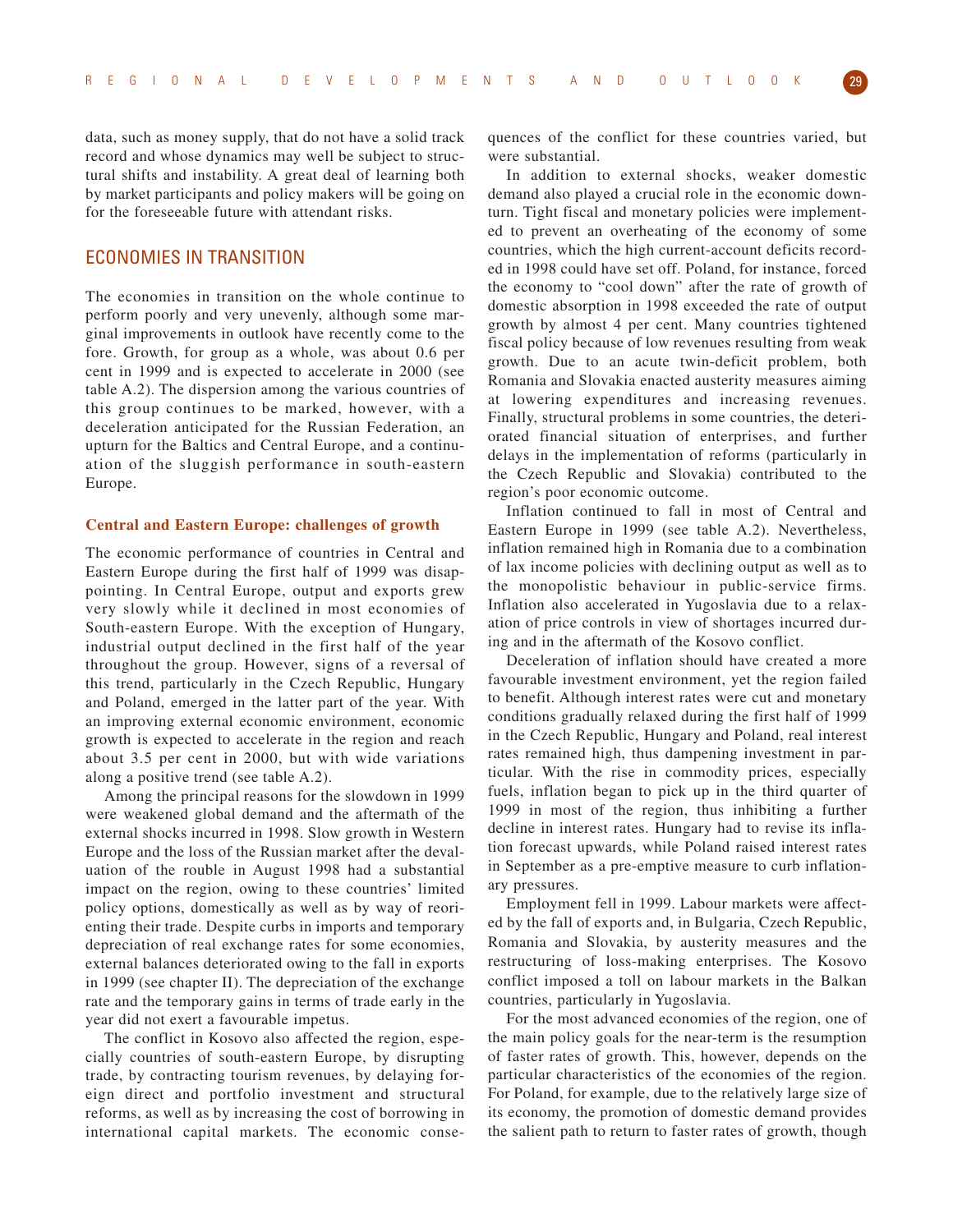a solid export performance would be welcome too. To accomplish this uplift in domestic demand, the business environment in the country needs to be enhanced, including through privatization of the remaining large stateowned enterprises and by lowering the fiscal burden. Abatement of the tax burden, in turn, requires the adoption of welfare reforms. Accordingly, a tax reform is expected to be launched in 2000.

For the other more advanced economies of Central Europe, especially the Czech Republic, Hungary, Slovakia and Slovenia, the external sector is very important, and these economies are expected to benefit from the upturn in Western Europe as the Czech Republic and Hungary already experienced in part during the latter part of 1999. To bolster export revenues and gradually make room for wage drift, policy in these countries needs to gear export-promoting efforts towards knowledge-based economic activities (for which present investment-allocation strategies remain determinant.) Other necessary measures include further structural reforms, such as the introduction of new tax codes to foster private and foreign investment, enterprise restructuring to stimulate productivity, better enforcement of corporate governance, and improved control of inflation and of the current account.

The situation is more complex for the other economies of the region. Bulgaria and Romania, with a wide range of problems in many economic sectors and at the enterprise level, are expected to experience a recovery and a return to positive growth, respectively, in 2000. However, near-term growth prospects in these countries depend on the reopening of traditional transport routes to Western Europe which have been encumbered or altogether blocked due to the military confrontation over Kosovo and disagreements on Kosovo's future. Delays in reconstruction efforts may discourage FDI flows into Bulgaria, for instance, thus potentially hampering the implementation of its policies towards the establishment of market institutions.

For Albania and the successor States of the former Yugoslavia (except Slovenia), growth prospects depend strongly on the commitment of Western Europe to assist these countries in overcoming the economic fallout of the Kosovo conflict and guiding them onto a feasible modernization path. The total estimated cost of reconstruction of the region alone is on the order of \$100 billion. Despite support by the international community, the pace of reconstruction has been slower than anticipated.

Economic prospects of several countries in the region are also influenced by the outcome of negotiations to join the EU. Among the proposed changes in the EU's strategy towards enlargement, as approved by the Helsinki European Council (10-11 December 1999), three are pivotal. One is that the distinction between slow- and fasttrack negotiations will be abolished so that all 10 candidates from the eastern part of Europe will henceforth be actively negotiating for accession. Another is that the EU has committed itself to reforming its institutions in the course of 2000 to make enlargement possible and that it will reinforce its strategy towards the candidates. Finally, the EU is formulating a strategic approach to assisting the countries of south-eastern Europe as well as the Russian Federation and Ukraine. If implemented, these and other measures may in due course exert a positive impact on growth prospects for Central and Eastern Europe and provide incentives for the other south-eastern European countries to develop or improve their democratic institutions and market economies. However, many sensitive issues remain to be resolved before major changes will materialize.

The outlook for the region in 2000, therefore, carries two sources of uncertainties. One is internal and primarily associated with the social costs of the further needed structural reforms. The other is external and hinges on negative changes in the global outlook. Both for the most advanced States in terms of their structural transformation and for economies currently undergoing meaningful structural change, the high cost and low expected benefits in the short run of structural reforms may weaken the determination of policy makers to proceed with such incisive changes, especially when elections are scheduled, as in 2000-2001.

#### **Commonwealth of Independent States: can the Russian recovery be maintained?**

The twelve members of the Commonwealth of Independent Statues (CIS) are estimated to have grown by 1.6 per cent in 1999, which is better than had been anticipated earlier in 1999. However, as in preceding years, wide variations prevailed among various countries. The outlook for economic recovery in the laggard countries and for sustaining the recovery elsewhere remains subject to a number of conditions, many of which are outside the policy control of the domestic authorities. Growth is likely to return to most of the CIS countries in the near term, Moldova being a notable exception (see table A.2). Growth in 2000 should on average be around, or perhaps slightly below, that estimated for 1999.

Among the core conditions that delimited the environment for economic performance in 1999 three rank supreme: (1) the economic situation in the Russia Federation, (2) the recovery in energy and some other commodity prices, and (3) the determination of policy makers to pursue policies conducive to undertaking structural reforms and holding on to appropriate macroeconomic-policy stances. But even countries, such as Kyrgyzstan, that continued to progress with structural reforms and adhered to an appropriate macroeconomic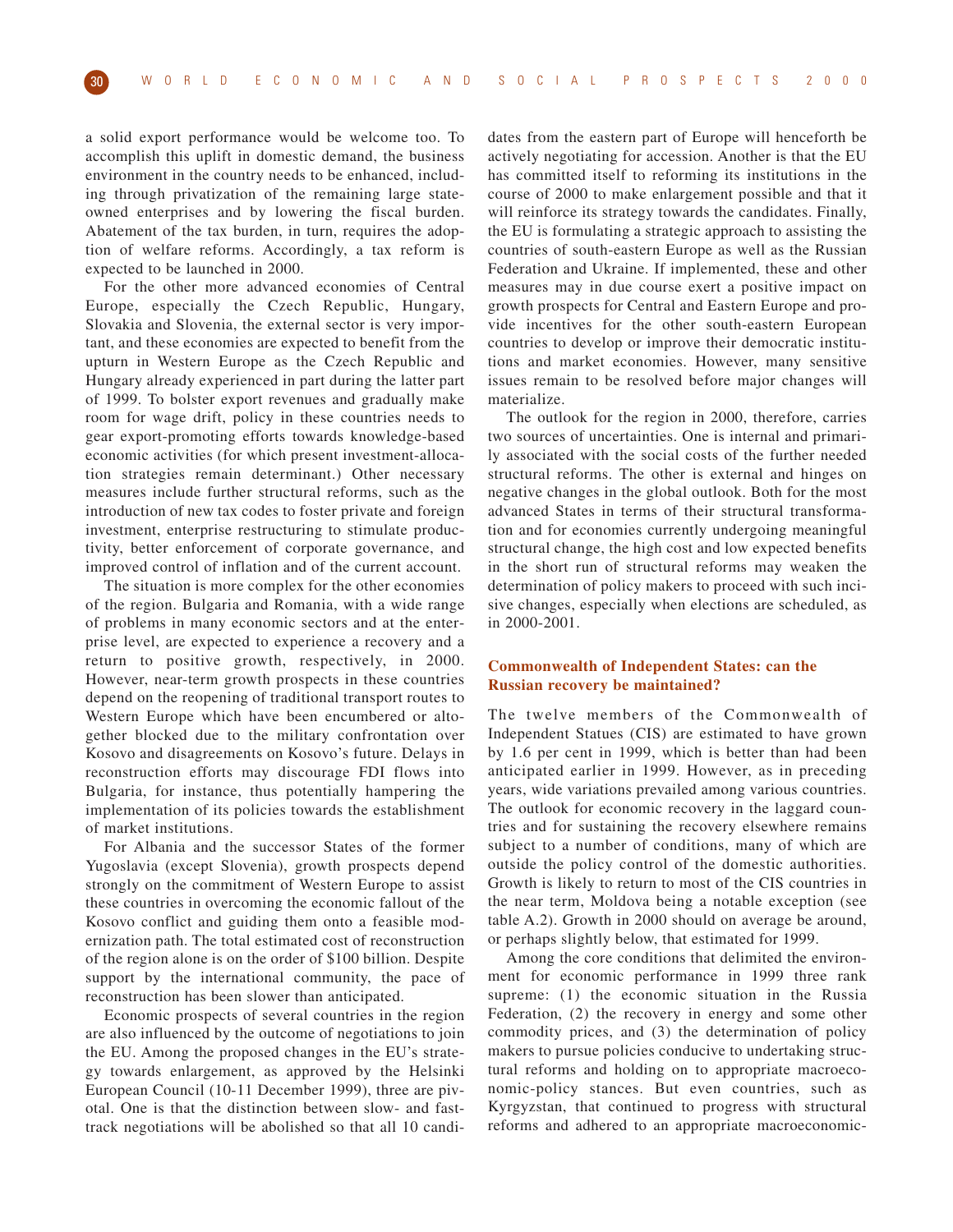policy environment, had to come to grips with the other elements of the policy environment, which tended to dominate in circumscribing the room for policy manoeuvre, hence for growth.

The Russian economy in 1999 performed much better than had been expected in the aftermath of the 1998 financial crisis. Driven by import substitution due to the substantial rouble depreciation in 1998, consumers shifted their shrunken demand to domestic products. So did domestic producers, albeit with some lag. As a result, industrial production began to reverse course in the second quarter of 1999. Monetary policy remained generally tight so that inflation fell markedly, thus underpinning a fairly stable exchange rate, which was also bolstered by unexpected gains on account of fuel exports. Fiscal revenues rose much faster than had been anticipated, in part because of higher revenues from oil exports, providing welcome room for policy manoeuvre. Public-sector arrears for wages and transfer payments could therefore be markedly reduced in the course of the year, which in turn propped up consumer demand to some degree. But levels of unemployment remain appallingly high in the Russian Federation, as in many other CIS countries. The upturn in economic activity has thus far not created jobs and the absence of incisive enterprise restructuring leaves ample room for continuing growth without adding to the demand for new workers.

Performance in the other CIS members in 1999 remained affected by the economic fortunes of the Russian Federation, given the magnitude of the slump in that country's trade, including with the CIS economies, and the lagged effect of the economic recovery on its import demand. The convulsions in the Russian economy after August 1998 set off a chain reaction, leading to a cumulative contractionary effect in many other CIS countries. This was due in no small measure to the magnitude of the slump during the first quarter of 1999 in the three largest economies (Kazakhstan, the Russian Federation and Ukraine), which account for over 90 per cent of the group's output. The ripple effects were especially pronounced in the neighbouring economies such as Belarus, Kyrgyzstan and Moldova.

Worst affected was Moldova, where industrial production fell by almost 30 per cent in the first half of 1999 and GDP declined by some 9 per cent for the year as a whole, the sharpest fall in the CIS region. However, thanks to disciplined policies by the authorities, IMF resumed its lending thus alleviating the external constraint and debtservicing problems. In contrast, Belarus continued monetary and credit expansion and failed to implement longdelayed structural reforms. Inflation probably surpassed 200 per cent at end-1999 and GDP growth sharply decelerated, yielding around zero for the year as a whole.

However, the sharp negative impact of the Russian cri-

sis on CIS economies peaked in early 1999 and gradually eased the downward pressures on the economic-policy environment elsewhere in the CIS. The economic slump in most of the rest of the CIS bottomed out around the middle of 1999 with the arrest of the fall in industrial production in the Russian Federation around the end of the first quarter and the easing of conditions of some other countries, including Kazakhstan and Ukraine, that began to benefit from substantial currency depreciations. Thereafter, a gradual recovery started in most countries of the region.

Ukraine reversed output contraction in the second quarter of 1999 as the industrial sector rebounded, helped by the sizeable real depreciation of hryvnya, but for the year as a whole the economy shrank by 1 per cent. The recovery in Kazakhstan began somewhat later during the third quarter, but overall growth for the year was a meagre 0.3 per cent. However, the sharp devaluations exerted upward pressure on inflation, which rose during the year. Domestic interest rates remained high in all countries with negative consequences for money markets and investment.

In several of the CIS countries of the Caucasus and Central Asia, which are non-fuel commodity exporters, weak commodity prices compounded the economic-policy environment, despite a relatively good agricultural performance in some countries. As the budgets of most countries are heavily dependent on export revenues, fiscal balances worsened, thus severely limiting the policy options available to domestic policy makers and prompting additional painful adjustment measures that cumulatively exerted downward pressure on the sustainable pace of economic activity. However, the economic situation has been slowly improving in these countries. Only Uzbekistan has thus far been left out of the incipient regional recovery, in spite of the country's natural resources. Its half-hearted approach to transition to a market economy is considered the principal culprit.

Oil exporters, on the other hand, have benefited from higher oil prices and progress in firming up or the inception of implementation of plans for major oil and gas pipelines, all of which are important for bolstering expectations and policy credibility. Meanwhile, Armenia and Georgia, which do not possess large natural resources, managed record substantial economic growth, singledigit inflation, and reduced current-account imbalances financed via official borrowing. The latter was made possible, of course, because of their strong reform commitment, which in turn helped them to weather the adversities discussed above.

As noted, the situation in the largest economies of the group remains precarious and growth prospects for the region as a whole depends much on the sustainability of the Russian recovery. On present policy stances and growth conditions, there does not appear to be sufficient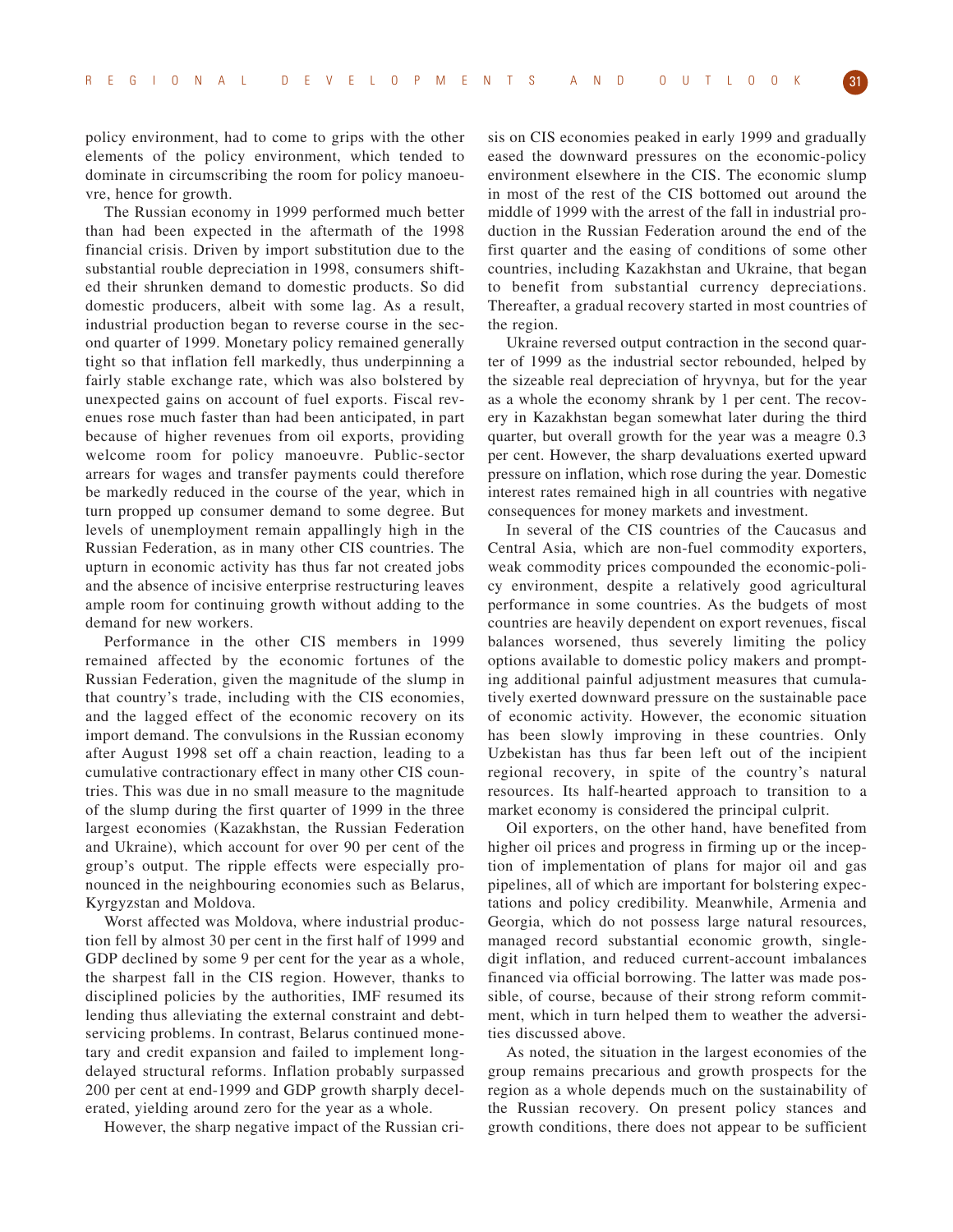strength in the largest economies to help pull the other CIS economies out of relative stagnation. Structural reforms in the larger countries have been lagging and the outlook for a quick reversal in policy makers' sentiment is not very encouraging. Electoral concerns in several countries are likely to impinge upon short-term macroeconomic-policy stances as well.

It is still not clear whether the Russian Federation can maintain its recovery. Domestic demand is still very weak, with real disposable income, retail sales and personal consumption one fifth lower than their levels in 1998. Investment is still falling and uncertainty associated with the upcoming elections does not bode well for the immediate future. Whereas tax collection improved during 1999, much of it remains subject to ad hoc negotiations, especially with just a few large companies. Given the electoral environment and the military conflict in Chechnya, it is uncertain whether expenditure discipline can be enforced. Additionally, the rouble has been appreciating lately, thus gradually hollowing out the competitive margin for domestic producers afforded by the August 1998 devaluation. The scope for import substitution will soon be exhausted and commodity exports will hit supply bottlenecks. The absence of other policy measures, including structural reforms aiming at more solid productivity gains, compound the problem. As a result, Russian GDP growth is expected to slow down in 2000.

The outlook for Ukraine, the second largest CIS economy, remains subdued. There are considerable uncertainties over the pace, character and sequencing of structural reforms. Whether the authorities will exert sufficient discipline to ensure continuation of the macroeconomic stability remains to be seen. At year-end 1999 the currency continued to be under severe pressure. Any worsening of the budget deficit will exert further downward pressure on the exchange rate and foment inflation. Ukraine is also facing a possible default in early 2000 due to the debtservice hump on its recent Eurobond placements.

Such a scenario for the larger economies of the group provides only a moderately improved trading environment in 2000 for the other CIS countries However, the expected further firming of commodity prices and the improved regional environment in the near-term will benefit the Central Asian CIS countries in particular. If the agreements signed at the end of 1999 on constructing a major oil pipeline and building in parallel a gas pipeline come to fruition, foreign investment inflows should provide a major impetus to economic activity in the subregion. This would be particularly beneficial to Azerbaijan, Kazakhstan and Turkmenistan, but with spillovers into the regional economy. This might be especially important for Georgia, as it stands to benefit from transit revenues as well as from the more indirect spillover effects, including foreign-investor confidence.

#### **Baltic countries: recovering from the Russian crisis**

Economic performance of the Baltic States in late 1998 and early 1999 was markedly affected by events in the Russian Federation, leading to a severe contraction in industrial production and to low to negative growth in aggregate performances. However, all three countries have been recovering strongly since the second half of 1999. Estonia was the first to do so in the summer of 1999, paced by exports to the recovering EU markets, with Latvia following in the third quarter and Lithuania by year-end. None the less, GDP is expected to have declined by 1.2 per cent in 1999 for the region as a whole.

Current-account imbalances were a major source of policy concern in recent years as a result of weakening domestic demand and lower imports. Significant improvements of current accounts were booked in 1999 in these countries. Inflation declined further (see table A.2); and producer price inflation was negative in the final months of 1999. The latter in particular benefited exports, especially given the rigid exchange-rate arrangements these countries maintain. However, the depressed economic activity adversely affected government-budget balances. All three countries were cutting back expenditures in order to defend the credibility of their exchange-rate regimes. Latvia in particular resorted to monetary policy to defend the currency peg, but high interest rates discouraged consumer demand and investment. A credibility problem arose also for Lithuania's currency, the litas, owing to uncertainties about the future of the currencyboard arrangements, which were removed in late 1999.

The anticipated recovery in Western Europe, the main trading partner of Baltic countries; reduced exposure of these countries to Russia; the relatively high resilience of the economies, owing to their structural reforms and firm macroeconomic-policy stances; and their improved prospects for membership in the EU in the medium run, all suggest that the incipient recovery in the region will strengthen in 2000. The region's output is expected to rise by 2.7 per cent, inflation to remain low, and current accounts to be moderately high but largely financed by strong FDI inflows. This is a moderately encouraging outlook, although GDP growth is well below the 4 to 7 per cent the region recorded in 1996-1998.

## DEVELOPING ECONOMIES

Developing countries are estimated to have grown by about 3 per cent in 1999, a remarkable improvement over the 1998 performance but yet well below the rates of growth observed earlier in the decade. Growth returned to most of the Asian crisis-hit economies faster and stronger than anticipated due to successful reflationary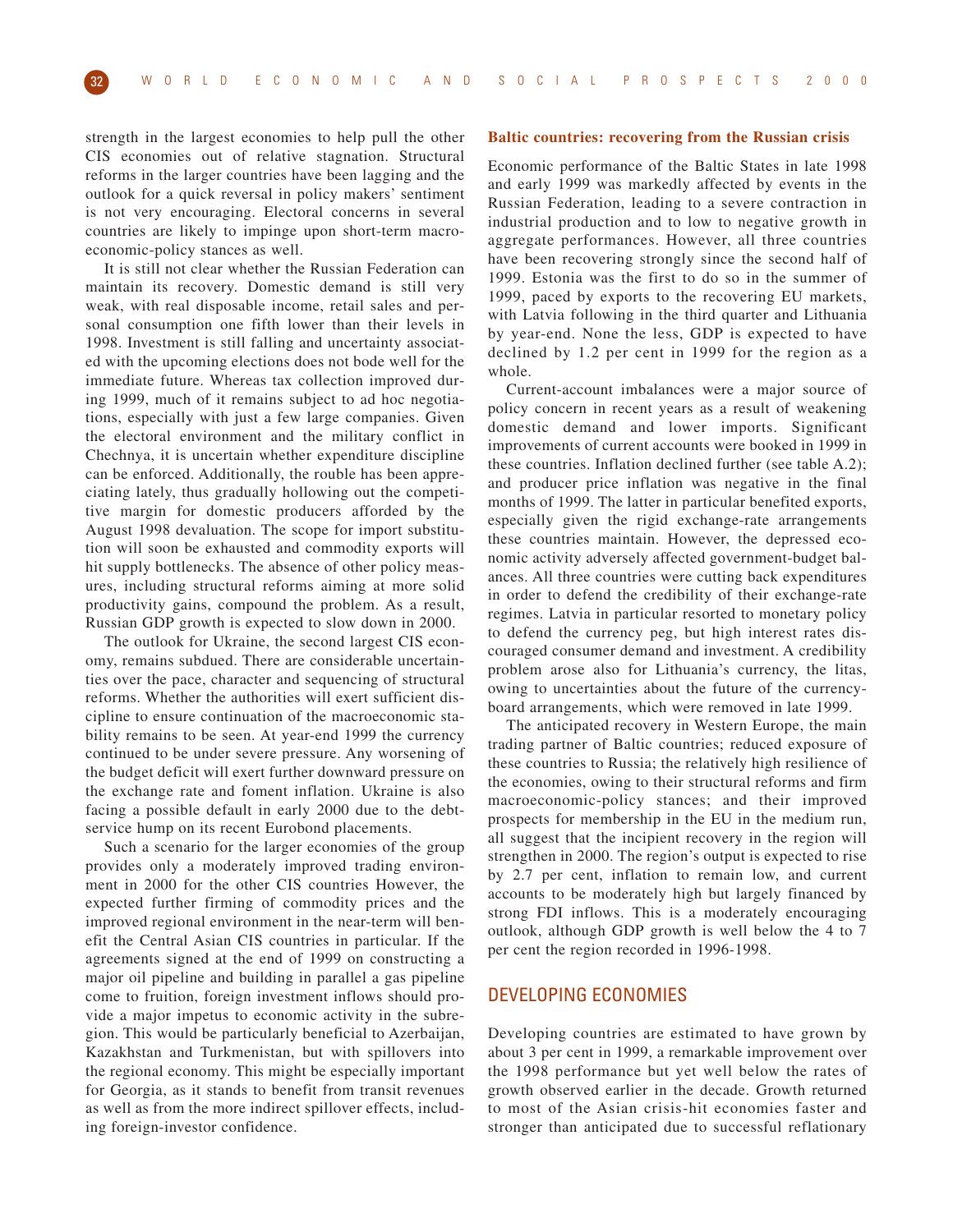policies and strengthening external demand. The most populous countries in Asia, China and India, continued to record respectable rates of growth although the pace of growth seems to be slowing down in the former economy. Meanwhile, Latin America exhibited a dismal performance with most economies in South America experiencing a recession during the year. GDP growth was anaemic in western Asia, while in Africa growth increased only marginally (see table A.3). Prospects for the near-term are positive as growth is expected to return to Latin America and accelerate elsewhere. It is forecast that developing countries will grow by almost 5 per cent on average in 2000 as recovery is sustained and external demand continues to strengthen.

#### **Africa: growth decline comes to an end**

Africa grew by 3 per cent in 1999. This was a negligible improvement over the 2.8 per cent growth in 1998, but signaled an end to two consecutive years of decline. The turnaround was largely attributable to growth in export earnings of the region's oil exporting countries as a result of the increase in oil prices. A recovery in demand for some non-oil commodity exports in Asia and Europe improved export earnings of other countries, even though prices for some commodities remained weak or declined further. Strong macroeconomic policies and favourable domestic factors, notably, increased agricultural output in the majority of countries, also contributed to Africa's improved growth performance in 1999.

The combined GDP of oil-exporting countries increased by a full percentage point to 4 per cent (see table A.3). This outcome is even more remarkable since voluntary production and export restraints under OPEC agreements lowered crude petroleum output and the volume of exports in Algeria, Libya and Nigeria after new quotas came into effect on 1 April 1999. Libya's economic prospects improved significantly with the increase in oil revenues, the suspension of United Nations economic sanctions in April 1999 and the resumption of trade and investment ties with trading partners in Europe and Africa. On the other hand, increased oil revenues in Angola—which were also due to significant increases in output—benefited the economy only marginally because of the intensification of the civil war in 1999.

In Nigeria, frequent power supply disruptions, fuel shortages and civil unrest in oil-producing regions also reduced oil output. Accordingly, one of the policy initiatives adopted by the new civilian administration in Nigeria aimed at eliminating structural bottlenecks such as persistent power failures and fuel shortages that have crippled the economy. Additionally, the new administration unveiled a comprehensive set of policy proposals that emphasize a more prominent role for the private sector in

the economic development of the country. The immediate concern of the new Government, however, was the introduction of reform policies aimed at combating corruption and mismanagement in the public sector, the armed forces and the oil industry.

While the recovery of oil prices strengthened government revenues in oil-exporting countries, Algeria and Egypt maintained existing policies of fiscal restraint that were consistent with ongoing reforms and economic liberalization policies. Libya, on the other hand, embarked on an expansionary fiscal policy after the suspension of sanctions. Increased government expenditures were concentrated on large-scale infrastructure projects and the acquisition of a wide range of goods and services that were unobtainable while the sanctions were in effect.

Growth, on average, in the non-oil exporting countries was slightly below the 1998 rate. The South African economy—the largest in the region—regained its growth momentum after a brief period of decline caused by the turbulence of the Asian financial crisis. Exports recovered with the strengthening of world demand. Capital flight and disinvestment, depletion of the country's gold and foreign-exchange reserves, currency depreciation, high domestic interest rates and escalating inflation observed in the early months of 1999 were halted and reversed as international investors responded to the sound macroeconomic management followed in the country. The newly elected Government implemented tight monetary and fiscal policies. By September 1999, the monthly rate of inflation in South Africa had dropped to its lowest level in over three decades. The new government also reconfirmed previous commitment to the macroeconomic strategy for growth, employment and redistribution (GEAR) introduced by the previous administration. The GEAR strategy emphasizes employment creation in the formal economy through strong, private-sector growth, as well as a commitment to fiscal discipline by the central government. South Africa's improved performance is important for the smaller economies of the region with which it has extensive economic linkages.

Increased domestic and foreign investment also contributed to GDP growth in several other countries that have made significant progress in maintaining stable money-supply growth, low inflation and manageable fiscal deficits. Privatization and market liberalization policies have opened up opportunities for strong private sector growth in many of those countries. Economic policies and structural adjustment programmes in some countries have also featured the necessary institutional and financial sector reforms—including extensive revisions of investment codes and other legal frameworks—to improve the investment climate and the confidence of both domestic and foreign investors.

Agricultural output increased in most countries as a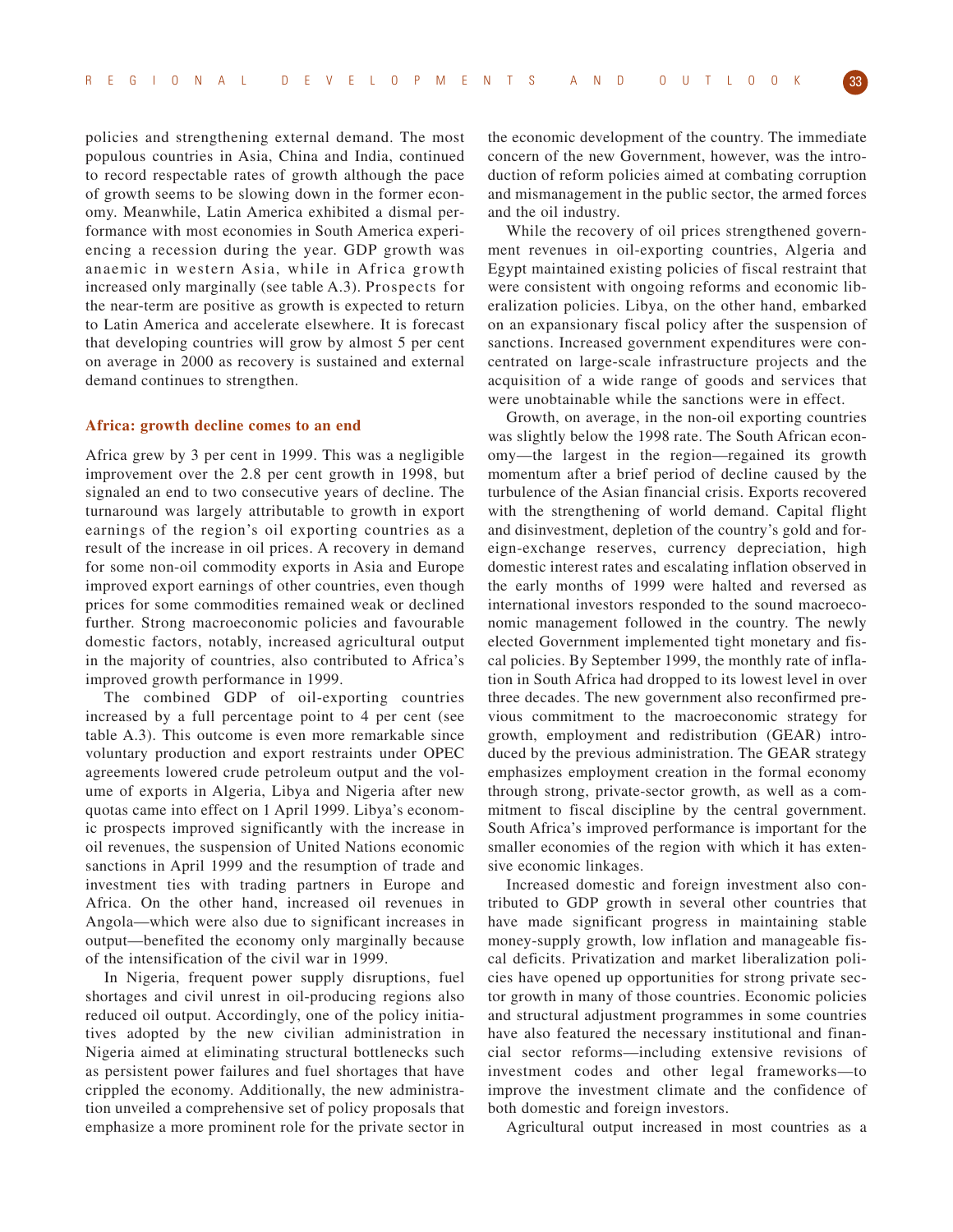result of improved weather and growing conditions, in marked contrast to the two previous years, and provided the main stimulus to GDP growth. Agriculture-related services and manufacturing sectors expanded accordingly. However, in Ethiopia, Mauritius, Morocco and several other countries drought led to a decline in agricultural output and food shortages and had a negative impact on growth.

Continuing armed conflicts took a toll on economic activity in Africa and contributed to poor performance in Angola, Eritrea, Ethiopia, Somalia, Sudan and other countries. The border war between Eritrea and Ethiopia has caused the diversion of significant amounts of scarce foreign exchange and government revenue for war-related expenditures. The civil war in the Democratic Republic of the Congo abated during the year, but slow progress in the implementation of a cease-fire agreement since July 1999 delayed that country's resumption of normal economic activities. Post-conflict reconstruction efforts in Liberia and Sierra Leone made progress with only limited setbacks in 1999.

The average rate of inflation in Africa increased to 14 per cent in 1999 from 11 per cent in 1998, both averages being driven up by hyperinflation in Angola and the Democratic Republic of the Congo. Inflation increased to double-digit rates in Ghana, Libya, Malawi, Nigeria, Sudan, Tanzania, Zambia and Zimbabwe under localized conditions of supply shortages of food and other commodities, higher fuel-import costs, large fiscal deficits, high rates of money-supply growth or currency depreciation. Elsewhere, consumer price inflation was subdued because of lower food prices, stable money-supply growth, fiscal prudence and stable exchange rates.

GDP growth is expected to accelerate further in 2000 to match or exceed the 4.6 per cent growth attained in 1996, which was the previous peak of the decade. This more encouraging outlook hinges on oil prices remaining at high levels and some strengthening in the international prices of non-oil commodities as global demand for Africa's exports improves further. Growth in the value of exports is expected to accelerate to 11.5 per cent in 2000, which would provide a firm basis for sustained growth in other sectors.

#### **East Asia: recovery stronger than anticipated**

East Asia began to show signs of recovery during the first half of 1999 and strengthened further in the second half of the year. Aggregate GDP for the region (excluding China) is estimated to have grown by 5.5 per cent in 1999. All economies that had fallen into recession during 1998 resumed growth in 1999. Other countries in the region, which had been less severely affected by the crisis, performed relatively well. China experienced some slowdown but still attained growth of 7.1 per cent in 1999 (see table A.3).

Recovery in the four crisis-hit Asian emerging economies (Indonesia, Malaysia, Republic of Korea and Thailand) has been stronger than anticipated. Expansionary macroeconomic policies, financial restructuring and an improving external environment have supported the recovery. Among these economies, the performance of the Republic of Korea has been outstanding as the GDP grew by 9.8 per cent and 12.3 per cent, respectively, during the second and third quarters of 1999 (year over year). Even Indonesia, which had been experiencing difficulties and delays in the implementation of structural reforms, exhibited some growth during the year, contradicting earlier expectations of future decline.

In most crisis-hit countries, the recovery, however, has not been broad-based. Private consumption, despite high unemployment and lower real wages, began to pick up in response to policy stimuli and improved consumer confidence. As domestic demand recovered, regional trade links were reactivated and exports expanded. The continued demand expansion in the United States, the recovery in Japan and Europe, and the overall increase in the world demand for electronics (related to Y2K compliance) were also relevant factors underlying the recovery of exports. Except for the Republic of Korea, business investment continued to decline—albeit at a slower pace—due to excess capacity, cautious bank lending, and weak business confidence. On the supply side, industrial output, particularly manufacturing, has increased rapidly in recent months and led the recovery. The service sector has improved as well. In Indonesia, on the other hand, industrial output growth was rather weak, while exports still appear to be impeded by the lack of export financing.

An upturn in both domestic demand and exports supported recovery in other economies of the region as in the case of Hong Kong Special Administrative Region (SAR) and Singapore. In the Philippines, as in Indonesia, agricultural output recovered strongly with the return of normal weather from the 1998 setback but industrial output was weak. In spite of the mid-year earthquake, the economy of Taiwan Province of China remained strong in part because its manufacturing regions escaped the epicenter of the earthquake and because vigorous reconstruction efforts contributed to sustain economic activity.

As several Asian emerging economies came out of recession, China faced a deterioration of its economic situation in the first half of 1999. Exports dropped by about 10 per cent from the same period of 1998 and domestic demand stagnated. The reform of state-owned enterprises (SOEs) continued to be a major challenge for policy makers as the number of laid-off workers soared, thus contributing to depressing consumption, feeding into a deflationary process and slowing growth. Since mid-1999, however, increasing signs of improvement, including a significant turnaround of exports, have appeared.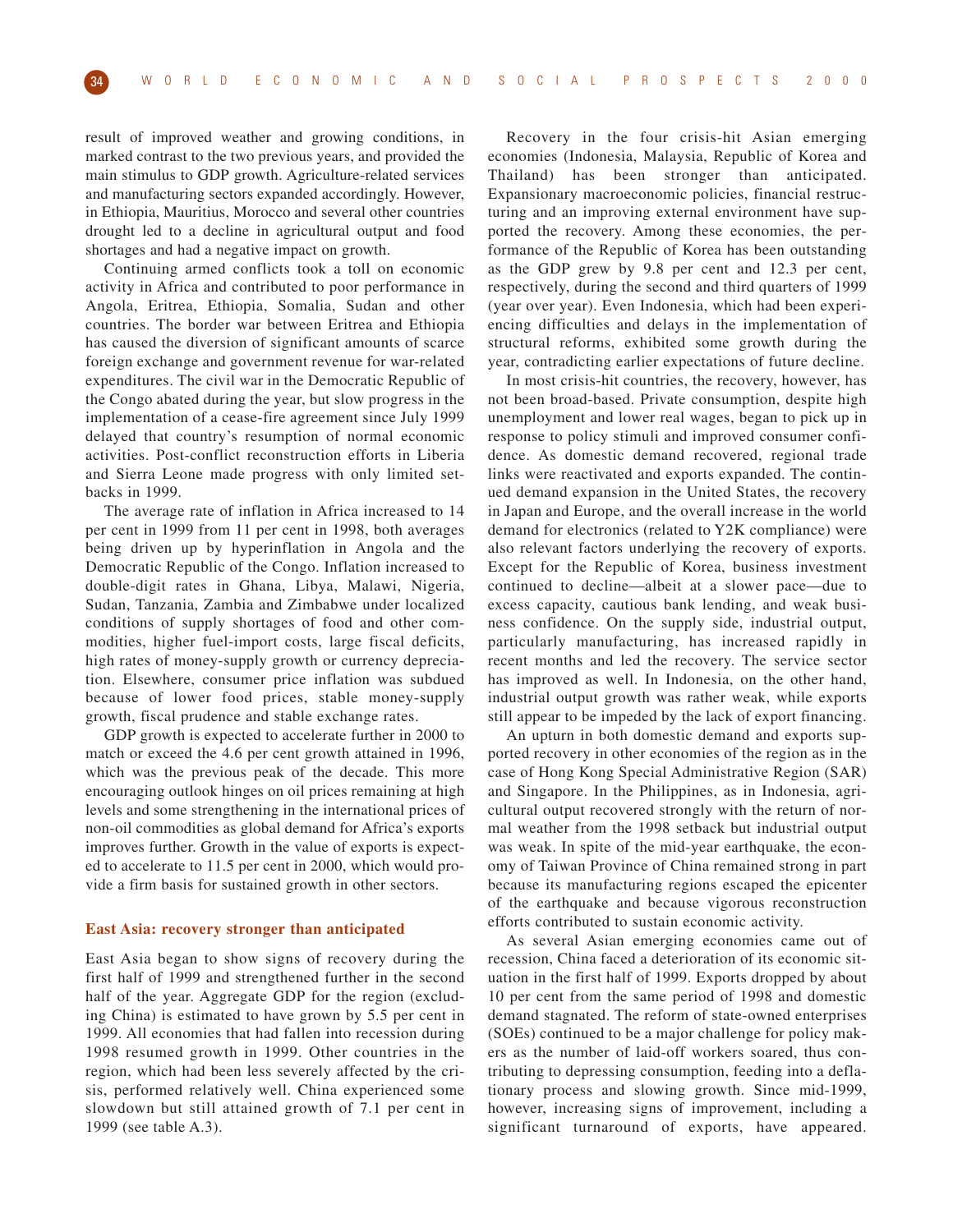Industrial production also increased as investment expanded at a strong pace, supported by increased government spending on infrastructure.

Reflecting the recovery in production and job-creation programmes, the unemployment fell in some East Asian countries but it is still well above the pre-crisis level. In the case of the Republic of Korea, for instance, the unemployment rate fell from a peak of 8.7 per cent in February 1999 to 4.6 per cent in August 1999, while it was 2.5 per cent in the second quarter of 1997. In other countries, however, the employment situation improved only modestly or deteriorated even further. In China, large layoffs due to the implementation of reforms in the state sector present a serious problem for policy makers.

Inflation in most countries of the region continued to fall or remained flat, reflecting excess capacities, competitive pressures and, in a number of countries, improved agricultural production and currency appreciation. Import prices began to rise partly due to higher oil prices, but with little impact on inflation so far. In 2000, however, inflation in these countries is expected to rise due to lagged effects of the expansionary policy and oil-price increases as well as wage increases and rising domestic demand. In China, deflation, rather than inflation, has been the concern to date, as retail prices have declined for more than 20 months in a row. Weak effective domestic demand associated with uncertainties of the reforms in the state sector is a major cause of the deflation in China.

Imports rebounded in most countries of the region as domestic demand picked up and depleted input inventories were replenished, and began to outpace the recovery in exports during 1999. Current-account surpluses have narrowed but remained sizeable. As investor confidence improved, foreign portfolio inflows increased somewhat, which, combined with the current-account surplus, contributed to the build-up of foreign reserves.

Macroeconomic policies in virtually all economies of the region remained expansionary in 1999 and made a major contribution to the recovery. The stabilized exchange rate and moderating inflation allowed these countries to cut interest rates sharply and to lower reserve requirements to boost domestic demand. In some countries, interest rates fell below their pre-crisis level. However, banks have remained cautious in lending, and firms have tended to resort to equity and bond issues. The easy monetary policy is expected to continue until these economies have returned to a more sustainable growth track. Monetary policy has become more accommodative in China as well. In China, interest rate for one-year deposits now standing at 2.25 per cent, lowered from 11 per cent in 1996. In addition, a new bill was passed to tax interest income from saving deposits to encourage consumption.

Expansionary fiscal policy has played a key role in

reviving domestic demand in most countries of the region and in facilitating structural adjustment. In China, for instance, public spending accelerated during 1999. As deflationary conditions persisted, the Government increased spending on infrastructure and decided to inject about 60 billion yuan (about \$7 billion) in the economy in the form of wage, pension and unemployment benefits to stimulate private consumption directly.

Fiscal deficits have deteriorated in crisis-hit countries, reflecting continued expansionary fiscal policy and costs associated with restructuring the financial and corporate sectors. Indonesia has experienced a large budget shortfall due mainly to the huge cost of restructuring the financial system and the funding of public works. As a result, the public debt is estimated to exceed 100 per cent of GDP by the end of 1999, compared with 24 per cent in mid-1997. Both Malaysia and Thailand envisage further increases in public expenditure for fiscal 2000, due to the costs related to the restructuring of the economy, and the public deficit will continue to widen in these countries. In the Republic of Korea, on the other hand, fiscal consolidation will start in 2000 and a mild reduction in the public deficit is thus expected.

Progress with structural reforms in crisis-hit countries has been rather slow, although uneven across countries. Reforms are most advanced in the Republic of Korea. Corporate restructuring, however, proved to be more difficult to implement (as the recent experience with the restructuring of the Daewoo conglomerate demonstrated). Recently, however, the process has been speeded up under strong government leadership. Except for the Daewoo Company, about 80 per cent of structural adjustment in four large conglomerates has so far been completed in spite of resistance from vested interest groups.

Indonesia and Thailand have accelerated their efforts of banking restructuring this year but the actual progress has been slow. In particular, Indonesia still faces the daunting task of resolving huge non-performing bank loans and corporate debts, including to foreign banks (an estimated \$80 billion). In Thailand, bank restructuring was mainly left to private initiative and progress has been slow. Corporate restructuring there, as in Indonesia, has been impeded by the lack of funds. In Malaysia, on the other hand, financial-sector restructuring has progressed more successfully, with a significant share of existing non-performing loans being already cleared.

Prospects for the near-term are favourable. The recovery in the region is expected to be stronger and more broad-based in 2000, and to stabilize along a sustainable growth path in 2001. Assuming continued expansionary macroeconomic policy and smooth progress in reforms, but barring adverse weather, the aggregate real GDP growth in the region (excluding China) is forecast to accelerate further to 5.7 per cent in 2000 and 2001.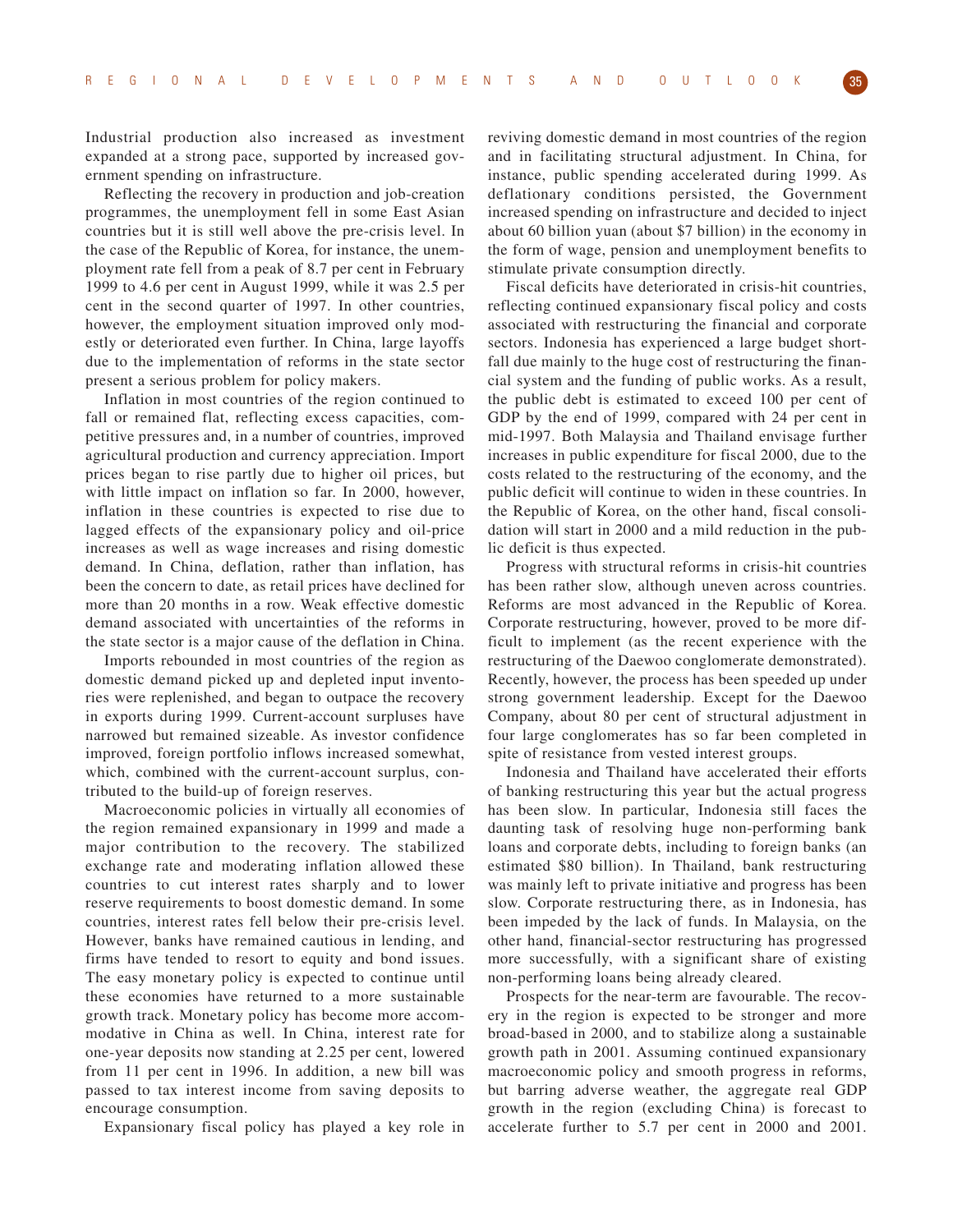Growth in individual countries will be less uneven in 2000 than it was in 1999.

China is expected to maintain its current performance and GDP growth rate is forecast to stabilize at 7.0-7.5 per cent. Progress in reforming the SOEs is a major uncertainty. Without progress with SOE reforms, however, increased government spending will most likely feed inefficient SOEs, rather than boost the economy.

Private consumption and exports will continue to lead the recovery in these economies. The former will assume a more important role as the inventory rebuilding and external demand of electronics products decline. Private investment, which has been recently sluggish in most countries, will also pick up in response to rising sales and profit, eased credit conditions, improving business confidence and the need for upgrading or replacing production facilities. Increased domestic demand will set off a virtuous circle of multiplier effects through trade in goods and services, which should benefit the region, thus supporting output growth in both industry (particularly manufacturing) and service sectors. With the recovery, however, imports will grow and combined with a larger oil bill, will narrow current-account surpluses in most economies.

Several factors are crucial for sustaining the recovery in Asian emerging economies. First, the strength of external demand is pivotal in supporting their exports. A major concern in this regard is that the sustained recovery in Europe and Japan as well as strengthening intraregional trade should more than offset the soft landing of the United States' economy and the expected fading of the Y2K-induced global electronics' boom in early 2000. The yen appreciation against the currencies of these countries, if it continues, can provide an extra boost to their exports, particularly, for the Republic of Korea and Taiwan Province of China.

Second, an increase in foreign capital inflows, particularly long-term ones, is a key element to the sustainability of higher growth in these resource-constrained economies. However, this depends, among other things, on the successful implementation of restructuring programmes. Delays in the implementation of structural reforms, particularly in Indonesia and Thailand, can compromise the resumption of normal bank lending, thus hindering business activity and limiting the effectiveness of expansionary monetary policy. The high cost of restructuring and policy makers' complacency induced by strengthening recovery may dilute the political momentum for reforms, particularly in countries facing elections in the near-term. But this will imply weak financial and corporate sectors, which will remain weak and vulnerable to instability in world financial markets.

Third, the growth forecast is based on continuation of the expansionary macroeconomic policy to support domestic demand in the near-term. From late 2000 on,

however, rising inflation and large public debt will begin to put a number of countries (particularly, the Republic of Korea) under an increasing pressure to tighten their policies. Hopefully by then, these economies would have already embarked into a more self-sustained growth pace.

#### **South Asia: mixed performances**

These economies have exhibited a rather divergent performance in 1999 mainly due to domestic factors. External factors such as the negative effects of the financial crisis and, in the cases of India and Pakistan, the imposition of economic sanctions, have mostly faded and improvements in global demand have begun to have a positive effect on their exports. On the other hand, differences in weather condition, political situation, policies and structural problems led to diverging performance across the region. On average, however, the region performed relatively well during the year with GDP growth of about 5.5 per cent in 1999.

Real GDP growth in Bangladesh, despite the severe damage caused by floods in the summer of 1998, recovered faster than expected, thanks to the 1999 bumper crop. Growth has picked up in India due to a favourable crop, increased consumer durables' production, relaxed monetary conditions, and improving confidence. On the other hand, the economic performance of Nepal, Pakistan and Sri Lanka has been less satisfactory. Economic activities in Pakistan continued to be impeded by political uncertainties and restrictive measures to address persistent balance-of-payments problem. In Sri Lanka, output growth in agriculture and manufacturing sectors was weak, and so was export growth. Through mid-1999, policy uncertainties and some structural factors hampered growth in Nepal.

Inflation, which had risen to double-digit levels during 1998 in most countries of the subregion, returned to single digits in the first half of 1999. In India, consumer price inflation subsided due to the increased supply of agricultural products, low commodity prices, and intense price competition. Inflation in Nepal also abated but still remained around 10 per cent early in the year due to continuing high food prices.

Fiscal consolidation remains a critical policy challenge in the subregion. Most of these countries face unsustainable fiscal positions which, if not addressed, will continue to be a source of inflation and restrain private investment and growth. The fiscal deficit remains markedly higher in India and Sri Lanka than elsewhere. In India, despite the recent policy shift to fiscal consolidation, the budget deficit in fiscal year 1999 remained large due to delays in the privatization programme and increased government spending. Sri Lanka made some progress in improving tax collection and controlling military spend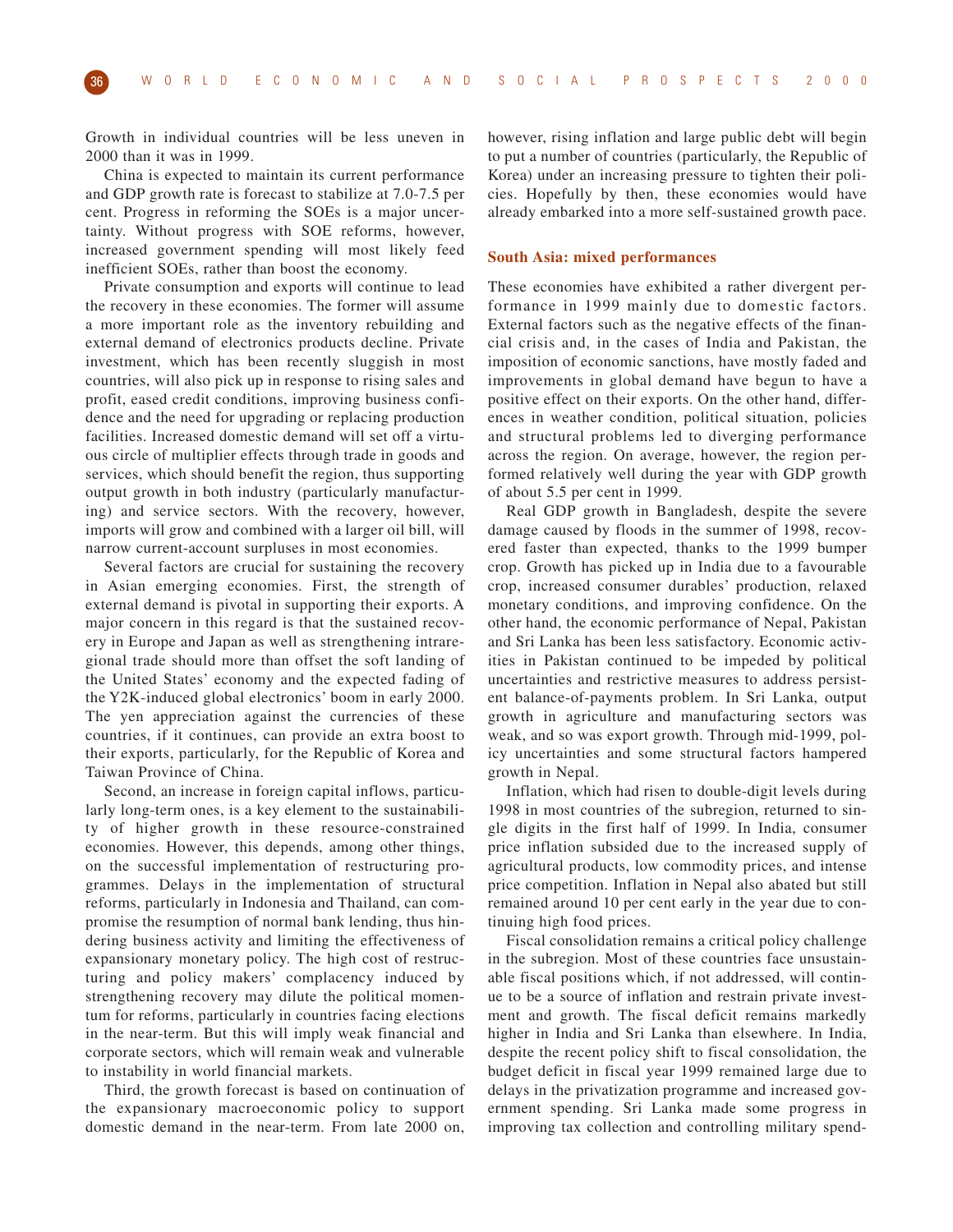ing in the past several months, but its deficit is estimated to exceed 7 per cent of GDP in 1999 due to low privatization proceeds and the high cost of the civil war.

In view of subdued inflation, monetary policy has been eased in a number of countries. The Reserve Bank of India cut its bank rate further to 8 per cent in March 1999 and lowered the cash reserve ratio by one percentage point to 9 per cent in October. Sri Lanka also lowered the statutory reserve requirement and the bank rate by one percentage point to 11 and 16 per cent, respectively, in August 1999. Pakistan, after rescheduling its external debt obligations, was also able to lower interest rates.

The near-term prospects for South Asian countries are positive. Most countries, except for Pakistan, are expected to exhibit somewhat higher growth in 2000. The return of normal weather and the improved external environment, together with a more relaxed monetary policy, will support growth. Rising rural incomes and, in a number of countries, increasing confidence will boost domestic demand. However, the widening fiscal deficit, if it is not corrected effectively, will continue to crowd out private investment and, to the extent of its monetization, eventually exacerbate inflation. Exports are also expected to increase due to the upturn in demand in Asia and in Europe.

#### **Western Asia: oil prices rebound but growth does not**

GDP growth decelerated in Western Asia in 1999. Despite the strong growth in Iraq, the region's GDP is estimated to have grown by only 0.4 per cent in 1999 (see table A.3). Without Iraq, however, that growth in the region would have fallen by about 0.5 per cent in 1999.

Higher oil prices had a positive impact on the oil exporters of the region by improving their external and internal balances, thus lifting these countries from the recession experienced in 1998. Growth in these countries, however, was modest reaching 2.1 per cent for this subgroup as a whole. Oil output was cut in most countries due to the OPEC agreement in March 1999 (see chapter II) and public investment was constrained, which affected the non-oil sector of these economies. Iraq is the exception to this trend, for its own specific circumstances, and grew fast during the year.

Economic growth collapsed in the oil-importing countries of the region, and GDP growth for this subgroup of countries was negative in 1999. Drought devastated agriculture in Jordan. Tourism remained depressed as uncertainties over the Middle East peace process persisted. Economic activity was weak in Israel in 1999 due to reduced exports and stagnating domestic demand. The recovery in Asian countries has not yet translated into higher import demand from Israel. Meanwhile, increased competition from Asian countries in international markets has shrunk Israel's market shares since late 1998. In another important development in the region, earthquakes devastated Turkey in August and November 1999. The August earthquake caused extensive damage to Turkey's industrial base and infrastructure. More tragically, the earthquake has had a huge social impact. Over 15,000 lives were lost and many were injured. Employment losses in the worst affected areas are estimated to range from 20 to 50 per cent. Addressing these social costs will impose a heavy burden on Turkey's social protection system.

Although inflation remains low in the region, the trend of declining inflation observed during the past few years was somewhat reversed in 1999 as fiscal consolidation pushed governments to cut back subsidies and increase user charges for utilities such as electricity and water. The sharp depreciation of several currencies against the dollar has also contributed to the revival of inflation in the region. There are some exceptions to this general trend. For instance, inflation in Jordan and Qatar is expected to decline in 1999, reflecting a sluggish economy in both countries.

Export earnings in West Asia as a whole recovered in 1999 from the steep fall recorded in 1998. Higher oil prices contributed to a reduction of the current-account deficit in most oil-exporting countries. The oil-importing economies of the region, however, recorded a deterioration of their current-account positions due to the increased oil bill and weak export growth.

Oil-exporting countries of the region registered some improvement in their budget positions. Because most countries framed their budgets assuming low oil prices, the oil-price recovery brought an unexpected windfall gain. Yet, most countries maintained their tight fiscal policy, and budget deficits declined in 1999. Turkey, on the other hand, given the increase in expenditures associated with the aftermath of the earthquake, incurred a sharp deterioration of its fiscal position, with the budget deficit estimated at 15 per cent of the GDP by year end.

For the region as a whole, GDP growth is expected to reach almost 4 per cent in 2000 but, again, thanks to a strong performance of the Iraqi economy. Iraq is the only oil-exporting country where economic growth is expected to be strong—albeit from a small base —in the next few years. The oil-importing economies of the region will do relatively better as weather conditions return to normal thus benefiting Jordan and Syria. Turkey will experience a substantial recovery in growth due to reconstruction efforts and the resumption of activities by manufacturing and tourism. It will perhaps also benefit from the EU's decision on 10 December 1999 to consider the country a credible candidate for eventual accession. Though that in itself may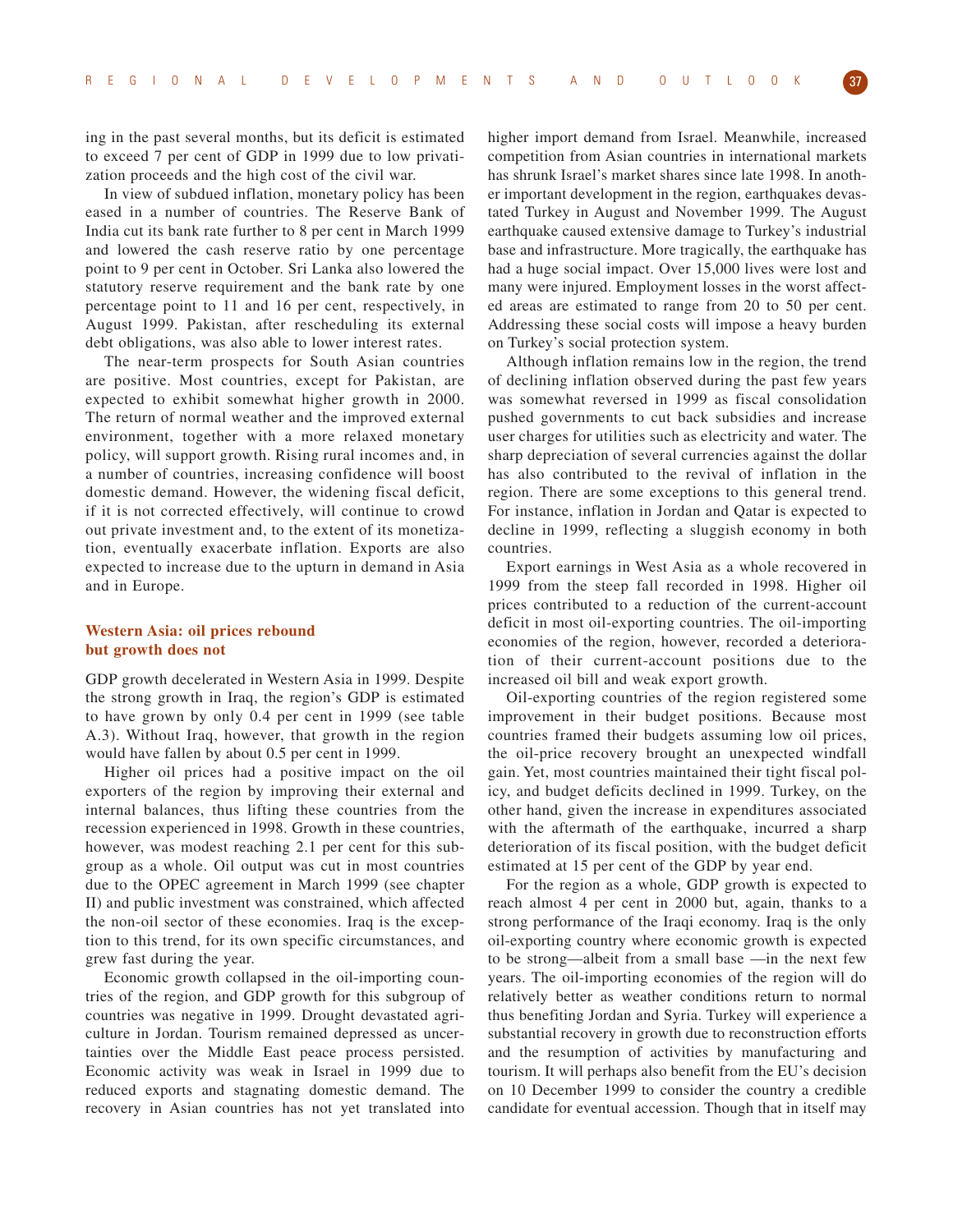come to fruition only in the longer run, the country should already in the interim benefit from credibility effects of being more closely associated with the EU.

#### **Latin America and the Caribbean: is growth ahead?**

After poor economic growth in 1998, conditions further deteriorated in Latin America and the Caribbean in 1999. After having experienced eight years of uninterrupted—albeit uneven—growth, aggregate GDP in 1999 barely maintained its 1998 level, but is expected to pick up in 2000. The overall average rate of growth for 1999, however, masks contrasts among countries in the region and reflects changes in outcomes from forecasts in early 1999.

The initial forecasts for Brazil in the aftermath of the devaluation in January 1999 of its currency, the real, were extremely pessimistic. However, following an initial overshooting, the exchange rate stabilized in the second quarter of 1999 and Brazil succeeded in adjusting to a new flexible exchange rate framework. Inflation remained subdued but accelerated later in the year. Interest rates were gradually but substantially reduced, thus providing some relief to the economy and to public finances in particular. Whereas a decline had been anticipated, GDP grew modestly in 1999 due to the significant growth in agricultural output in the first half of the year, the rebuilding of inventories, and the substitution of domestic products for imports following the devaluation.

Nevertheless, the spillovers of the Brazilian recession seriously affected its main trading partners through the contraction of intraregional trade. Additionally, low commodity prices constrained financial conditions and political uncertainties imposed a toll on the economic performance of many South American economies. Argentina was particularly hit. Colombia and Venezuela experienced severe recessions exacerbated by domestic political factors (internal armed conflict and constitutional reform, respectively) that delayed investment decisions and provoked capital flight. The Ecuadorian economy experienced the sharpest GDP decline in the region due to the severe effects of the external shocks suffered in 1998, the political crisis that hampered economic reforms, and the debt crisis that erupted in the second half of the year. Even Chile, after having expanded at an annual average rate of 7 per cent during 1991-1998, is expected to record negative growth in 1999.

In contrast to the adverse economic situation in South America, Mexico and most of the Central America and Caribbean economies had a relatively better performance in 1999. Mexico continued to benefit from the buoyancy of the United States economy, its major export market. Similarly, the economies of the Caribbean and Central America benefited from strong import demand by the

United States. Honduras, however, is still struggling to overcome the effects of hurricane Mitch and its GDP contracted in 1999.

Despite the poor performance of exports, the regional trade deficit narrowed significantly in 1999 due to curbs in imports, especially in the countries experiencing recession. Moreover, private capital flows into the region became scarce and more expensive, further constraining the availability of import finance and the formation of fixed capital. Therefore, the region's current-account balance narrowed from around 4.5 per cent of its GPD in 1998 to around 3.2 per cent in 1999. The region also witnessed a change in exchange-rate regimes as flexible exchange rates were introduced in some countries of the region. In September 1999, Chile and Colombia abandoned the trading bands of their currencies against the dollar, following similar steps taken by Brazil and Ecuador earlier in the year.

In general, fiscal policies remained tight in the region in 1999. Budget imbalances none the less deteriorated in many countries, owing to higher debt-servicing costs and lower receipts. Monetary policy started to be cautiously accommodative in the summer, once inflationary pressures were contained. Monetary policy was eased considerably in Brazil, Chile and Venezuela. In Colombia interest rates were increased several times in an attempt to defend the currency, before the crawling band was abandoned in September. Interest rates fell after that.

Weak domestic demand and low activity kept inflation under control in the region. Economic recession even brought deflationary pressures to countries such as Argentina, El Salvador and Paraguay. In contrast to Brazil, Ecuador was not able to control prices after the devaluation of its currency in early 1999, and inflation accelerated. Another consequence of the recession was a deterioration of labour conditions in many countries. In Colombia, for example, the unemployment rate in seven metropolitan areas reached a record high of 20 per cent of the economically active population in September, while in Chile it surpassed 11 per cent by mid-1999, rising from 7.2 per cent at the end of 1998.

The short-term outlook for Latin America is for a widespread, though uneven, economic recovery. The region is forecast to grow by about 3.5 per cent in 2000. The sources of the recovery in the region are difficult to generalize due to the heterogeneity of the economic situation in the various countries. However, export revenues are expected to expand in most countries due to improved commodity prices and stronger world demand. Additionally, a modest improvement in international financing conditions in 2000 is expected to boost fixed investment, especially in countries where political uncertainties are supposed to abate.

The two largest economies in the region—Brazil and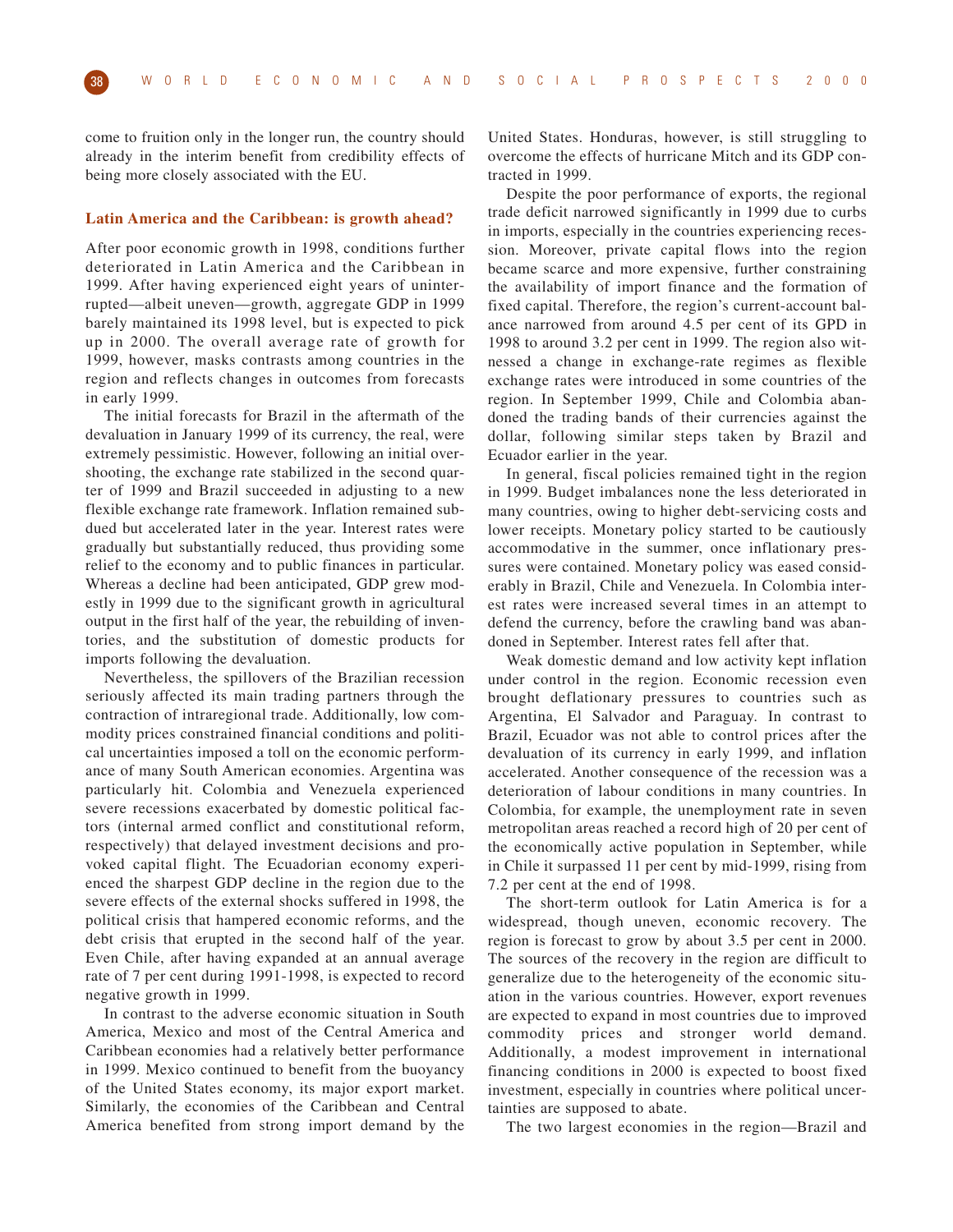Mexico—are expected to lead the recovery, but less so in Brazil. The acceleration of economic growth in Mexico is likely to be based on the strengthening of domestic demand, while exports are estimated to be negatively affected by the slowdown of the United States economy. Conversely, exports will be the main engine of the recovery in Brazil in 2000.

Individual country performances are expected to vary across the region due to some country specific factors. Among the latter, the various exchange-rate regimes operating in the region will affect the recovery path. For instance, the Argentine economy, whose competitive position worsened significantly after the devaluation of the Brazilian real, is constrained by its currency-board regime, thus expected to experience a slower recovery than countries with floating exchange regimes. Prospects for recovery are also partially conditioned by the situation of financial sectors, banking in particular, in specific countries. The banking systems of several Latin American countries have accumulated non-performing loans due to the economic crisis and are reluctant to extend credit. Therefore credit conditions remain tight in some countries despite lower official interest rates. In this regard, fragile conditions in the banking sectors of Colombia, Ecuador, Guatemala, Peru and Venezuela, among others, will constitute a hindrance for a solid recovery in these countries.

The economic forecast for 2000 is also subject to a number of downside risks. International financial markets are closely monitoring the performance of the main economies and market sentiment towards the region is still volatile. Unfavourable developments in individual countries, even in those of relatively minor economic weight, could spill over into the rest of the region, incurring financial constraints and reducing growth prospects. Recovery in Brazil—important for the future prospects of other economies in the region—depends crucially on further progress with fiscal consolidation, which is still uncertain. While Brazil has been meeting the fiscal targets of its revised agreement with the IMF, largely due to temporary and emergency measures, new revenue and spending measures are required to secure a larger primary budget surplus in 2000. In this regard, difficulties in implementing fiscal reforms may exacerbate the Brazilian currency's vulnerability. This will then affect inflationary pressures and force interest rates to remain high therefore choking off economic growth. Finally, any sharp assetprice correction in the United States followed by a severe slowdown in its economy would not only worsen export prospects for Latin America, Mexico in particular, but it could also result in further severance of external financing to all countries in the region.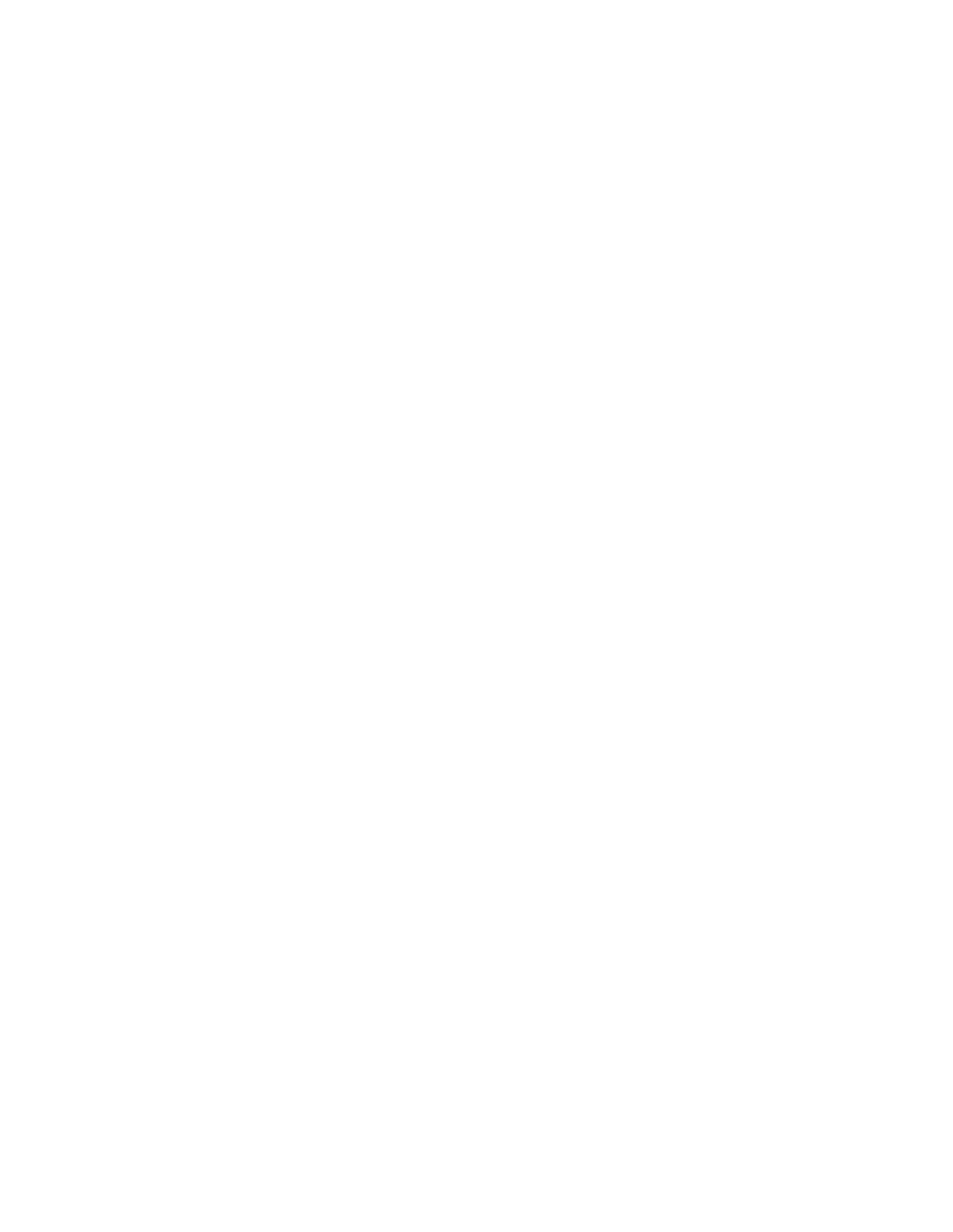|  |  | A N N E X T A B L E S 41 |  |  |  |  |
|--|--|--------------------------|--|--|--|--|
|  |  |                          |  |  |  |  |

ANNEX TABLES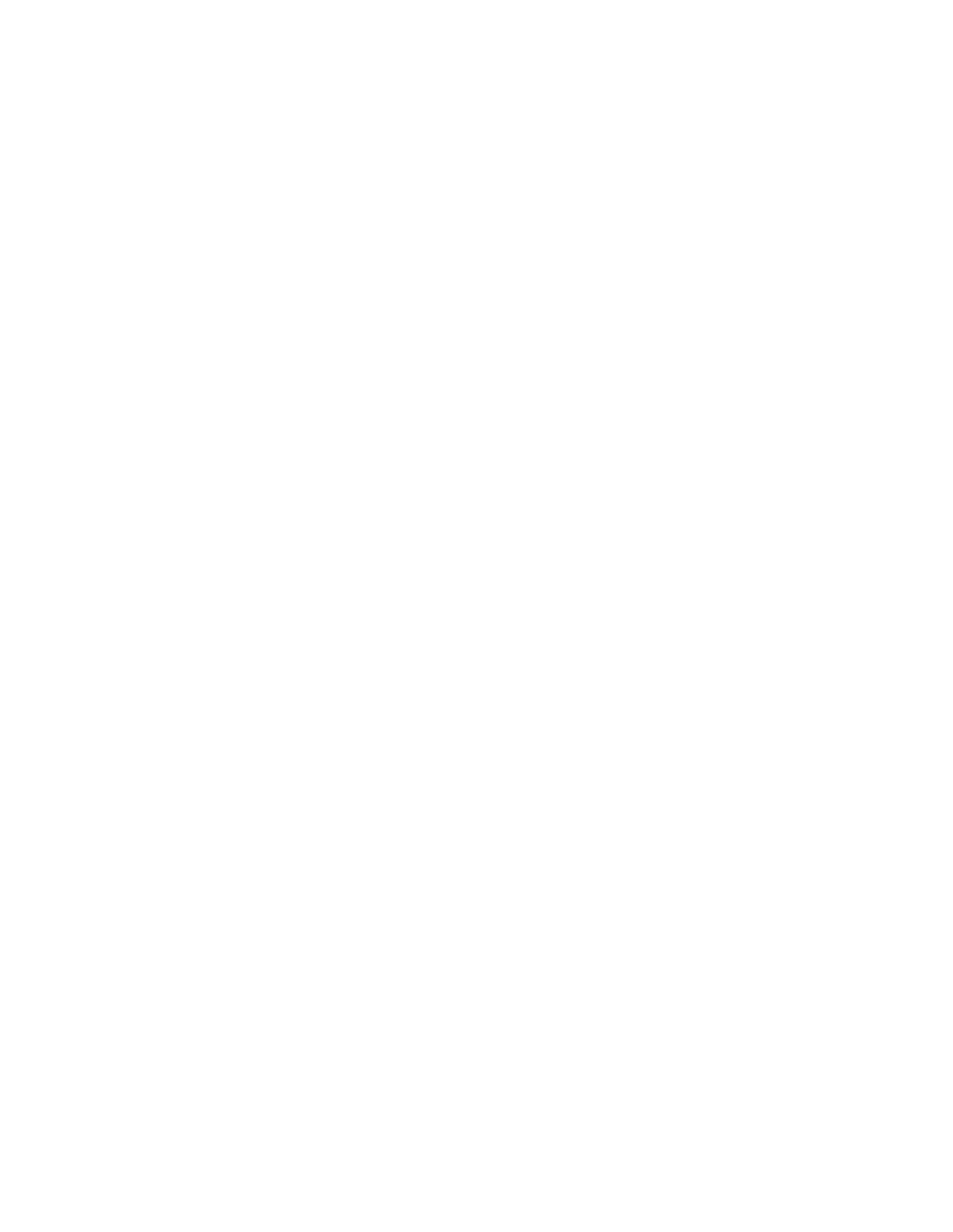| A N N E X T A B L E S <mark>43</mark> |  |  |  |  |  |  |  |  |  |
|---------------------------------------|--|--|--|--|--|--|--|--|--|
|---------------------------------------|--|--|--|--|--|--|--|--|--|

#### Table A.1.

## DEVELOPED MARKET ECONOMIES: RATES OF GROWTH OF REAL GDP AND RATES OF INFLATION AND UNEMPLOYMENT, 1998-2000

| 1998<br>2.0<br>4.3<br>3.1<br>$-2.8$<br>4.8<br>$-0.3$<br>2.6<br>2.7 | Growthe<br>1999 <sup>a</sup><br>2.5<br>3.9<br>3.6<br>0.8<br>3.5<br>2.5<br>2.1 | 2000b<br>$2\frac{1}{2}$<br>3<br>3<br>$\mathbf{1}$<br>$2\frac{1}{2}$<br>33/4      | 1998<br>1.3<br>1.6<br>1.0<br>0.6<br>1.6<br>1.3                                                                                                                              | Inflationd<br>1999 <sup>a</sup><br>1.1<br>2.1<br>1.3<br>$-0.3$               | 2000b<br>$1\frac{1}{2}$<br>$2\frac{1}{2}$<br>$1\frac{1}{4}$<br>$-1/2$                      | 1998<br>6.9<br>4.5<br>8.4<br>4.1                                                                                                                              | Unemploymente,f<br>1999 <sup>a</sup><br>6.7<br>4.3<br>7.7                                         | 2000b<br>$6\frac{1}{2}$<br>$4\frac{1}{4}$                                                  |
|--------------------------------------------------------------------|-------------------------------------------------------------------------------|----------------------------------------------------------------------------------|-----------------------------------------------------------------------------------------------------------------------------------------------------------------------------|------------------------------------------------------------------------------|--------------------------------------------------------------------------------------------|---------------------------------------------------------------------------------------------------------------------------------------------------------------|---------------------------------------------------------------------------------------------------|--------------------------------------------------------------------------------------------|
|                                                                    |                                                                               |                                                                                  |                                                                                                                                                                             |                                                                              |                                                                                            |                                                                                                                                                               |                                                                                                   |                                                                                            |
|                                                                    |                                                                               |                                                                                  |                                                                                                                                                                             |                                                                              |                                                                                            |                                                                                                                                                               |                                                                                                   |                                                                                            |
|                                                                    |                                                                               |                                                                                  |                                                                                                                                                                             |                                                                              |                                                                                            |                                                                                                                                                               |                                                                                                   |                                                                                            |
|                                                                    |                                                                               |                                                                                  |                                                                                                                                                                             |                                                                              |                                                                                            |                                                                                                                                                               |                                                                                                   |                                                                                            |
|                                                                    |                                                                               |                                                                                  |                                                                                                                                                                             |                                                                              |                                                                                            |                                                                                                                                                               |                                                                                                   | $7\frac{1}{2}$                                                                             |
|                                                                    |                                                                               |                                                                                  |                                                                                                                                                                             |                                                                              |                                                                                            |                                                                                                                                                               | 4.8                                                                                               | 43/4                                                                                       |
|                                                                    |                                                                               |                                                                                  |                                                                                                                                                                             | 1.5                                                                          | $2\frac{1}{4}$                                                                             | 8.0                                                                                                                                                           | 7.4                                                                                               | 8                                                                                          |
|                                                                    |                                                                               |                                                                                  |                                                                                                                                                                             | 1.4                                                                          | $2\frac{1}{4}$                                                                             | 7.5                                                                                                                                                           | 7.2                                                                                               | $6\frac{1}{2}$                                                                             |
|                                                                    |                                                                               |                                                                                  | 1.5                                                                                                                                                                         | 1.2                                                                          | $1\frac{3}{4}$                                                                             | 10.0                                                                                                                                                          | 9.4                                                                                               | $9\frac{1}{4}$                                                                             |
|                                                                    | 2.1                                                                           | $2\frac{3}{4}$                                                                   | 1.2                                                                                                                                                                         | 1.1                                                                          | $1\frac{1}{2}$                                                                             | 11.0                                                                                                                                                          | 10.3                                                                                              | 10                                                                                         |
| 3.3                                                                | 1.9                                                                           | $2\frac{1}{4}$                                                                   | 0.9                                                                                                                                                                         | 0.7                                                                          | $1\frac{1}{4}$                                                                             | 4.7                                                                                                                                                           | 4.4                                                                                               | $4\frac{1}{4}$                                                                             |
| 2.9                                                                | 1.8                                                                           | $2\frac{1}{2}$                                                                   | 1.0                                                                                                                                                                         | 1.0                                                                          | $1\frac{1}{2}$                                                                             | 9.5                                                                                                                                                           | 9.1                                                                                               | 9                                                                                          |
| 5.6                                                                | 3.2                                                                           | $3\frac{1}{4}$                                                                   | 1.4                                                                                                                                                                         | 0.9                                                                          | $1\frac{3}{4}$                                                                             | 11.4                                                                                                                                                          | 10.3                                                                                              | $9\frac{1}{4}$                                                                             |
| 3.2                                                                | 2.3                                                                           | $2\frac{3}{4}$                                                                   | 0.7                                                                                                                                                                         | 0.5                                                                          | $\mathbf{1}$                                                                               | 11.7                                                                                                                                                          | 11.2                                                                                              | 103/4                                                                                      |
| 1.9                                                                | 1.7                                                                           | $2\frac{3}{4}$                                                                   | 1.0                                                                                                                                                                         | 0.9                                                                          | $1\frac{3}{4}$                                                                             | 9.4                                                                                                                                                           | 9.1                                                                                               | 83/4                                                                                       |
|                                                                    |                                                                               |                                                                                  |                                                                                                                                                                             |                                                                              | $2\frac{1}{2}$                                                                             |                                                                                                                                                               |                                                                                                   | $6\frac{1}{4}$                                                                             |
| 1.4                                                                | 1.1                                                                           |                                                                                  | 2.0                                                                                                                                                                         |                                                                              | $1\frac{3}{4}$                                                                             |                                                                                                                                                               |                                                                                                   | 113/4                                                                                      |
| 4.7                                                                |                                                                               | $4\frac{1}{2}$                                                                   | 1.0                                                                                                                                                                         |                                                                              | $1\frac{1}{2}$                                                                             |                                                                                                                                                               |                                                                                                   | $\overline{2}$                                                                             |
|                                                                    |                                                                               |                                                                                  |                                                                                                                                                                             |                                                                              |                                                                                            |                                                                                                                                                               |                                                                                                   | 3                                                                                          |
|                                                                    |                                                                               |                                                                                  |                                                                                                                                                                             |                                                                              |                                                                                            |                                                                                                                                                               |                                                                                                   | $4\frac{1}{4}$                                                                             |
|                                                                    |                                                                               |                                                                                  |                                                                                                                                                                             |                                                                              |                                                                                            |                                                                                                                                                               |                                                                                                   | 15                                                                                         |
| 2.5                                                                | 1.9                                                                           | $2\frac{1}{2}$                                                                   | 2.8                                                                                                                                                                         | 1.5                                                                          | $2\frac{1}{2}$                                                                             | 6.8                                                                                                                                                           | 6.6                                                                                               | $\overline{7}$                                                                             |
|                                                                    |                                                                               |                                                                                  |                                                                                                                                                                             |                                                                              |                                                                                            |                                                                                                                                                               |                                                                                                   | 43/4                                                                                       |
|                                                                    |                                                                               |                                                                                  |                                                                                                                                                                             |                                                                              |                                                                                            |                                                                                                                                                               |                                                                                                   | 10                                                                                         |
|                                                                    |                                                                               |                                                                                  |                                                                                                                                                                             |                                                                              |                                                                                            |                                                                                                                                                               |                                                                                                   | 63⁄4                                                                                       |
|                                                                    |                                                                               |                                                                                  |                                                                                                                                                                             |                                                                              |                                                                                            |                                                                                                                                                               |                                                                                                   | 63⁄4                                                                                       |
|                                                                    |                                                                               |                                                                                  |                                                                                                                                                                             |                                                                              |                                                                                            |                                                                                                                                                               |                                                                                                   |                                                                                            |
|                                                                    |                                                                               | $4\frac{1}{2}$                                                                   | 1.7                                                                                                                                                                         | 1.7                                                                          | $\overline{2}$                                                                             |                                                                                                                                                               |                                                                                                   | $2\frac{3}{4}$                                                                             |
| 2.0                                                                | 1.8                                                                           | $1\frac{3}{4}$                                                                   |                                                                                                                                                                             |                                                                              |                                                                                            |                                                                                                                                                               |                                                                                                   | $5\frac{1}{4}$                                                                             |
| 2.0                                                                |                                                                               | $3\frac{1}{2}$                                                                   |                                                                                                                                                                             |                                                                              | $\overline{2}$                                                                             |                                                                                                                                                               | 3.1                                                                                               | $3\frac{1}{2}$                                                                             |
|                                                                    |                                                                               |                                                                                  |                                                                                                                                                                             |                                                                              |                                                                                            |                                                                                                                                                               |                                                                                                   | $2\frac{1}{4}$                                                                             |
| 1.8                                                                | 2.4                                                                           | $2\frac{1}{4}$                                                                   | 1.3                                                                                                                                                                         | 1.1                                                                          | $1\frac{1}{2}$                                                                             | 6.4                                                                                                                                                           | 6.3                                                                                               | 61⁄4                                                                                       |
|                                                                    | 9.5<br>3.7<br>3.5<br>3.8<br>2.9<br>3.5<br>2.9<br>2.2<br>5.0<br>2.1            | 8.1<br>4.2<br>2.8<br>3.5<br>3.5<br>1.7<br>3.5<br>3.8<br>1.4<br>5.1<br>0.5<br>1.1 | $2\frac{3}{4}$<br>$6\frac{1}{2}$<br>$\overline{2}$<br>$2\frac{1}{2}$<br>$3\frac{1}{4}$<br>3<br>$1\frac{1}{2}$<br>33/4<br>$3\frac{1}{4}$<br>$2\frac{1}{2}$<br>$1\frac{1}{2}$ | 2.4<br>2.0<br>2.8<br>1.8<br>1.8<br>4.8<br>$-0.1$<br>3.4<br>2.8<br>2.3<br>0.1 | 1.7<br>1.6<br>1.0<br>2.0<br>2.4<br>2.2<br>2.7<br>2.6<br>0.3<br>1.5<br>2.0<br>2.3<br>$-0.5$ | $1\frac{3}{4}$<br>$2\frac{1}{2}$<br>$\overline{2}$<br>$\overline{2}$<br>$\overline{2}$<br>$1\frac{1}{4}$<br>$2\frac{3}{4}$<br>$2\frac{1}{2}$<br>$\frac{1}{4}$ | 7.8<br>12.3<br>2.8<br>4.0<br>5.1<br>18.8<br>5.1<br>10.1<br>8.3<br>6.3<br>3.1<br>5.1<br>3.3<br>3.2 | 6.8<br>12.0<br>2.8<br>3.3<br>4.7<br>16.1<br>4.6<br>10.2<br>7.2<br>6.2<br>3.3<br>5.4<br>2.4 |

**Source**: UN/DESA, based on IMF, International Financial Statistics and OECD.

**a** Partly estimated.

**b** Forecast, partly based on Project LINK.

**c** Data for country groups are weighted averages, where weights for each year are the previous year's GDP valued at 1995 prices and exchange rates.

**d** Data for country groups are weighted averages, where weights for each year are 1995 GDP in US dollars. **e** Unemployment data are standardized by OECD for comparability among countries and over time, in conformity with the definitions of the International Labour Office (see

OECD, Standardized Unemployment Rates:Sources and Methods (Paris, 1985).

**f** Greece and Malta are not standardized.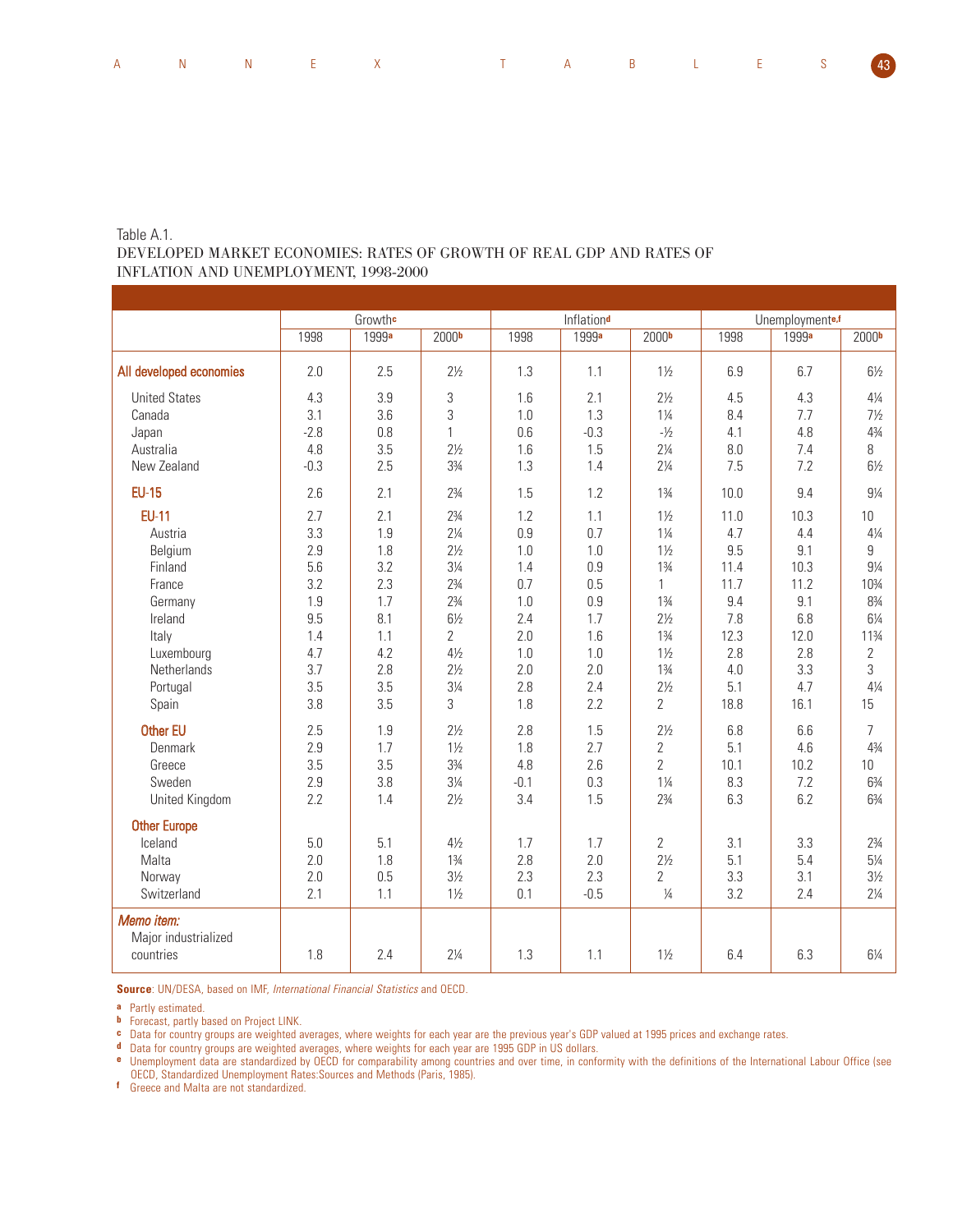Table A.2.

ECONOMIES IN TRANSITION: RATES OF GROWTH OF REAL GDP AND RATES OF INFLATION, 1998-2000

|                                                                                                                                                                                                | Growtha                                                                                |                                                                                        |                                                                                                                                                                    |                                                                                    |                                                                                       | Inflation <sup>d</sup>                                                                                                          |  |  |
|------------------------------------------------------------------------------------------------------------------------------------------------------------------------------------------------|----------------------------------------------------------------------------------------|----------------------------------------------------------------------------------------|--------------------------------------------------------------------------------------------------------------------------------------------------------------------|------------------------------------------------------------------------------------|---------------------------------------------------------------------------------------|---------------------------------------------------------------------------------------------------------------------------------|--|--|
|                                                                                                                                                                                                | 1998                                                                                   | 1999b                                                                                  | 2000 <sup>c</sup>                                                                                                                                                  | 1998                                                                               | 1999b                                                                                 | 2000 <sup>c</sup>                                                                                                               |  |  |
| <b>Economies in transition</b>                                                                                                                                                                 | $-0.8$                                                                                 | 0.6                                                                                    | $2\frac{1}{2}$                                                                                                                                                     | 22.0                                                                               | 32.1                                                                                  | 23                                                                                                                              |  |  |
| <b>Central &amp; Eastern Europe and Baltic States</b>                                                                                                                                          | 2.4                                                                                    | $-0.5$                                                                                 | $3\frac{1}{2}$                                                                                                                                                     | 16.8                                                                               | 14.2                                                                                  | 834                                                                                                                             |  |  |
| <b>Central and Eastern Europe</b>                                                                                                                                                              | 2.3                                                                                    | 0.8                                                                                    | $3\frac{1}{2}$                                                                                                                                                     | 17.2                                                                               | 14.7                                                                                  | $\boldsymbol{9}$                                                                                                                |  |  |
| Albania<br><b>Bulgaria</b><br>Croatia<br>Czech Republic<br>Hungary<br>Poland<br>Romania<br>Slovakia<br>Slovenia<br>The former Yugoslav Republic of Macedonia<br>Federal Republic of Yugoslavia | 7.9<br>3.0<br>2.7<br>$-2.7$<br>5.1<br>4.8<br>$-6.6$<br>4.4<br>4.0<br>3.0<br>2.6        | 5.0<br>1.5<br>$-1.0$<br>$-0.5$<br>4.0<br>4.0<br>$-4.8$<br>1.5<br>3.5<br>1.0<br>$-50.0$ | 8<br>$\overline{4}$<br>$1\frac{1}{2}$<br>$1\frac{1}{2}$<br>$4\frac{1}{2}$<br>$5\frac{1}{4}$<br>$\frac{1}{2}$<br>$2\frac{1}{2}$<br>$3\frac{3}{4}$<br>3<br>$\ddotsc$ | 21.0<br>22.3<br>6.0<br>10.7<br>14.2<br>11.7<br>59.3<br>6.7<br>8.0<br>1.0<br>30.4   | 3.0<br>1.5<br>4.0<br>2.2<br>9.5<br>6.5<br>48.1<br>14.0<br>7.5<br>4.0<br>100.0         | 4<br>6<br>6<br>$\overline{4}$<br>$\overline{7}$<br>$\overline{7}$<br>30<br>$\boldsymbol{9}$<br>5<br>$\overline{4}$<br>$\ddotsc$ |  |  |
| <b>Baltic States</b>                                                                                                                                                                           | 4.1                                                                                    | $-1.2$                                                                                 | $2\frac{3}{4}$                                                                                                                                                     | 6.4                                                                                | 2.6                                                                                   | 33⁄4                                                                                                                            |  |  |
| Estonia<br>Latvia<br>Lithuania                                                                                                                                                                 | 4.0<br>3.8<br>4.4                                                                      | 0.0<br>$-0.5$<br>$-2.5$                                                                | 4<br>$2\frac{1}{2}$<br>$\overline{2}$                                                                                                                              | 10.6<br>4.7<br>5.1                                                                 | 3.5<br>2.2<br>2.3                                                                     | $4\frac{1}{2}$<br>3<br>4                                                                                                        |  |  |
| <b>Commonwealth of Independent States</b>                                                                                                                                                      | $-3.6$                                                                                 | 1.6                                                                                    | $1\frac{1}{4}$                                                                                                                                                     | 26.2                                                                               | 46.6                                                                                  | 341/4                                                                                                                           |  |  |
| Armenia<br>Azerbaijan<br><b>Belarus</b><br>Georgia<br>Kazakhstan<br>Kyrgyzstan<br>Republic of Moldova<br><b>Russian Federation</b><br>Tajikistan<br>Turkmenistan<br>Ukraine                    | 5.5<br>10.0<br>8.3<br>4.0<br>$-2.5$<br>4.6<br>$-5.0$<br>$-4.8$<br>5.3<br>4.5<br>$-1.7$ | 6.0<br>5.7<br>0.0<br>3.0<br>0.3<br>3.8<br>$-9.0$<br>2.0<br>2.0<br>12.0<br>$-1.0$       | 8<br>8<br>3<br>6<br>$\overline{2}$<br>$3\frac{1}{2}$<br>-1<br>$\mathbf{1}$<br>4<br>4<br>1                                                                          | 8.7<br>$-0.8$<br>73.2<br>3.6<br>7.3<br>12.1<br>7.7<br>27.8<br>43.1<br>16.8<br>11.0 | 1.0<br>$-6.0$<br>280.0<br>9.3<br>20.0<br>45.0<br>40.0<br>45.0<br>28.0<br>17.0<br>22.0 | $2\frac{1}{2}$<br>10<br>150<br>15<br>5<br>20<br>25<br>35<br>30<br>30<br>15                                                      |  |  |
| Uzbekistan                                                                                                                                                                                     | 2.8                                                                                    | 0.0                                                                                    | $\overline{2}$                                                                                                                                                     | 29.0                                                                               | 29.0                                                                                  | 30                                                                                                                              |  |  |

**Source**: UN/DESA and ECE.

**a** Country group aggregates are averages weighted by GDP in 1995 dollars (for methodology, see World Economic and Social Survey, 1992. (United Nations publication, Sales No. E.92.II.C.1 and corrigenda), annex, introductory text).

**b** Partly estimated.

**c** Forecast, based in part on Project LINK.

**d** For Croatia and Macedonia, retail prices are used.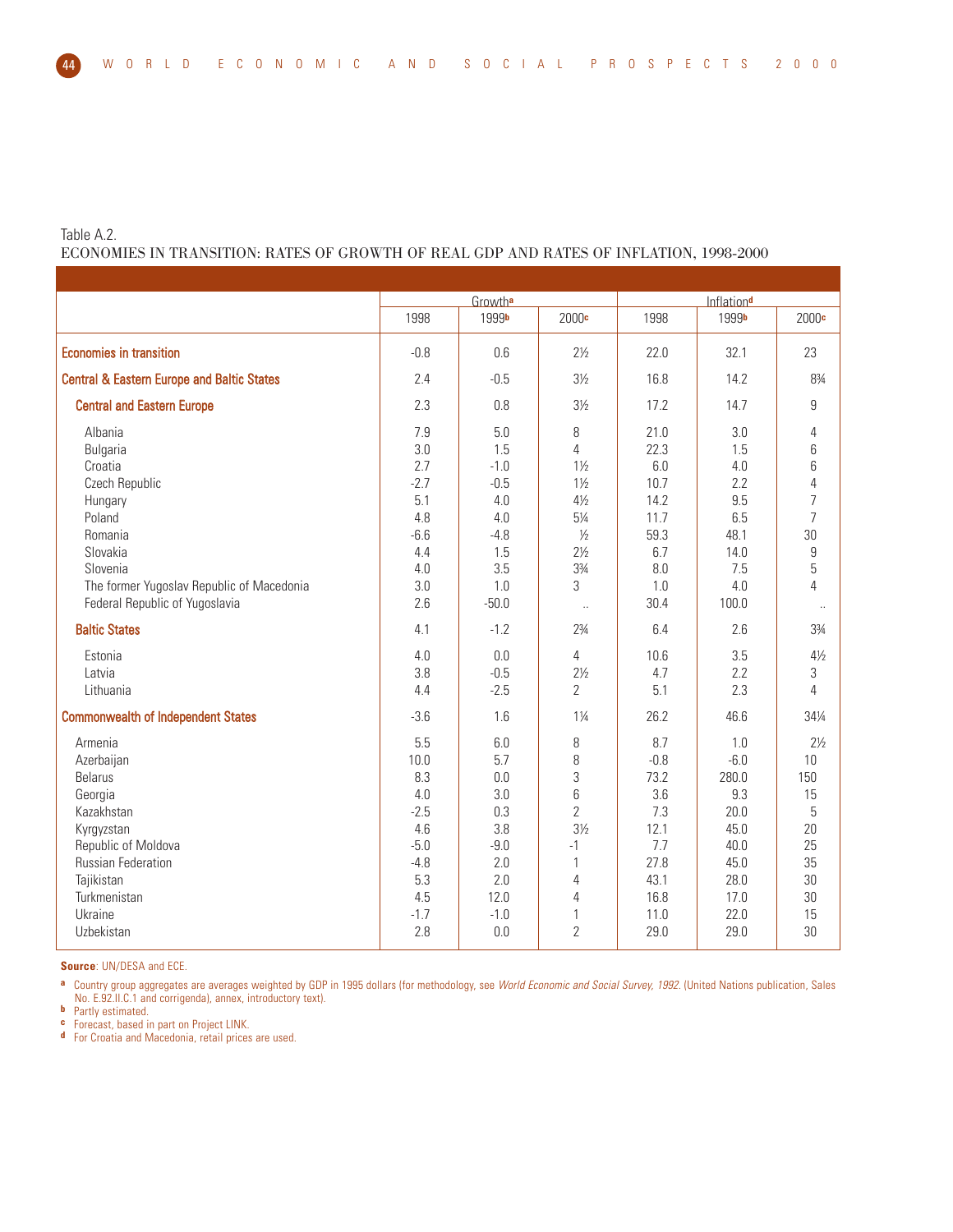| Annual percentage change                                                  |                                |                                |                                                                      |                                |                                |                                                                    |
|---------------------------------------------------------------------------|--------------------------------|--------------------------------|----------------------------------------------------------------------|--------------------------------|--------------------------------|--------------------------------------------------------------------|
|                                                                           | Growthe                        |                                |                                                                      |                                | Inflationd                     |                                                                    |
|                                                                           | 1998                           | 1999 <sup>a</sup>              | 2000 <sup>b</sup>                                                    | 1998                           | 1999 <sup>a</sup>              | 2000 <sup>b</sup>                                                  |
| <b>Developing countries</b><br>of which:                                  | 1.3                            | 3.2                            | 5                                                                    | 10.8                           | 6.9                            | $7\frac{1}{2}$                                                     |
| Latin America and the Caribbean<br>Net fuel exporter<br>Net fuel importer | 1.9<br>3.1<br>1.5              | $-0.2$<br>0.3<br>$-0.4$        | $3\frac{1}{2}$<br>$3\frac{3}{4}$<br>$3\frac{1}{2}$                   | 8.2                            | 10.0                           | 8                                                                  |
| Africa<br>Net fuel exporter<br>Net fuel importer                          | 2.8<br>3.0<br>2.6              | 3.0<br>4.0<br>2.4              | $4\frac{1}{2}$<br>43/4<br>4                                          | 6.7                            | 8.0                            | $7\frac{1}{2}$                                                     |
| <b>West Asia</b><br>Net fuel exporter<br>Net fuel importer                | 1.7<br>1.2<br>2.6              | 0.4<br>2.1<br>$-1.9$           | 33/4<br>$3\frac{1}{2}$<br>$4\frac{1}{4}$                             | 28.5                           | 18.1                           | 22                                                                 |
| <b>East and South Asia</b><br>Region excluding China<br>of which:         | 0.5<br>$-2.2$                  | 6.0<br>5.5                     | 6<br>53/4                                                            | 9.2<br>12.9                    | 2.3<br>3.5                     | $3\frac{3}{4}$<br>$4\frac{1}{2}$                                   |
| East Asia<br>South Asia                                                   | $-4.6$<br>5.6                  | 5.5<br>5.5                     | 53/4<br>53/4                                                         | 14.3<br>8.3                    | 2.6<br>6.6                     | $3\frac{1}{2}$<br>7                                                |
| Memo items:<br>Sub-Saharan Africa (excluding<br>Nigeria and South Africa) | 3.5                            | 3.8                            | 5                                                                    | 9.2                            | 10.6                           | 83/4                                                               |
| Least developed coutries                                                  | 3.7                            | 3.6                            | $4\frac{1}{2}$                                                       | 15.0                           | 15.7                           | 121/2                                                              |
| Major developing economies                                                |                                |                                |                                                                      |                                |                                |                                                                    |
| Argentina<br><b>Brazil</b><br>Chile<br>China                              | 3.9<br>0.1<br>3.4<br>7.8       | $-3.6$<br>0.2<br>$-1.5$<br>7.1 | 3<br>$3\frac{1}{4}$<br>5<br>$\overline{7}$                           | 0.9<br>3.2<br>5.1<br>$-0.8$    | $-0.5$<br>9.5<br>3.5<br>$-1.3$ | $-1\frac{1}{2}$<br>8<br>$3\frac{1}{2}$<br>$\overline{2}$           |
| Colombia<br>Egypt<br>Hong Kong SAR<br>India                               | 0.6<br>5.7<br>$-5.1$<br>6.0    | $-4.7$<br>4.9<br>1.5<br>6.1    | $\overline{2}$<br>$5\frac{1}{2}$<br>3<br>$6\frac{1}{2}$              | 20.4<br>4.2<br>2.8<br>8.5      | 15.0<br>3.8<br>$-1.5$<br>6.4   | 12<br>$4\frac{1}{4}$<br>-1<br>63⁄4                                 |
| Indonesia<br>Iran (Islamic Republic of)<br>Israel                         | $-13.2$<br>$-2.5$<br>1.9       | 0.5<br>0.3<br>2.2              | $3\frac{1}{2}$<br>2<br>$3\frac{1}{2}$                                | 64.7<br>5.4                    | 12.5<br>5.0                    | 81⁄4<br>$4\frac{1}{2}$                                             |
| Korea, Republic of<br>Malaysia<br>Mexico<br>Nigeria                       | $-5.8$<br>$-6.7$<br>4.8<br>1.9 | 10.0<br>4.3<br>3.5<br>3.7      | 7<br>$\overline{7}$<br>5<br>4                                        | 8.6<br>5.6<br>15.9<br>10.2     | 0.1<br>2.2<br>16.8<br>22.0     | $3\frac{1}{4}$<br>$3\frac{1}{2}$<br>11<br>25                       |
| Pakistan<br>Peru<br>Philippines                                           | 3.7<br>0.7<br>$-0.5$           | 3.1<br>2.8<br>3.4              | 3<br>53/4<br>5                                                       | 7.2<br>7.2<br>9.6              | 7.0<br>4.0<br>$7.0\,$          | $8\%$<br>6<br>$\overline{\mathcal{I}}$                             |
| Saudi Arabia<br>Singapore<br>South Africa<br>Taiwan Province of China     | $-2.0$<br>0.3<br>0.5<br>4.8    | 1.0<br>5.7<br>1.7<br>5.3       | $1\frac{1}{2}$<br>$6\frac{3}{4}$<br>$2\frac{1}{2}$<br>$6\frac{1}{2}$ | $-0.4$<br>$-0.3$<br>6.9<br>2.6 | 1.5<br>0.5<br>6.5<br>0.5       | $\overline{2}$<br>$\mathbf{1}$<br>$\overline{7}$<br>$1\frac{1}{2}$ |
| Thailand<br>Turkey<br>Venezuela                                           | $-10.4$<br>$3.0\,$<br>$-0.7$   | 4.1<br>$-4.5$<br>$-6.8$        | 5<br>$5\frac{1}{4}$<br>$1\frac{1}{4}$                                | 8.1<br>84.6<br>35.8            | 0.6<br>40.0<br>24.0            | $3\frac{3}{4}$<br>$50\,$<br>201/4                                  |

**Source**: United Nations/DESA, based on IMF, International Financial Statistics.

**a** Preliminary estimates.

Table A.3.

**b** Forecast, based in part on Project LINK.

**c** Covering countries that account for 98 per cent of the population of all developing countries.

**d** Weights used are GDP in 1995 dollars.

DEVELOPING COUNTRIES: RATES OF GROWTH OF REAL GDP AND RATES OF INFLATION, 1998-2000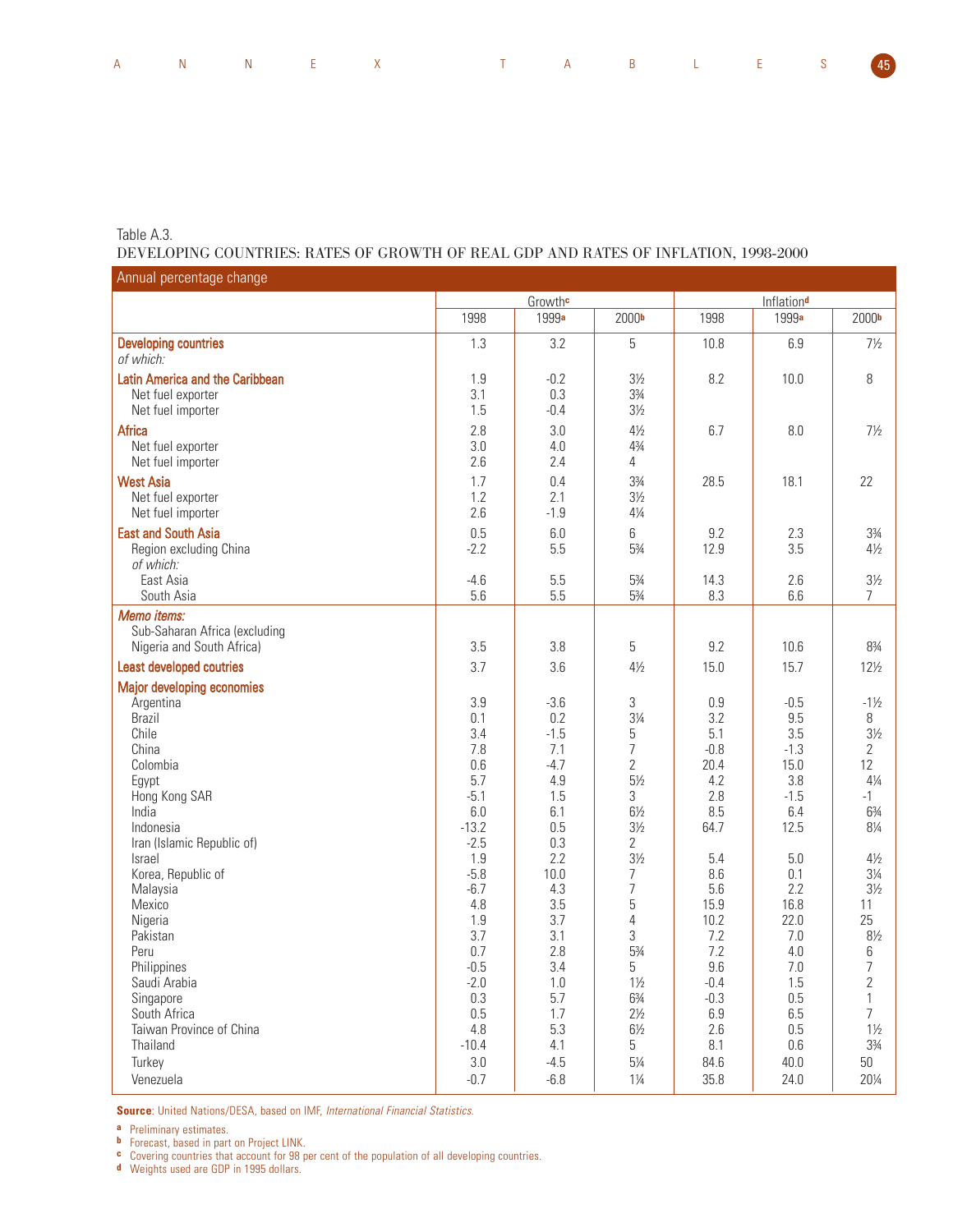Table A.4.

WORLD TRADE: RATES OF GROWTH OF VOLUMES, 1998-2000

| Annual percentage change                                                                                                 |                                           |                                           |                                                                         |                                                   |                                            |                                                                                                 |  |
|--------------------------------------------------------------------------------------------------------------------------|-------------------------------------------|-------------------------------------------|-------------------------------------------------------------------------|---------------------------------------------------|--------------------------------------------|-------------------------------------------------------------------------------------------------|--|
|                                                                                                                          |                                           | Volume of exports                         |                                                                         | Volume of imports                                 |                                            |                                                                                                 |  |
|                                                                                                                          | 1998                                      | 1999 <sup>a</sup>                         | 2000 <sup>b</sup>                                                       | 1998                                              | 1999 <sup>a</sup>                          | 2000 <sup>b</sup>                                                                               |  |
| <b>World</b>                                                                                                             | 3.9                                       | 3.4                                       | 6                                                                       | 4.8                                               | 4.4                                        | $5\frac{1}{2}$                                                                                  |  |
| Developed economies<br>of which:                                                                                         | 4.4                                       | 3.7                                       | $6\frac{1}{4}$                                                          | 8.9                                               | 4.8                                        | 51⁄4                                                                                            |  |
| North America<br>Western Europe<br>Japan                                                                                 | 3.1<br>6.5<br>$-2.8$                      | 5.5<br>3.1<br>3.0                         | $7\frac{3}{4}$<br>$6\frac{1}{4}$<br>$2\frac{1}{2}$                      | 10.5<br>10.3<br>$-4.9$                            | 8.3<br>4.2<br>$-2.9$                       | $\frac{3}{7}$<br>$1\frac{1}{2}$                                                                 |  |
| <b>Economies in transition</b><br>Central and Eastern Europec<br><b>CIS</b>                                              | 9.3<br>16.6<br>2.1                        | $-3.4$<br>1.8<br>$-9.3$                   | $4\frac{1}{2}$<br>63/4<br>$1\frac{3}{4}$                                | 3.2<br>19.8<br>$-23.5$                            | $-3.5$<br>4.2<br>$-23.0$                   | 5<br>43/4<br>$5\frac{3}{4}$                                                                     |  |
| <b>Developing countries</b><br>Latin America and the Caribbean<br>Africa<br>Western Asia<br>East and South Asia<br>China | 2.3<br>6.9<br>2.2<br>$-1.4$<br>0.5<br>4.1 | 3.4<br>3.9<br>1.4<br>$-0.9$<br>4.3<br>3.1 | 51⁄4<br>$6\frac{1}{2}$<br>$2\frac{1}{2}$<br>51⁄4<br>$4\frac{1}{2}$<br>7 | $-3.8$<br>10.8<br>8.6<br>$-0.1$<br>$-13.7$<br>6.3 | 4.4<br>$-4.6$<br>4.7<br>4.5<br>5.4<br>17.8 | $6\frac{1}{2}$<br>$8\%$<br>$2\frac{3}{4}$<br>$2\frac{3}{4}$<br>$\overline{7}$<br>$8\frac{1}{2}$ |  |
| Memo items:<br>Fuel exporters<br>Non fuel exporters                                                                      | 2.4<br>2.2                                | 2.4<br>4.0                                | 53/4<br>$4\frac{3}{4}$                                                  | 1.4<br>$-6.3$                                     | 9.0<br>2.1                                 | $8\frac{1}{2}$<br>$5\frac{1}{2}$                                                                |  |

**Source**: United Nations/DESA, based on data of United Nations Statistics Division, ECE, ECLAC and IMF.

**a** Preliminary estimates.

**b** Forecast, based in part on Project LINK.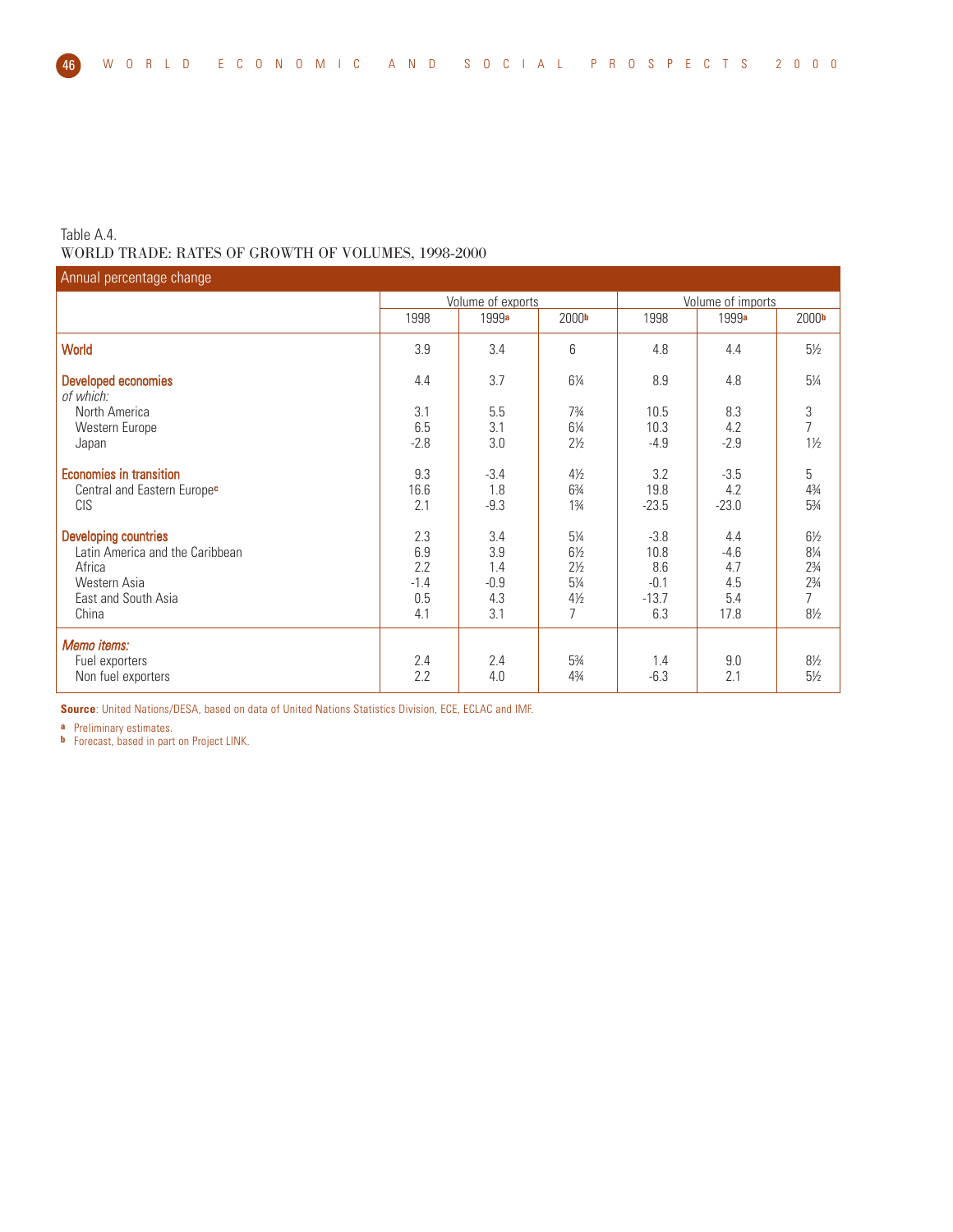|  |  | A N N E X T A B L E S <mark>47</mark> |  |  |  |  |
|--|--|---------------------------------------|--|--|--|--|
|  |  |                                       |  |  |  |  |

## Table A.5. COMMODITY PRICES, 1997-1999

| Annual percentage change           |         |                |         |         |         |         |         |         |         |
|------------------------------------|---------|----------------|---------|---------|---------|---------|---------|---------|---------|
|                                    | 1997    |                | 1998    |         |         | 1999    |         |         |         |
|                                    |         | Q <sub>l</sub> | $Q$     | QIII    | QIV     | QI      | $Q$     | QIII    | QIV     |
| Combined index, nonfuel            |         |                |         |         |         |         |         |         |         |
| Dollar                             | 0.0     | $-8.5$         | $-14.0$ | $-14.8$ | $-15.3$ | $-16.8$ | $-17.4$ | $-12.4$ | $-7.7$  |
| SDR                                | 5.2     | $-5.2$         | $-11.1$ | $-13.2$ | $-17.2$ | $-19.6$ | $-17.9$ | $-13.4$ | $-6.5$  |
| <b>Food and tropical beverages</b> | 2.8     | $-5.2$         | $-15.3$ | $-17.8$ | $-20.2$ | $-21.9$ | $-22.7$ | $-16.6$ | $-10.8$ |
| <b>Tropical beverages</b>          | 33.3    | 9.9            | $-27.9$ | $-24.5$ | $-23.4$ | $-29.9$ | $-20.2$ | $-21.8$ | $-6.6$  |
| Cocoa                              | 11.2    | 16.3           | 8.6     | $-0.3$  | $-7.2$  | $-16.9$ | $-34.9$ | $-36.4$ | $-40.4$ |
| Coffee                             | 54.7    | 3.6            | $-40.7$ | $-38.2$ | $-32.0$ | $-37.0$ | $-22.4$ | $-23.3$ | $-3.3$  |
| Food                               | $-3.5$  | $-9.1$         | $-11.0$ | $-15.6$ | $-19.2$ | $-19.4$ | $-23.3$ | $-15.8$ | $-12.0$ |
| <b>Bananas</b>                     | 4.3     | $-31.3$        | 9.4     | 6.5     | 13.4    | 13.5    | $-21.7$ | $-10.8$ | $-16.1$ |
| Maize                              | $-25.3$ | $-8.3$         | $-13.4$ | $-14.8$ | $-17.4$ | $-13.7$ | $-6.1$  | 1.6     | $-2.2$  |
| Rice                               | $-10.7$ | $-13.6$        | 2.2     | 10.6    | 8.4     | $-5.4$  | $-23.5$ | $-23.6$ | $-20.6$ |
| Sugar                              | $-4.9$  | $-0.2$         | $-20.1$ | $-28.9$ | $-34.0$ | $-35.6$ | $-36.3$ | $-26.9$ | $-18.3$ |
| Wheat                              | $-22.6$ | $-19.4$        | $-22.9$ | $-22.3$ | $-12.6$ | $-14.2$ | $-11.3$ | $-1.4$  | $-16.2$ |
| Vegetable oilseeds and oils        | $-0.9$  | 2.6            | 9.8     | 13.3    | 6.8     | $-12.0$ | $-22.4$ | $-30.8$ | $-30.7$ |
| Palm oil                           | 2.8     | 14.4           | 22.9    | 33.5    | 22.1    | $-13.4$ | $-32.1$ | $-47.9$ | $-45.8$ |
| Soybeans                           | $-3.3$  | $-13.8$        | $-18.7$ | $-19.9$ | $-19.2$ | $-22.2$ | $-19.2$ | $-12.5$ | $-12.7$ |
| <b>Agricultural raw materials</b>  | $-10.3$ | $-14.6$        | $-11.6$ | $-8.5$  | $-7.0$  | $-6.5$  | $-10.2$ | $-12.2$ | $-12.5$ |
| Cotton                             | $-1.5$  | $-13.2$        | $-17.1$ | $-16.0$ | $-24.5$ | $-19.2$ | $-10.8$ | $-23.9$ | $-47.2$ |
| Rubber                             | $-28.3$ | $-40.0$        | $-33.8$ | $-24.7$ | $-14.6$ | $-10.7$ | $-18.5$ | $-18.2$ | $-3.0$  |
| <b>Tropical logs</b>               | $-5.5$  | $-8.2$         | $-3.8$  | 3.0     | 4.6     | 0.8     | $-6.4$  | $-8.7$  | $-14.0$ |
| Minerals, ores and metals          | 0.0     | $-16.0$        | $-18.0$ | $-17.7$ | $-14.0$ | $-12.9$ | $-8.0$  | 3.1     | 11.8    |
| Aluminum                           | 6.2     | $-8.3$         | $-14.0$ | $-19.4$ | $-18.8$ | $-18.3$ | $-4.2$  | 9.2     | 17.0    |
| Copper                             | $-0.8$  | $-29.8$        | $-30.9$ | $-27.8$ | $-19.2$ | $-17.3$ | $-15.3$ | 2.4     | 12.6    |
| Iron ore                           | 1.1     | 2.8            | 2.8     | 2.8     | 2.8     | $-9.2$  | $-9.2$  | $-9.2$  | $-9.2$  |
| Lead                               | $-19.4$ | $-21.4$        | $-12.4$ | $-14.5$ | $-12.0$ | $-5.9$  | $-5.3$  | $-6.1$  | $-2.3$  |
| Nickel                             | $-7.6$  | $-28.3$        | $-31.9$ | $-37.8$ | $-35.7$ | $-14.6$ | 5.4     | 53.3    | 96.6    |
| Phosphate rock                     | 7.9     | 0.0            | 0.0     | 4.9     | 4.9     | 6.5     | 7.3     | 2.3     | 2.3     |
| Tin                                | $-8.4$  | $-9.9$         | 3.3     | 2.8     | $-3.4$  | $-1.2$  | $-7.1$  | $-6.2$  | 5.1     |
| Zinc                               | 28.4    | $-9.5$         | $-18.9$ | $-36.2$ | $-19.4$ | $-6.5$  | $-3.4$  | 10.6    | 21.4    |
| Memo item:                         |         |                |         |         |         |         |         |         |         |
| Manufactured export                |         |                |         |         |         |         |         |         |         |
| prices of DME                      | $-7.5$  | $-5.9$         | $-6.0$  | $-3.1$  | $-1.0$  | 1.1     | 1.1     | 0.0     | $-2.1$  |
| Real prices, nonfuel               | 8.2     | $-2.8$         | $-8.5$  | $-12.1$ | $-14.4$ | $-17.7$ | $-18.3$ | $-12.4$ | $-5.7$  |
| Crude oil                          | $-6.0$  | $-32.8$        | $-27.5$ | $-30.0$ | $-36.9$ | $-16.4$ | 22.6    | 58.9    | 100.3   |

**Source: UNCTAD, Monthly Commodity Price Bulletin.**